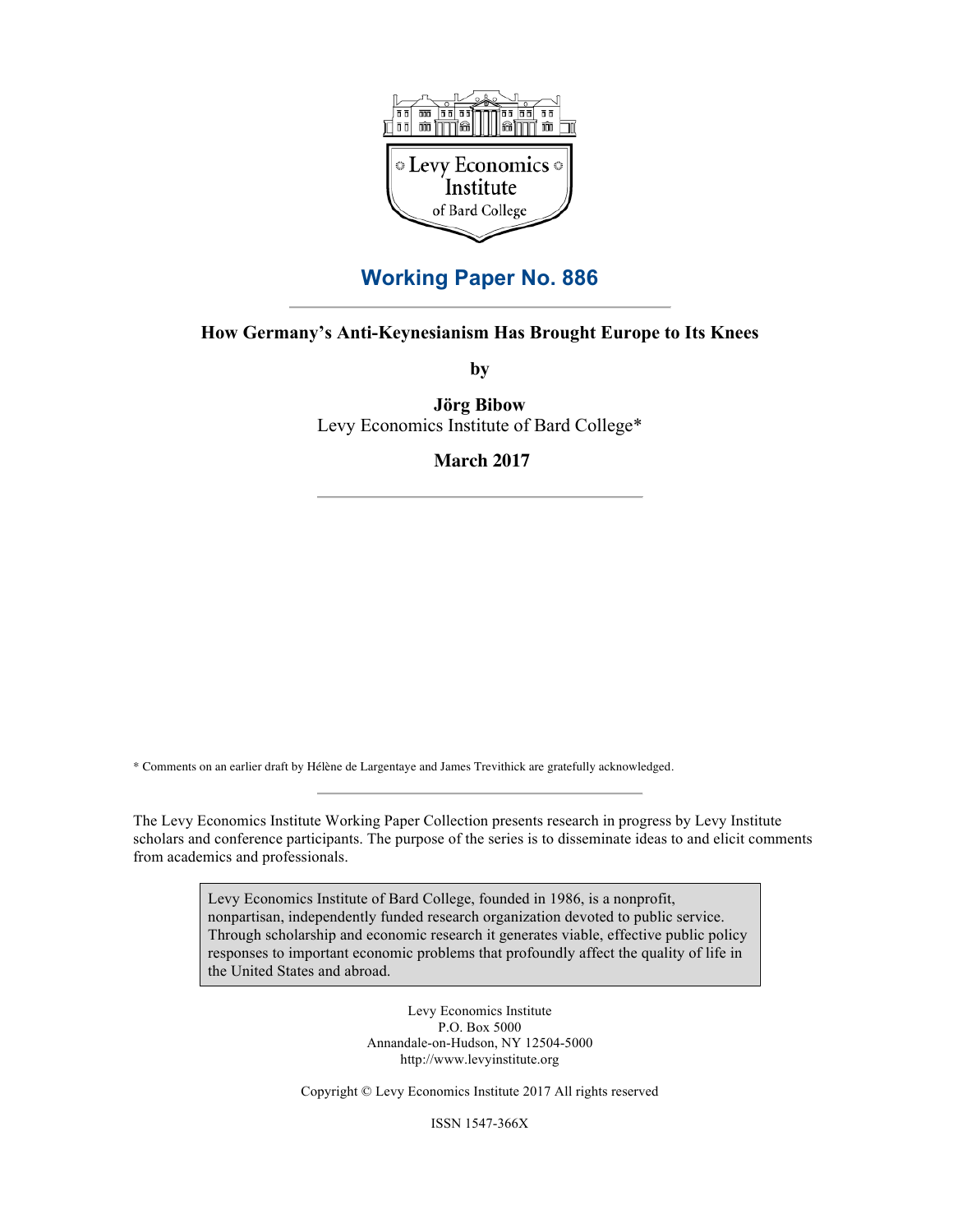#### **ABSTRACT**

This paper investigates the (lack of any lasting) impact of John Maynard Keynes's *General Theory* on economic policymaking in Germany. The analysis highlights the interplay between economic history and the history of ideas in shaping policymaking in postwar (West) Germany. The paper argues that Germany learned the wrong lessons from its own history and misread the true sources of its postwar success. Monetary mythology and the Bundesbank, with its distinctive anti-inflationary bias, feature prominently in this collective odyssey. The analysis shows that the crisis of the euro today is largely the consequence of Germany's peculiar anti-Keynesianism.

**Keywords:** John Maynard Keynes; Mercantilism; Economic and Monetary Union; Euro Crisis

**JEL Classifications:** B31, E30, E58, E65, N14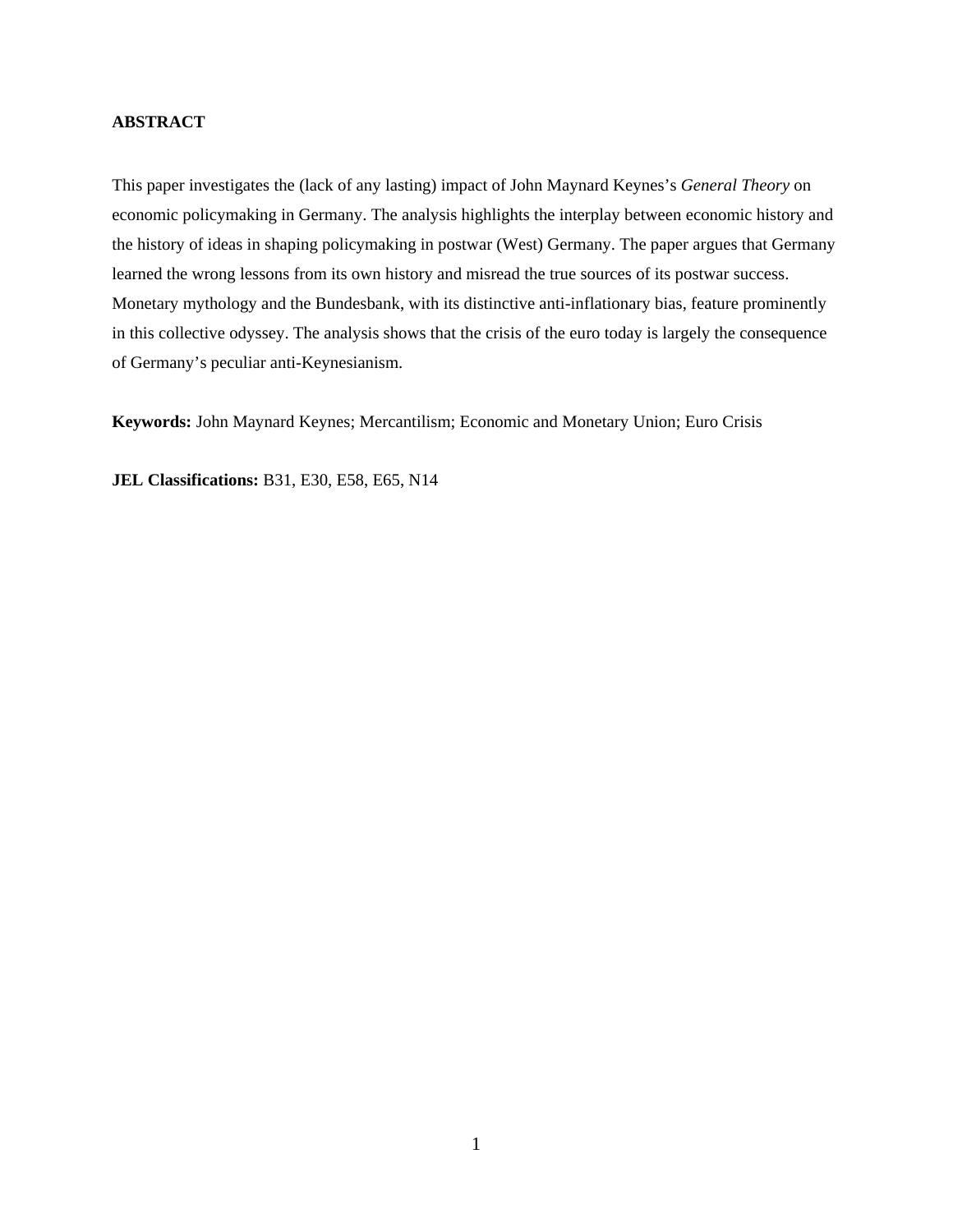# **1. INTRODUCTION: GERMAN EXCEPTIONALISM IN MATTERS OF MACROECONOMIC POLICY**

It is no longer any secret that there is something peculiar about Germany in matters of economic policy: the country seems to be seriously at odds with macroeconomics.<sup>1</sup> In Germany, macroeconomic policy appears to boil down to just two things: austerity and price stability. Certainly in recent years Germany was at the forefront of the voices pushing for austerity in the midst of a major slump plaguing the eurozone, asserting that austerity boosts confidence and hence growth (Schäuble 2010, 2011). Internationally this hypothesis is known as "expansionary" fiscal contraction" (Guarjardo et al. 2011; Blyth 2013; Perotti 2014). Earlier it was also known as "the German view," at least in the country in which it gained popularity among economists and policymakers in the early 1980s (Fels and Froehlich 1987; Hellwig and Neumann 1987).

According to a widely held view, Germans care more about price stability than anybody else in the world. The "ghost of Weimar" seems to have given rise to a general fear of debt (*Schulden*, the German word for debt, is related to guilt) and a peculiar German "stability culture." As a related matter, Germans deeply adored their deutschmark and are still harboring similar feelings for its old-time guardian, the Bundesbank. So much so that this public love affair prompted Jacques Delors to proclaim that: "Not all Germans believe in God, but they all believe in the Bundesbank" (quoted in Issing 2008: 23).

There is something distinctively "anti-Keynesian" about these German peculiarities, the roots of which this paper sets out to explore. The objective is to show how Germany's anti-Keynesianism

 $<sup>1</sup>$  Here are some examples that illustrate the point at issue. To begin with, Peter Bofinger, one of Germany's very</sup> rare Keynesian voices and a member of the German Council of Economic Experts (GCEE) attests: "There is no doubt that the macroeconomic debate and actual macroeconomic policy in Germany differ considerably from other countries" (Bofinger 2016). *The Economist* quotes Winfried Kretschmann, a member of the Alliance '90/Greens and Minister President of the State of Baden-Württemberg, as proclaiming that "'the Swabian housewife represents the starting point' in German thinking on the euro and fiscal management" (*Economist,* February 1, 2014). Let me add that while Swabian housewives are known for their thriftiness, Keynes had shown that microeconomic virtues can be macroeconomic vices. Finally, two prominent *Financial Times* columnists have taken issue with Germany's finance minister, Wolfgang Schäuble (2013), who had famously accused his critics of living in a "parallel universe." Wolfgang Munchau (2014) refers to "the wacky economics of Germany's parallel universe," while Martin Wolf (2013) observes that "[inside Mr Schäuble's 'parallel universe'] pursuit of competitiveness is never recognized for the zero-sum game it is if demand is completely ignored."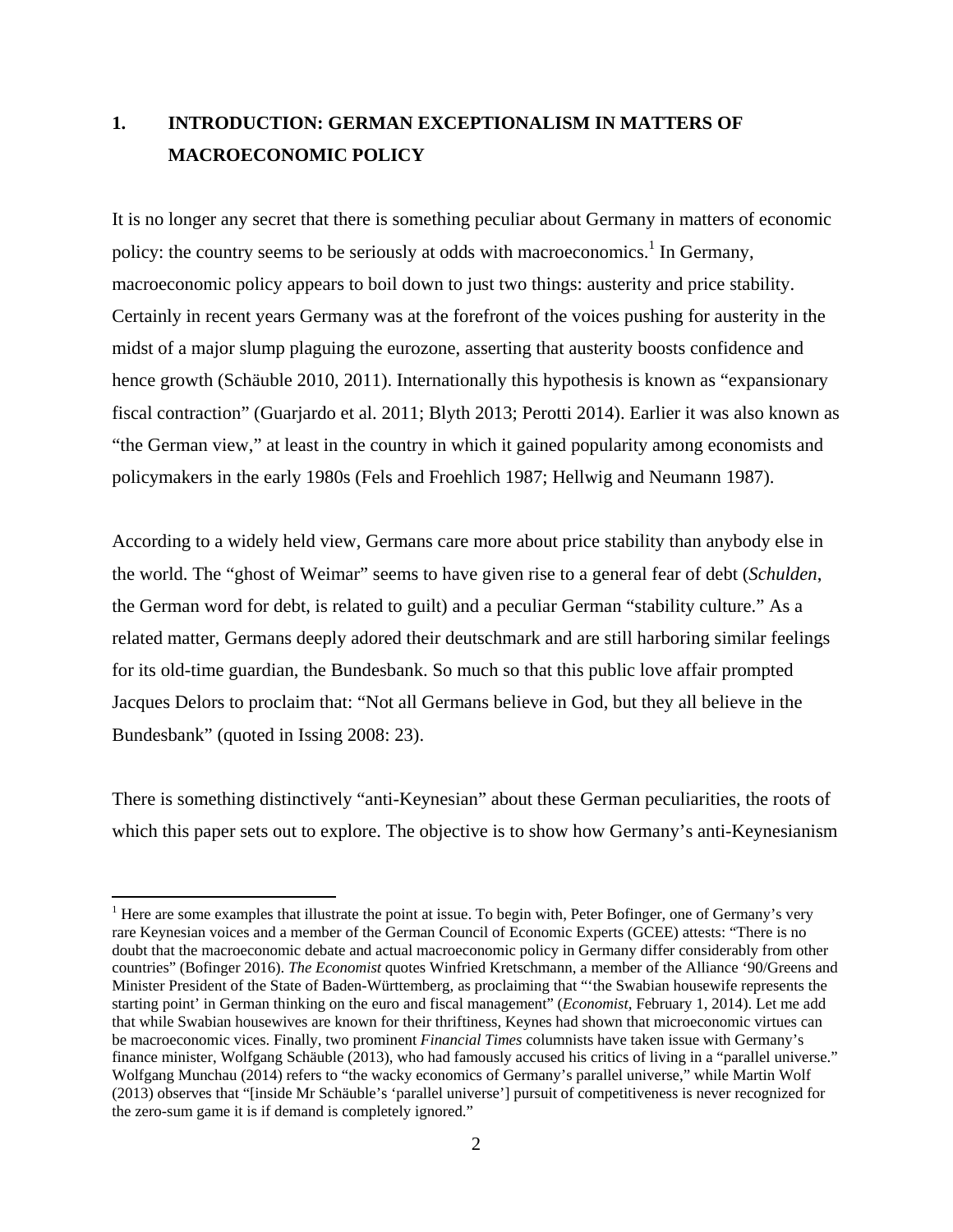is related to today's euro crisis, which is part of the European Union's "existential crisis" and relevant well beyond Europe.<sup>2</sup>

We find that Germany has thoroughly misunderstood its own economic history and learned the wrong lessons from it. Germany has misconstrued the true sources of its postwar success and developed an economic policy philosophy that is fundamentally ill-suited for Europe as a whole.

What we describe as the "German model" requires others to behave differently from Germany. The model worked for (West) Germany *because and as long as its partners behaved differently*. The trouble with the euro is that the "Maastricht regime" of economic and monetary union (EMU) required all partners to *become like Germany*. In other words, the euro was built on a "fallacy of composition," an error of logic highlighted in Keynes's invention of macroeconomics. Making matters worse still, when the German model stopped working for Germany, Germany's knee-jerk reaction was to "restore" its competitiveness. Committing this blunder under the euro was what brought Europe to its knees.

Section 2 offers a brief economic history of Germany up to 1948. Section 3 discusses the German school of economics known as ordoliberalism as a factor that hindered any lasting triumph of Keynesianism in Germany. West Germany's postwar economic history and the German model are the subject of section 4, while section 5 highlights the impact of German unification and German ideas on Europe's EMU. Section 6 depicts Germany's role in causing the euro crisis. Section 7 concludes.

# **2. GERMAN ECONOMIC HISTORY UP TO 1948 AND BUNDESBANK MYTHOLOGY**

Germany's economic history prior to 1948 was extraordinarily "rich." That is to say, Germany experienced many extremes, in fact a whole variety of economic calamities. Twice, in the

 $2^{2}$  As recently argued by Paul Krugman (2016), referring to fiscal policy in particular: "Germany's fiscal obsession has a sort of multiplier effect on Europe, and indirectly on the world, that is disproportionate even to Germany's economic size."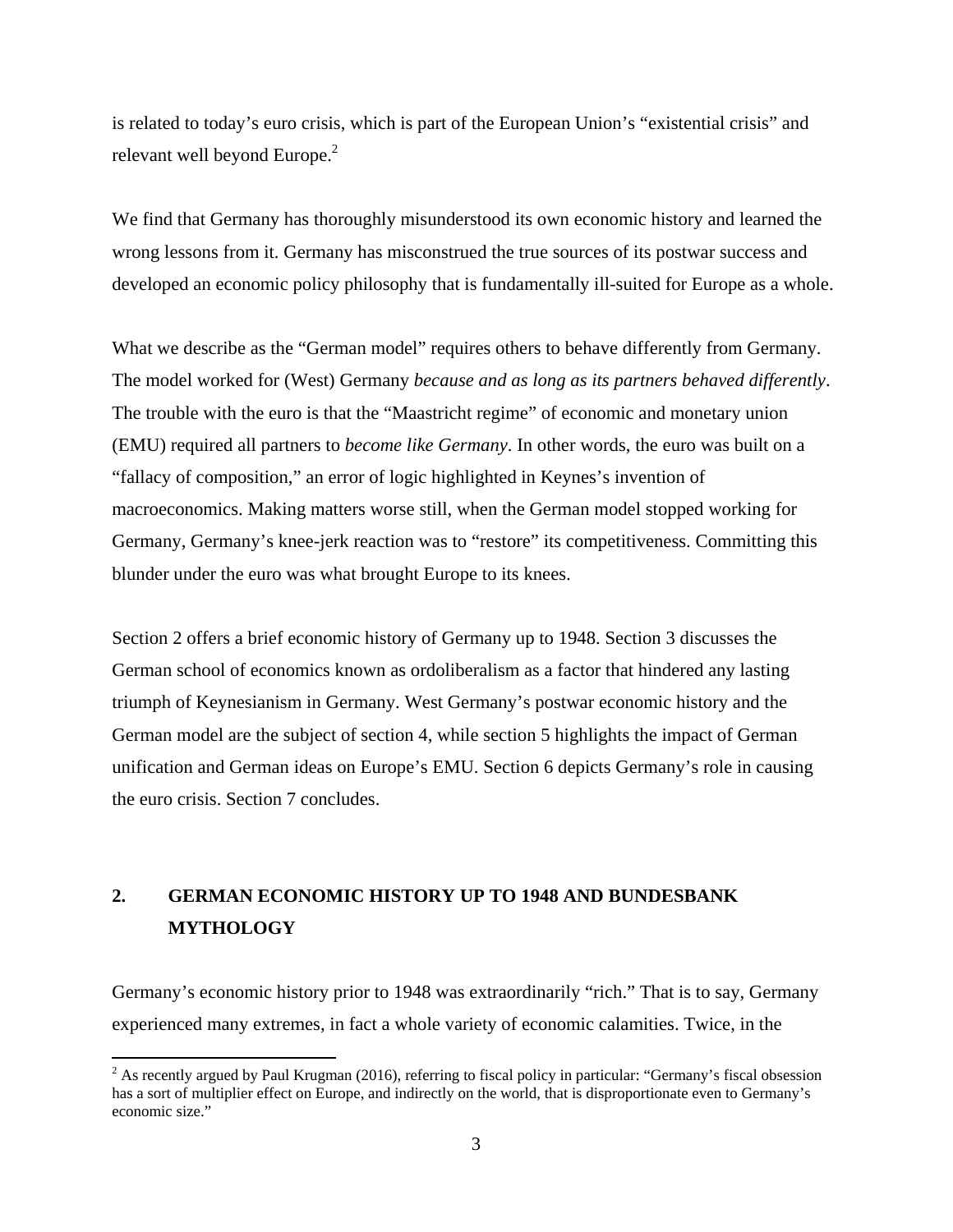aftermath of (lost) world wars, Germany also had foreign masters decisively impacting its own fate. It is quite easy to identify the respective policy mistakes that caused or aggravated the various dismal episodes the country went through. The point is that Germany's economic history of calamities and policy blunders was mixed and "symmetric"—symmetric in the sense that errors and experiences were actually of opposing kinds.

This is important because Germany's "symmetric," in this sense, historic reality starkly conflicts with the popular and official German historical narrative, which is rather asymmetric: one-sided and very selective. According to the official-popular narrative, Germany seems to have suffered only one kind of calamity, and repeatedly so.

The hypothesis presented here is that the peculiarly one-sided historical narrative represents an important force behind Germany's strangely one-sided policy preferences: priority for austerity and price stability at all times. The official-popular historical narrative provides inspiration and justification (or excuse) for Germany's odd views on macro policy today.

It is also possible to identify at least one important player, if not the mastermind, behind Germany's strangely asymmetric historical narrative (Bibow 2010).<sup>3</sup> The Bundesbank skillfully nourished the asymmetric narrative, since it served its own position and reputation as "guardian of the currency" and guarantor of stability in Germany rather well. The Bundesbank enjoys an international reputation as an inflation hawk, a central bank with a strong anti-inflationary bias (Hayo 1998). This strong anti-inflationary policy bias is the counterpart to Germany's strongly biased (asymmetric) historical narrative. In fact, the Bundesbank's fame is closely tied up with what I have also dubbed Germany's "monetary mythology" (or: "Bundesbank mythology"; see Bibow [2013d]).

Importantly, Bundesbank mythology not only served the Bundesbank itself rather well, but also used to help rather than hinder Germany's economic performance. From the perspective of economic theory, the challenge is to explain how the Bundesbank's famous policy bias was

<sup>&</sup>lt;sup>3</sup> Simon Mee's (2015, 2016) ongoing doctoral research at Oxford University promises to shed more light on this matter.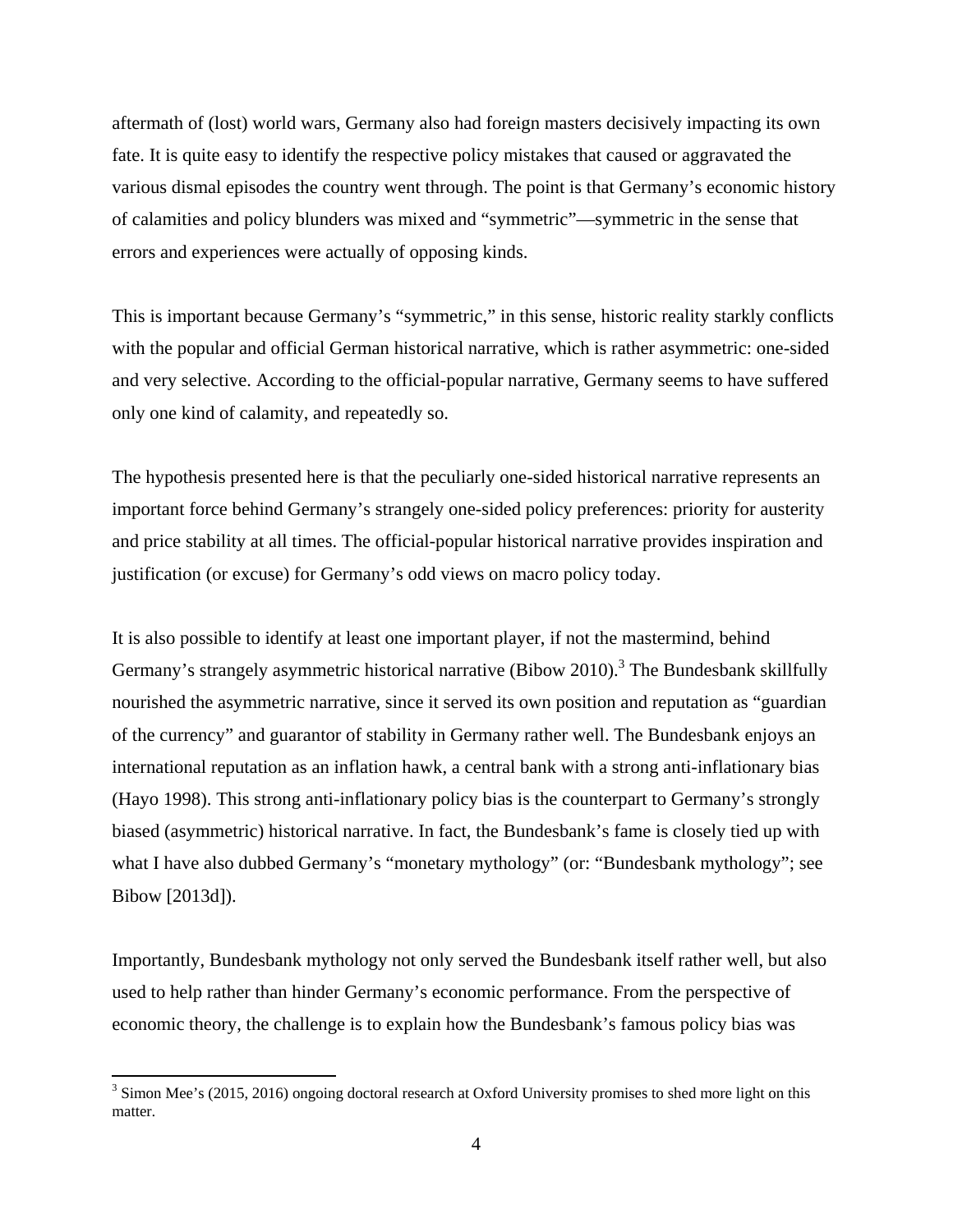conducive to good performance in former times, but then became a liability in later times. More precisely, how did "the German model" work for (West) Germany under the deutschmark? Why did the model stop working under the euro? And how is all this related to today's crisis in Europe?

We begin by looking at two examples of German history that illustrate the peculiar asymmetry in Germany's official-popular historical narrative: one concerns foreign debt, the other price level instability.

Germany faced challenges related to foreign indebtedness following both world wars. In each case, victorious foreign powers exercised a decisive influence over Germany's postwar destiny, including by their treatment of Germany's foreign indebtedness.

Following WWI, the victors imposed harsh reparations on Germany. Because of the lost war, Germany was saddled with huge foreign debts. Keynes had participated in the negotiations of the peace treaty at Versailles as a representative of the British Treasury. As it became clear what kind of shape the "peace" handed to Germany would take, he resigned from his position in disgust and set out to write his first work of world fame: "The Economic Consequences of the Peace" (1919), in which he severely criticized the victors for imposing what he considered counterproductively harsh reparations on a defeated Germany. In Keynes's view, the victors had not quite understood what they were demanding. By requiring Germany to generate huge trade surpluses (to enable the country to repay its foreign debts), its trade partners would also have to accept the opposite kind of adjustments to their own economies. In the end, Keynes feared, the flawed peace treaty would prevent Europe from properly recovering, and only lead to more hardship, instability, and renewed hostilities.

In retrospect, it seems all too clear how prescient Keynes's warnings were.<sup>4</sup> Reparations were not the only reason for the Weimar Republic's persistent economic and political instabilities. But

<sup>&</sup>lt;sup>4</sup> Revisionist studies, which started with Étienne Mantoux's (1946) "The Carthaginian Peace, or the Economic Consequences of Mr. Keynes?" and include Marks (1978) and Schuker (1985), for instance, not only make more optimistic assumptions about Germany's capacity to pay, but also fail to see the logic, both trade and macroeconomic logic, in Keynes's argument.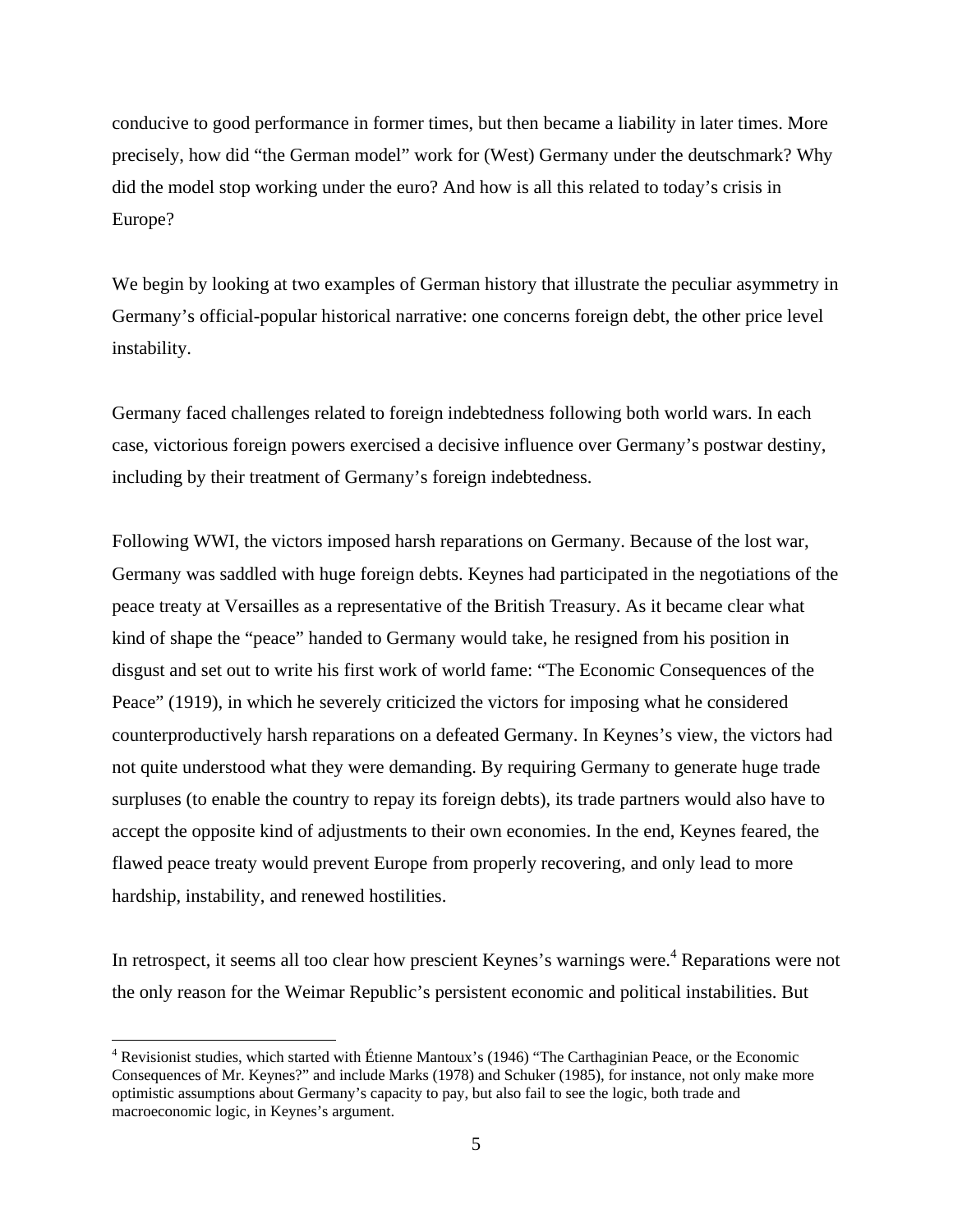they were an important part of the forces that led, in turn, to hyperinflation, banking crises and depression, the demise of democracy and rise of Hitler, and WWII.

For Germany, WWII and Hitler's "total war" meant total defeat. The country ceased to exist; it was divided and occupied. And yet, much in contrast to the treatment received after WWI, this time around, the victors soon came to lend a supportive hand to West Germany, newly established in 1949. It is true that more than empathy and generosity were at play. The geopolitical constellation favored a more constructive and cooperative approach to reconstruction in Western Europe. But in purely economic terms it can hardly be overemphasized that the United States's "Government Aid and Relief in Occupied Areas" program and "Marshall Plan" (1948–52), which provided sizeable transfers to West Germany during the early years, as well as the London debt agreement of 1952–53, which forgave about half of Germany's foreign debt, helped West Germany enormously in turning itself into a prosperous country and stable democracy in subsequent decades (De Long and Eichengreen 1993; Galofré-Vilà et al. 2016).

The burden of foreign debt and its treatment in these two episodes illustrates well what I mean by Germany having had "symmetric" experiences with this type of calamity. Clearly some policy approaches are more constructive than others; some are downright counterproductive and ultimately even harm those who inflict undue harshness and punishment.

It is in this light—the light of Germany's own mixed but symmetric experience with foreign indebtedness and debt forgiveness—that the modern reader is invited to reflect upon Germany's role in the ongoing eurozone crisis, Germany's barbaric treatment of Greece in particular. How can we understand modern Germany's treatment of Greece? What kind of lessons did Germany learn from its own history (Ritschl 2011, 2012)? Does Germany think that its own treatment after WWI was somehow superior to its later one?

The second example is as illustrative and puzzling as the previous example. In the first half of the 20th century, Germany experienced extreme price level instability and currency crises. But, again, Germany experienced symmetry: first hyperinflation in 1922–23, and then deflation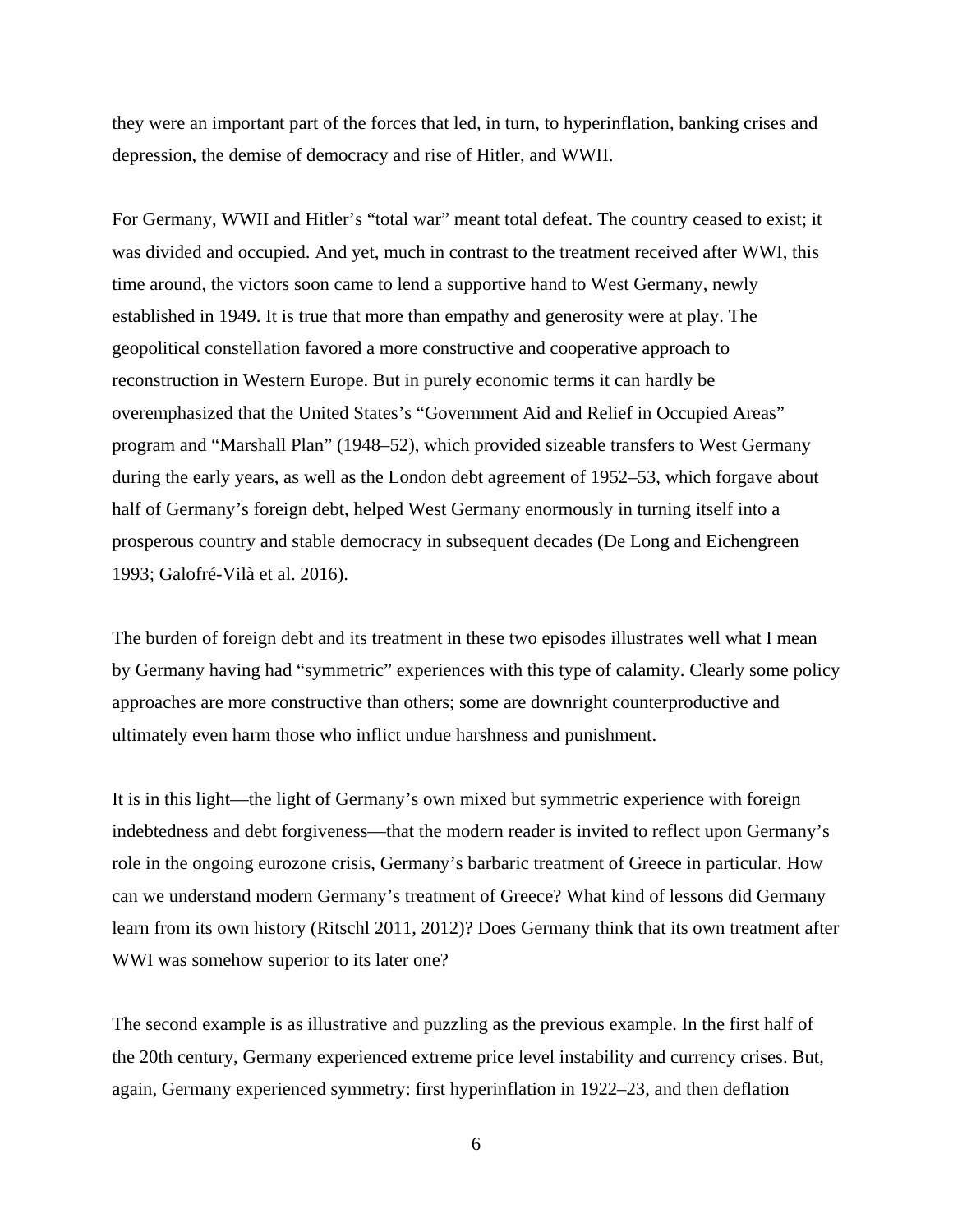during the Great Depression of 1929–33. And, yet, the official-popular narrative features asymmetry. Apparently Germany only suffered one kind of calamity, one type of disorder: hyperinflation.

Consider the comments of the late Hans Tietmeyer, life-long government official and Bundesbank president from 1993 until 1999. According to Tietmeyer (1991):

> The reasons for the success of German monetary policy in defending price stability are in part historical. The experience gained twice with hyperinflation in the first half of this century has helped to develop a special sensitivity to inflation and has caused the wider public to believe in the critical importance of monetary stability in Germany. For this reason, the strong position of the Bundesbank is widely accepted by the general public—questioning its independence even seems to be a national taboo. This social consensus has yielded strong support for the policy of the Bundesbank.

Note that Tietmeyer refers to Germany's monetary history but does not mention deflation. Instead, Germany (allegedly) suffered not just one, but two hyperinflations. He also describes a tight connection between this historical hyperinflation experience "gained twice" and the special position in Germany gained by the Bundesbank.

Of course Germany did not suffer any second hyperinflation. It was just that when Germany went under as a result of a lost total war, the German currency went under with it. This meant that it was left to the new government of the newly established West Germany to find a political  $(re-)$ distributional compromise when organizing a fresh start.<sup>5</sup> To concoct a narrative around any specific loss and special worthiness of "the German saver"<sup>6</sup> in the context of the all-pervasive human grief and destruction of WWII is economic nonsense and sickening political hypocrisy. To see a public figure like Tietmeyer utter this kind of nonsense is a national disgrace that should

 $<sup>5</sup>$  Actually, and conveniently, the Allies settled this issue for West Germany (to-be), which handed the new federal</sup> government (to-be) a clean and free hand in addressing postwar (internal) reconciliation. It also meant that "while Western Europe in the 1950s struggled with debt/GDP ratios close to 200 percent, the new West German state enjoyed debt/GDP ratios of less than 20 percent" (Ritschl 2012).

 $6$  Today, as the most recent mutation and disgraceful outgrowth of Bundesbank mythology, that very honorable character, the German saver, is under frontal attack by no other than the Bundesbank's successor, the European Central Bank, which is allegedly expropriating the German saver and bankrupting German banks by means of its negative interest policy. Because of Germany's hyperinflation experience, "gained twice," the German saver always needs special care and protection, which only the Bundesbank can properly provide, it seems—and no matter how utterly dismal the economic situation in the rest of the eurozone may be.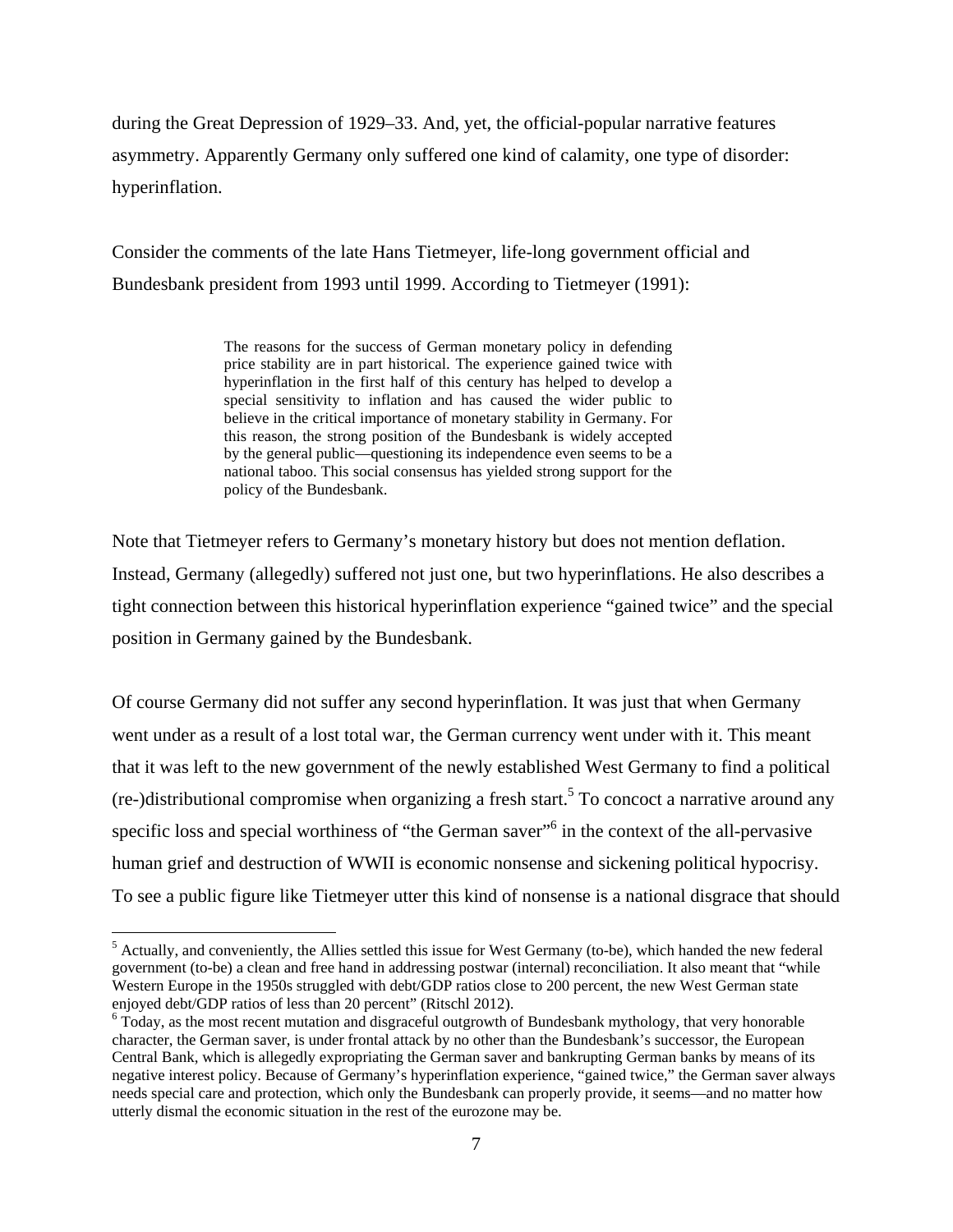be treated as a criminal offence. Of course it is not, as this kind of "currency denial" seems to suit certain interests rather well.

So much for the former Bundesbank president. Consider next another German official, Wolfgang Schäuble, Germany's finance minister from 2009 until today. He made the following remark in the context of international controversy (among G20 member countries) about the fast return to austerity in 2010, which was aggressively pushed for by Germany. According to Schäuble  $(2010)$  there are:

> [T]wo different approaches to economic policymaking on each side of the Atlantic. While US policymakers like to focus on short-term corrective measures, we take the longer view and are, therefore, more preoccupied with the implications of excessive deficits and the dangers of high inflation. So are German consumers. This aversion to deficits and inflationary fears, which have their roots in German history in the past century, may appear peculiar to our American friends, whose economic culture is, in part, shaped by deflationary episodes. Yet these fears are among the most potent factors of consumption and saving rates in our country. Seeking to engineer more domestic demand by raising government borrowing even further would, here at least, be counterproductive. On the contrary, restoring confidence in our ability to cut the deficit is a prerequisite for balanced and sustainable growth.

Note that Schäuble, too, refers to German history, which was special and remains of special importance to economic policymaking in Germany today. Germans are said to have a special aversion to deficits and inflation. American economic culture, by contrast, was also shaped by "deflationary episodes."

To repeat, Germany experienced both: hyperinflation and deflation. In fact, the economic hardship caused by the Great Depression was quite as bad in Germany as in the US; Hitler's Nazi movement saw little gains in popularity until unemployment soared after 1929 (Johnson 1998). So, politically the consequences of the Great Depression in Germany were far worse than in the US: the US got FDR, Germany got Hitler. But German economic culture was apparently *not* shaped by deflationary episodes.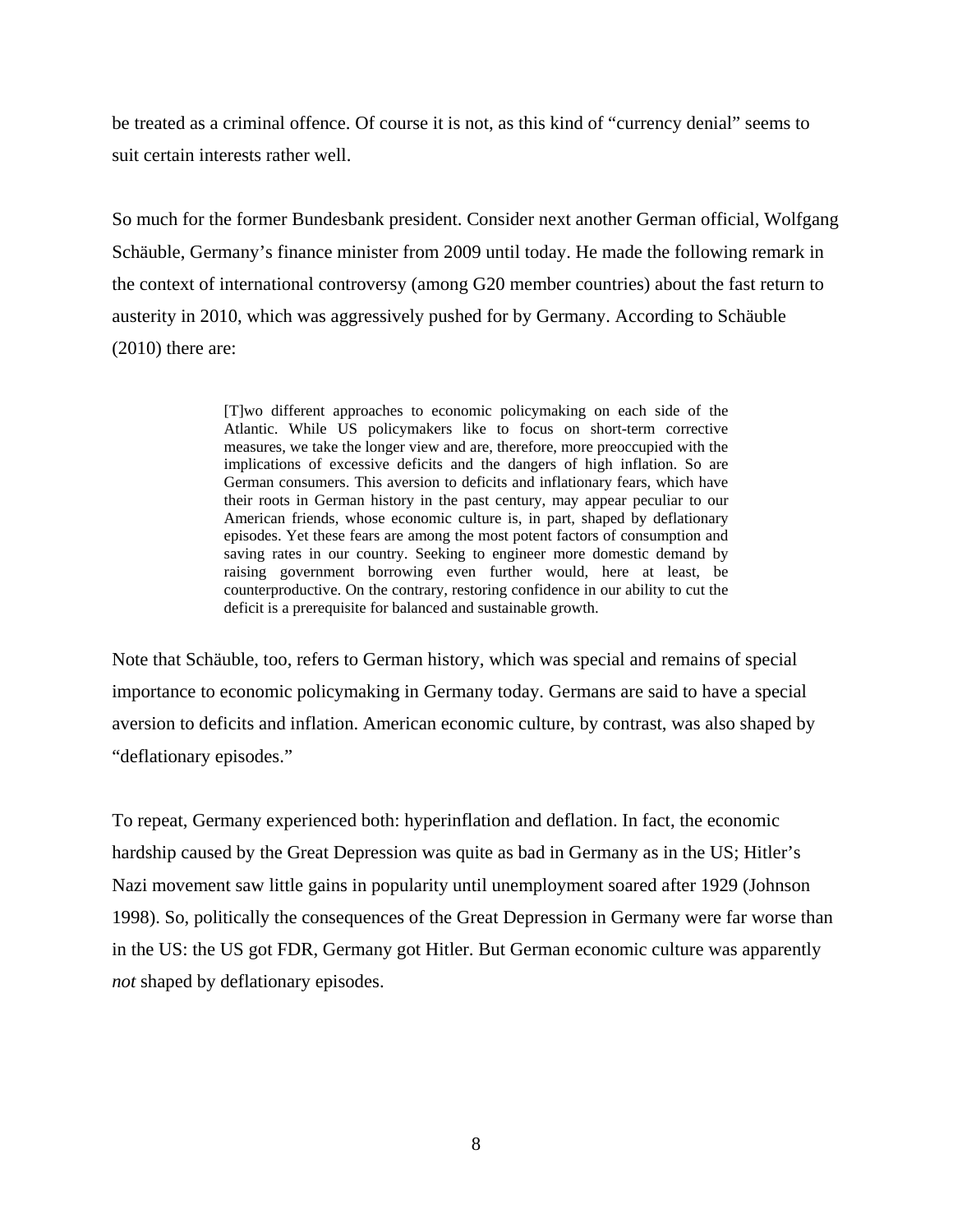The sad truth is that Schäuble is actually making a valid point, not about historical realities, of course, but about Germany's monetary mythology, and the official-popular historical narrative that has shaped German economic culture in the post-WWII era.

This mythology is all-pervasive, and a very effective form of indoctrination. In Germany, the "stability culture" socialization starts in kindergarten. Thanks to constant repetition by the media, Germans constantly inhale Bundesbank mythology. Its key feature is *asymmetry*. Germany suffered two hyperinflations within one generation and nothing else, apparently. Therefore, inflation must be prevented above all else—which *conveniently justifies the Bundesbank's strong "anti-inflationary bias."* We Germans learned our lesson. Hence we prioritize price stability and praise the Bundesbank. We are special and, because of our history, we have every right to be special. We also have a lot of wisdom to teach others about our national blunders and successes. We know very well that debt gets a country into trouble and therefore must be avoided above all else, as well (even if we may be a little forgetful at times about the forgiveness granted to us in this regard). In addition, we also know that price stability never does any harm to growth but actually *causes* growth—as that has been our own post-WWII experience (on which more in a moment).

I may add here that Germany's economic journalism is quite exceptionally poor and Germany's economics profession mediocre. Of course, the socialization of German journalists and economists also happens within the national climate of monetary mythology described above (Hayo and Neumeier 2016). With such effective indoctrination, there is little room for thinkers and nonbelievers.

As I already suggested above, the Bundesbank, that central bank that is better than God, has been a key proponent (if not the mastermind) behind this peculiar German mythology. A related and rather interesting fact is that the German Reichsbank was actually an "independent central bank" during both extreme episodes: the Weimar hyperinflation of 1922–23, and deflation of the early 1930s (Holtfrerich 1988). So one could rightly argue that Germany's experience with central bank independence was actually very poor, with *symmetry* describing the kind of failures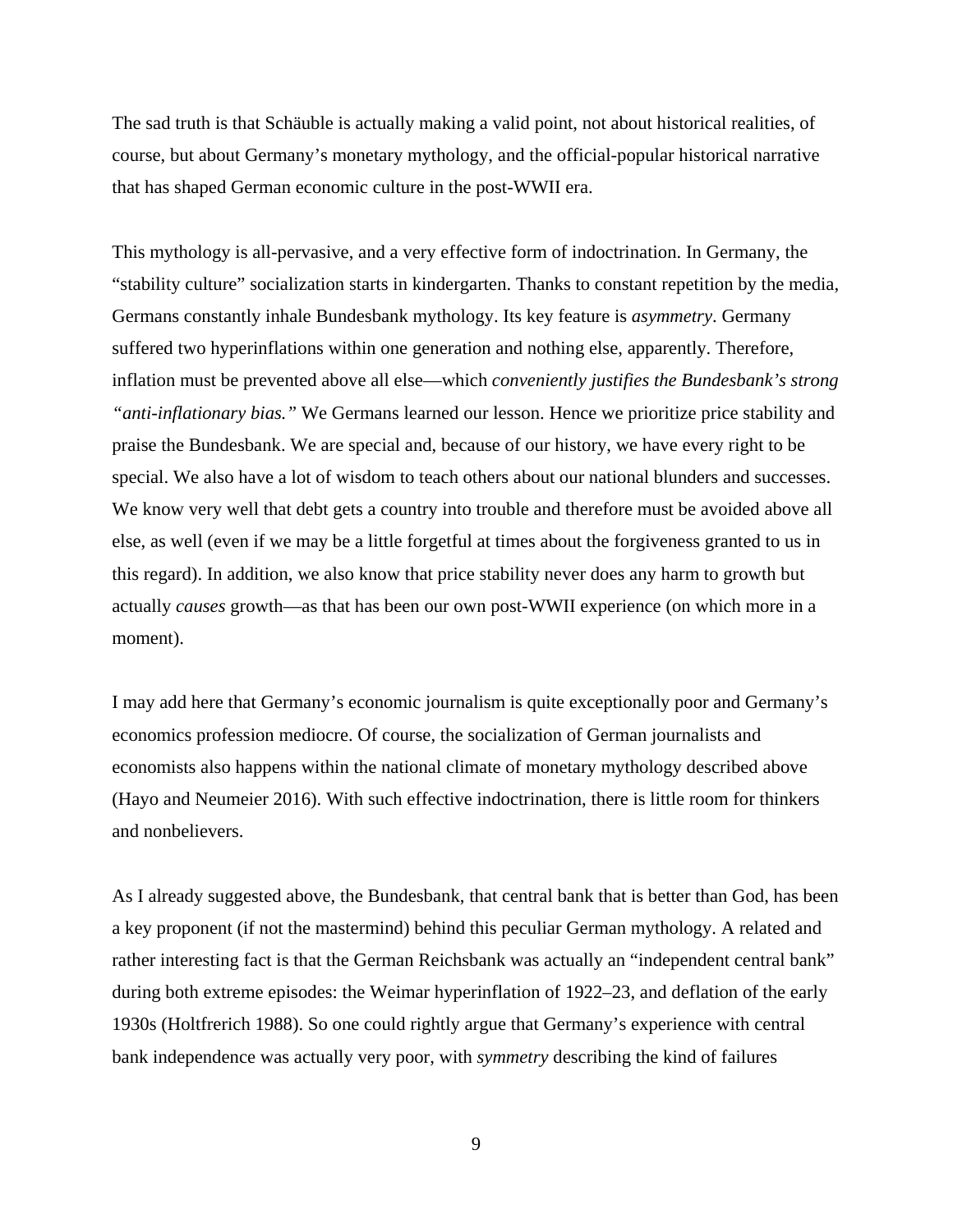produced; as did, for instance, Herbert Giersch, the godfather of "supply-side economics" in West Germany (see Giersch and Lehment 1981).

So here is another puzzle (or two) then. How did Germans come to see central bank independence as such an inherent part of their perceived economic success and peculiar stability culture? And how did (West) Germany end up with an independent central bank in the first place?

The issue of central bank independence has been woven into Bundesbank mythology in an intriguing way. We will only be able to answer the first question fully once we have appreciated the substance of the "German model." About the second question there exists some confusion and controversy.

I will be brief here.<sup>7</sup> The Bank deutscher Länder (BdL), the forerunner of the Bundesbank, was established by the occupying Allies in March 1948. This was before West Germany and its federal government even existed (which happened in September 1949). The motivation for establishing the BdL was the launch of the deutschmark and the currency reform of June 20, 1948. Again, all this was before West Germany was established and its federal government even existed. As a result, the BdL enjoyed a head start in establishing its reputation as guarantor of stability and growth. In the minds of war-torn Germans, the deutschmark quickly became associated with the "economic miracle" that started in June 1948.

Obviously, the BdL was independent of any—initially nonexistent!—German federal government. Instead, it was under the comprehensive control of the Allied occupation forces. In the context of establishing the *Besatzungsstatut* (occupation statute), the Allies then asked the new German government to establish their own desired form of control over the central bank before they would relinquish their control. This happened provisionally in 1951 with the socalled *Übergangsgesetz* (interim law). The political fight over the independence of the central bank and its mandate lasted for almost a decade in West Germany. It only ended with the Bundesbank Law of 1957.

 $7$  For details, see Bibow (2009, 2010) and the literature quoted there.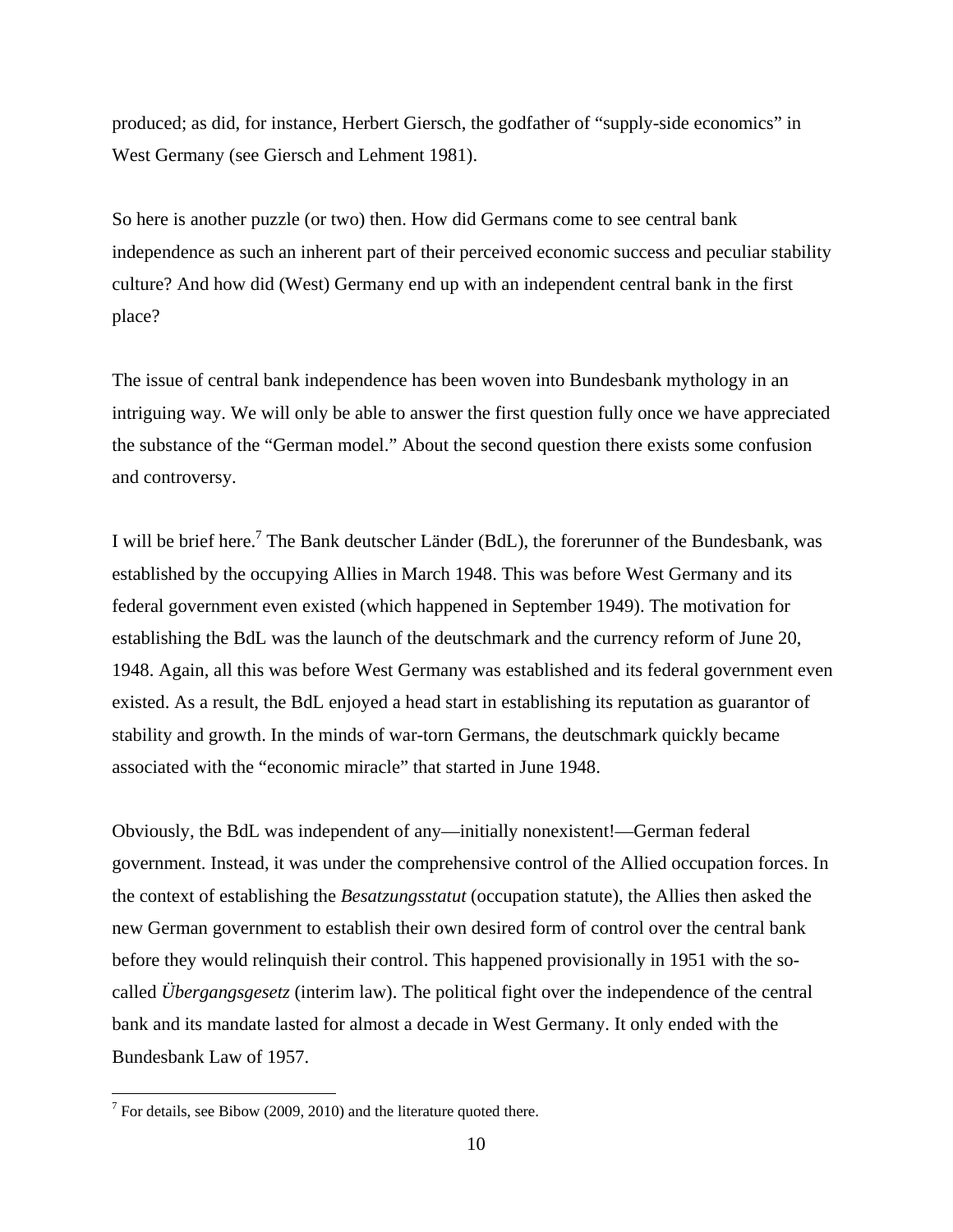Initially, there was considerable opposition to granting the central bank independence, including from German industry, from within the economics profession, and particularly from within the government itself. Having enjoyed a head start, however, central bankers played their cards well. Fights inside the government went in their favor, too. The central bankers were not shy about provoking public conflicts with the government if this could be exploited to foster their own reputation (as "guardian of stability"; see Goodman [1992]; Henning [1994]; Johnson [1998]; Kaltenthaler [1998]; Marsh [1992]). Until the arrival of the euro, the Bundesbank had another 40 years to foster its "untouchable" status (and nourish Germany's peculiar monetary mythology along the way).

Much later, in the 1980s and 90s, the economics profession generally got very fond of price stability and the concept of central bank independence. It became conventional wisdom that inflation targeting was best executed by an independent central bank. The new dogma reached the Bank of England in due course. Mervin King, Bank of England governor from 2003 until 2013 and himself a great fan of inflation targeting, once remarked (half-mockingly) that central bank independence might also carry a risk in the form of "inflation nutters." In Germany, by modern tradition, "inflation nutters" are highly respectable (in fact the norm), and a precondition for becoming a Bundesbanker—guardian of Germany's monetary mythology as much as of its "stability culture."

## **3. ORDOLIBERALISM VS. KEYNESIANISM IN WEST GERMANY**

It is not true that Keynes and Keynesianism have never reached Germany. Keynes was a wellknown and highly respected economist in Germany ever since the publication of "The Economic Consequences of the Peace" (Keynes 1919). He paid various visits to Germany to give speeches and/or meet with public figures, including Reichskanzler Heinrich Brüning in January 1932. At that time, Keynes's (1930) *Treatise on Money* was widely discussed in German academia. Keynes engaged with numerous leading German economists on the nature, causes, and consequences of the business (or: credit) cycles.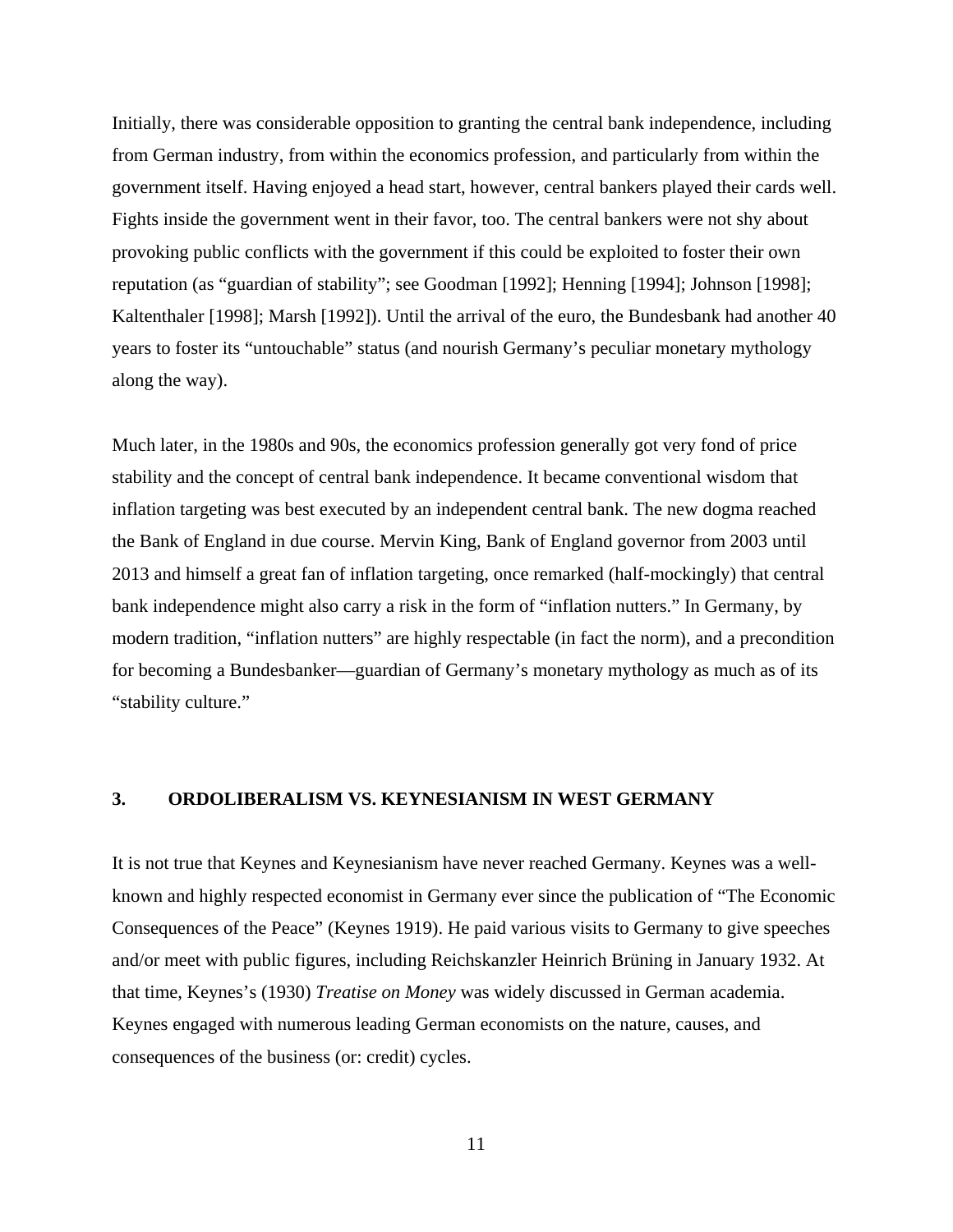His contribution to the Spiethoff *Festschrift*, published in 1933 and titled "A monetary theory of production," Keynes essentially sketched his plan and ambitions for *The General Theory*, marking a watershed. For by the time the *General Theory* was published in 1936, both in its original version and translated into German, almost all the German economists who had engaged in the discussion of the earlier *Treatise* had either fled the country, *gleichgeschaltet* (i.e., collaborated with the Nazi regime), or operated in a kind of internal exile (Hagemann 2016).<sup>8</sup>

As it happened, "ordoliberalism" emerged as a product of internal exile under the Nazi regime. Walter Eucken (1892–1950), the leader of the "Freiburg School" of ordoliberalism, risked his life by opposing the Nazis.<sup>9</sup> During the war, this peculiar German branch of the neoliberal movement of the 1930s developed plans for the postwar *Wirtschaftsordnung* (economic order; "ordo" in Greek) to be established in Germany. In a way, it is not very surprising that the ordoliberals developed a strong dislike of any form of "interventionism," "experimentation," "command economy" (*Planwirtschaft*), or central planning, which they associated either with the horrors of the Nazi regime and/or the instability of the Weimar Republic. It was their Nazi regime experience and the earlier chaos of the Weimar Republic that framed their perception of Keynes's *General Theory* as excessively and dangerously interventionistic (James 1989) providing ordoliberalism with a distinctive anti-Keynesian flavor from the start.<sup>10</sup>

Put in a nutshell, ordoliberlism envisions a strong state as the force that establishes and guards the market order, but refrains from interfering in market processes. Interfering in market processes constitutes interventionism, which is rejected. But ordoliberals also reject laissez-faire (classical) liberalism, which they associate with the concentration and abuse of private power in the presence of a weak state. The historical background here is the late industrialization of

<sup>&</sup>lt;sup>8</sup> As Hagemann (2016) reports, Keynes played an active role in helping numerous academic refugees from Nazi Germany (or fascist Italy, as in the case of Piero Sraffa) to find a new home in either Britain or the United States. 9

<sup>&</sup>lt;sup>9</sup> Following the failed attempt to assassinate Adolf Hitler on July 20, 1944, Eucken was arrested by the Gestapo and interrogated, but released.

<sup>&</sup>lt;sup>10</sup> It is unclear whether the controversy surrounding the preface to the German translation of the *General Theory* was a factor in this. There were certainly some attempts to exploit this controversy for an ideological onslaught on Keynes as an alleged Nazi sympathizer; see Hagemann (2014).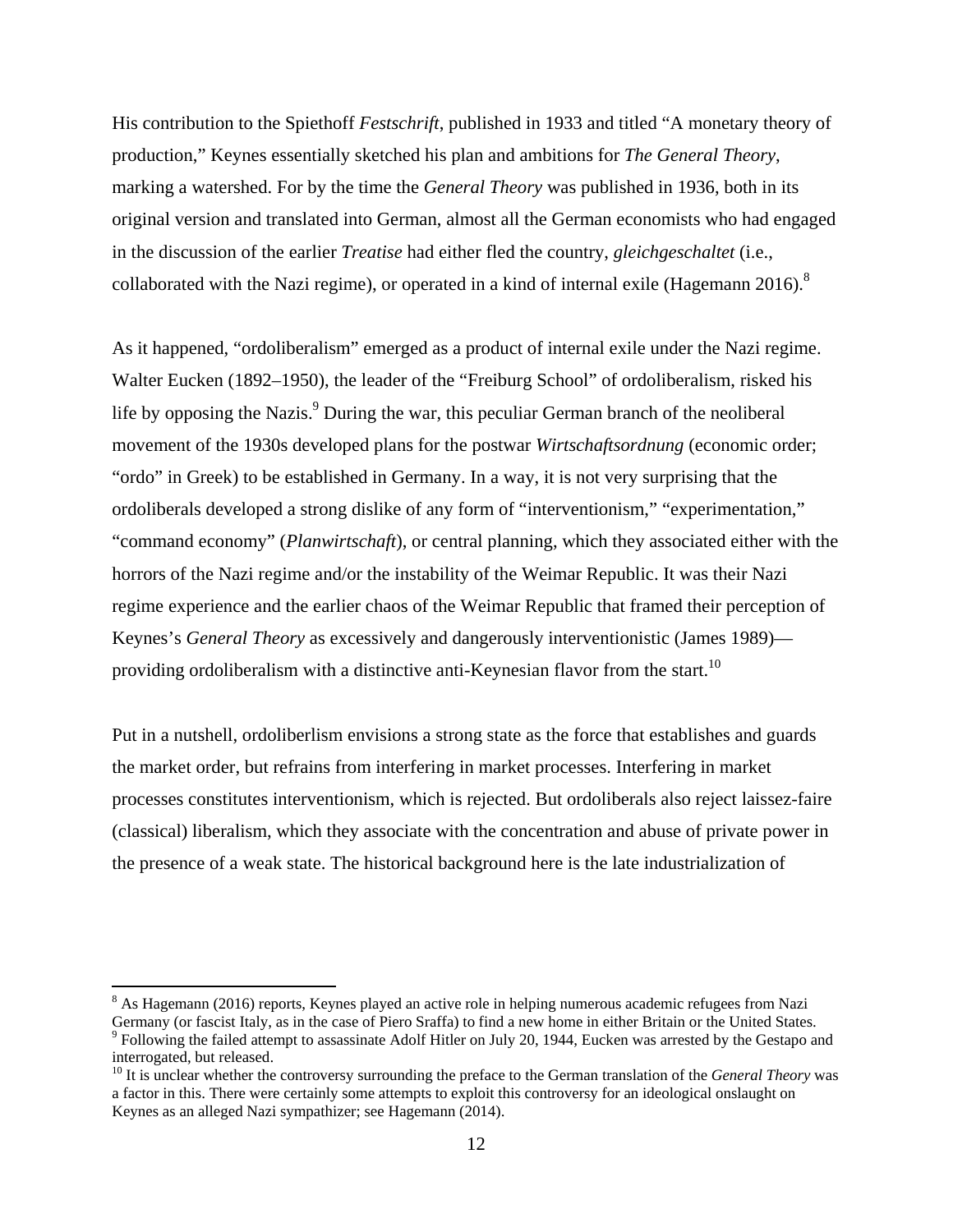Germany in the 19th century, and the militarism that ensued, which nourished wars and the suppression of personal liberties (Hutchison 1979; Rieter and Schmolz 1993).<sup>11</sup>

So the strong state has a key role to play in establishing the market order, safeguarding competition, offsetting externalities, and even organizing some income redistribution. But it is essential to maintain a well-functioning price mechanism and not interfere with it—provided a proper order was set up that prevents the concentration and abuse of private power.

According to Eucken (1940, 1952), a well-functioning price mechanism presupposes currency stability. He therefore declared the "primacy of currency policy" (*Primat der Währungspolitik*) as a vital complement to establishing a competitive market order. In general, ordoliberals and the Bundesbank make a lot of buzz about this "primacy." In my view, Eucken's concern for price stability is little different from Keynes's (1923) emphasis on that very matter in his *Tract on Monetary Reform.* But whereas Keynes concluded that a "managed currency was inevitable," Eucken favored implanting some "automatic stabilizer" into the monetary order. In other words, Eucken outright rejected any discretion on the part of central bankers, which Keynes considered unavoidable. In fact, Eucken was dreaming of some "rational automatism" or monetary rule that would preclude any central bank discretion.

Let me add that Eucken's policy preferences in this regard were not based on any deep understanding of monetary theory. His monetary thought was based on primitive quantity theoretic ideas. Eucken had no comprehension of Keynes's far-more sophisticated monetary theory developed in the *Treatise* and *General Theory*. Eucken also had no clear concept of fiscal policy and no real grasp of systematic macroeconomic stabilization policy. On the other hand, he was pragmatic enough to favor fiscal stimulus over catastrophe in the early 1930s (Feld, Köhler, and Nientiedt 2015).

Eucken's views were shaped by history, by the German experience of the 1920s and 30s in particular. Eucken wholeheartedly rejected central bank independence because he objected to the

<sup>&</sup>lt;sup>11</sup> As a student at Hamburg University, I learned that (West) Germany's economic policy traditions contrasted sharply with the French strategy of "indicative planning" (*planification, economic concertèe*).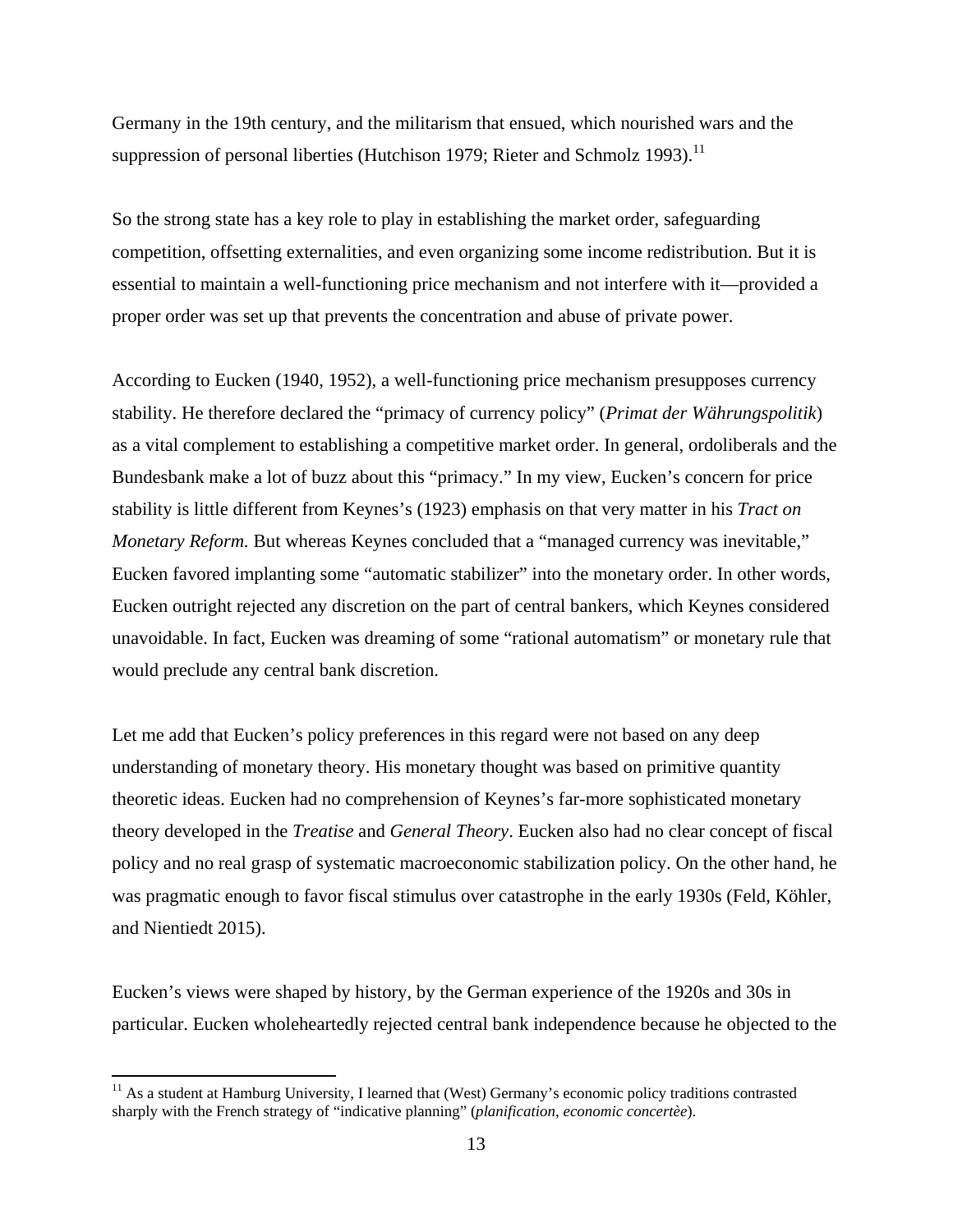Reichsbank's exercise of discretion during his own formative years. He especially objected to the Reichbank's pursuit of monetary policies that conflicted with the government's economic policy. In contrast to modern Germany's monetary mythology as peddled by the Bundesbank, Eucken also fully recognized the *symmetry* in the Reichsbank's failure during the 1920s and 30s. He concluded that central bankers cannot be trusted with any discretion.

While (West) Germany's peculiar variety of neoliberalism was a homegrown product of Germany's peculiar history, Keynesianism was imported to (West) Germany in its "bastard" or "synthesis" form from early on, too (Hagemann 2000). Keynesians were well represented on scientific advisory councils from the beginning. Keynesians captured many university positions in economics throughout West Germany until the 1970s. Keynesians were present in public debates and the media, too. By contemporary international comparison, Germany was not special for missing out on the "Keynesian revolution," but for the fact that Keynesianism faced a strong homegrown competitor in ordoliberalism.

And ordoliberalism had luck on its side when West Germany's first federal government included a popular free-market champion in Ludwig Erhard (1897–1977). Erhard's popular fame rests on his supposed role in West Germany's *Wirtschaftswunder* (economic miracle). He is seen as the architect of the miracle and the establishment of West Germany's "social market economy" (*soziale Marktwirtschaft*), supposedly a market economy that is not of a "laissez-faire" type, but one that embraces social responsibility together with personal liberties. Ordoliberalism's luck was its initial association with Ludwig Erhard and the economic miracle.

Thanks to these early success, ordoliberalism's initial impact left a lasting impression conscientiously kept alive by West Germany's right-wing parties and vested interests to this day. As initial luck and perceived success secured a lasting influence of ordoliberalism, Keynesianism has been assigned a difficult stand in Germany until today (a kind of "path dependency").

In all this, one big puzzle truly stands out: How did the Bundesbank emerge as the untouchable saint and ultimate source of economic wisdom given that Walter Eucken strongly opposed central bank independence? We will address this puzzle in a moment.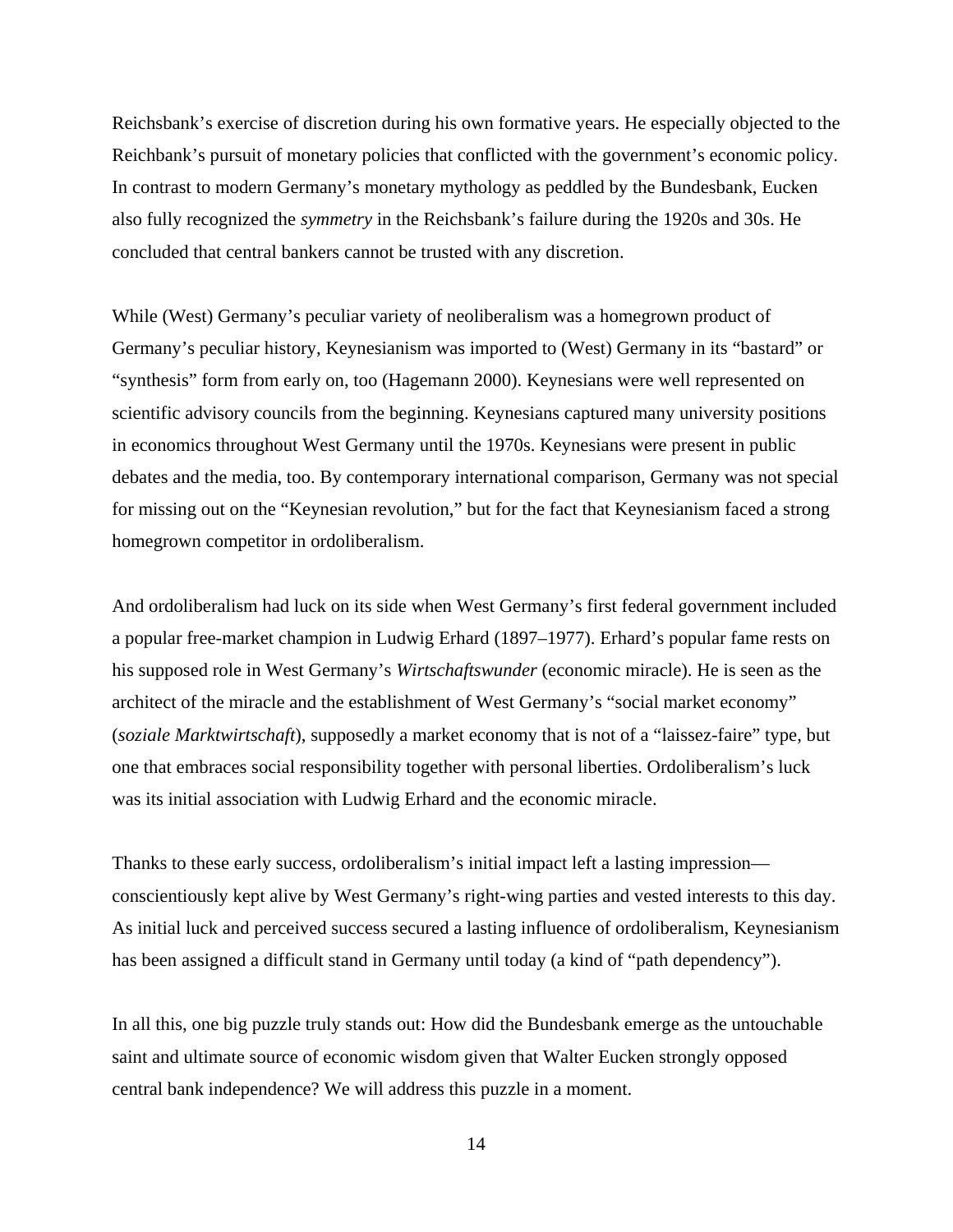Before we begin, we briefly turn to Keynesianism's fleeting moment in the sun in West Germany. The heydays of Keynesianism in West Germany were in the second half of the 1960s and early 1970s (Dillard 1985; Allen 1989; Hagemann 2000). The Keynesian reign in economic policy proved very short lived. Its decline began in the second half of the 1970s; in the early 1980s Keynesianism was officially shelved in West Germany, lastingly. Its transitory sway on economic policymaking was intimately linked to Karl Schiller (1911–94), an economics professor at Hamburg University, social democrat, and prominent Keynesian voice in West Germany from an early hour. Schiller had served on numerous scientific advisory committees on various economic policy matters and became a constant presence in the media.

By the mid-1960s, Ludwig Erhard had outlived his reputation as the "father of the economic miracle." Successor to Konrad Adenauer (1876–1967), since 1963 as West Germany's second chancellor, he seemed to have lost his grip on the economy. In 1966, West Germany was headed for its first recession, the first crisis moment since the early balance of payments crisis of 1950– 51. Among other things, Erhard's fall from grace and power in 1966 also featured conflicts with the Bundesbank (Marsh 1992). A "grand coalition" of conservatives and social democrats took over the government until 1969, when the social democrats became the strongest party and were able to form a new coalition government with the liberals ("free democrats") as junior partners, when in the past they had formed coalition governments with the conservatives.

The rise of the social democrats in the 1960s was owed mostly to the charisma of Willy Brandt (1913–92), who became West Germany's fourth chancellor in 1969, but also to no insignificant degree to the perceived economic competence of Karl Schiller, who served as minister of the economy from 1966 (and later in 1971 also as finance minister). Schiller's claim to fame—and with him the popularity of Keynesianism in West Germany—received an enormous boost when he managed to cut the downturn of 1966–67 short by the application of demand stimulus measures (Scherf 1986).

The Keynesian stimulus featured fiscal measures and monetary easing, including open market purchases of long-term government bonds on the part of the Bundesbank (Deutsche Bundesbank 1994). While the establishment of the *Sachverständigenrat* (GCEE) had earlier roots, Schiller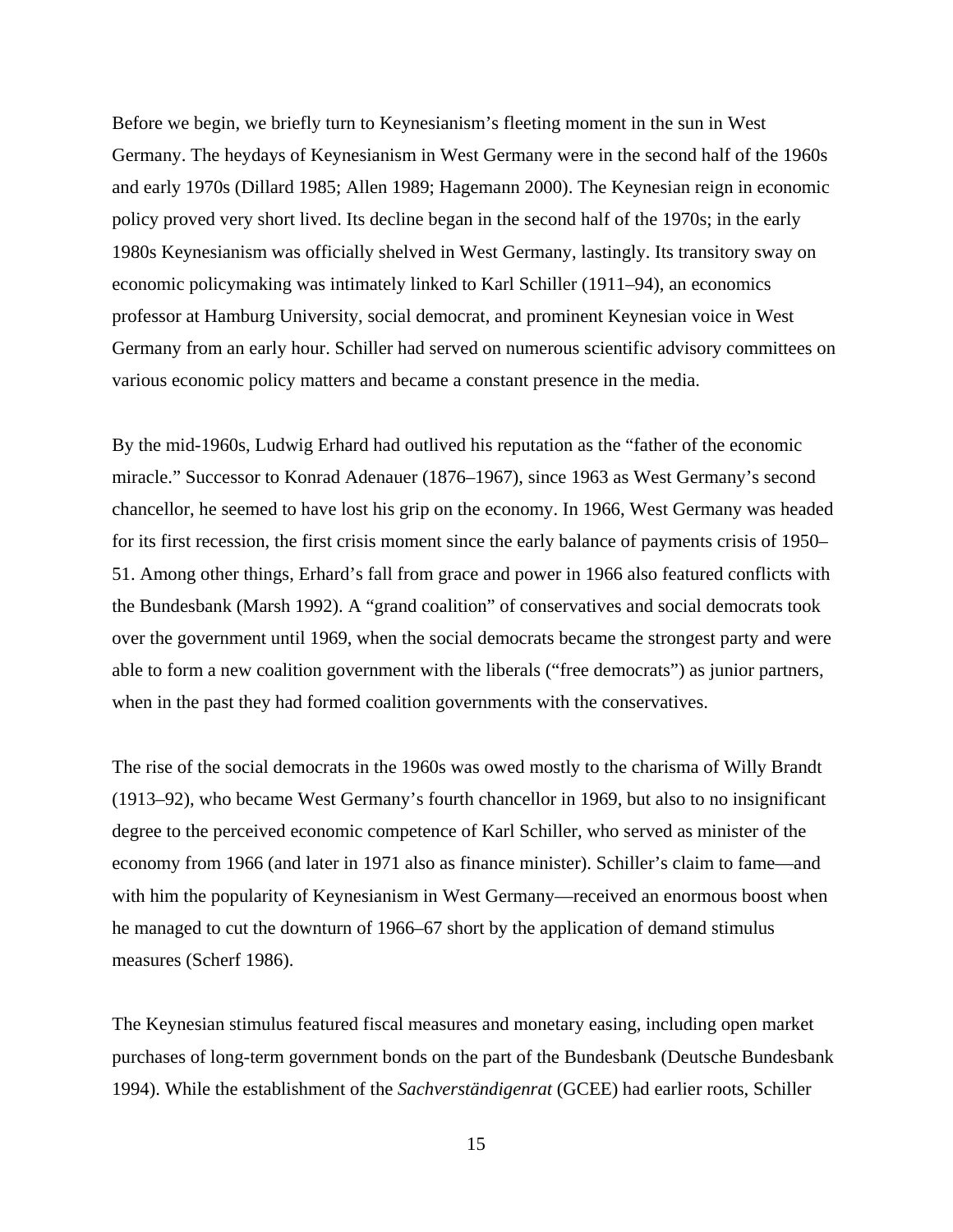was the chief architect behind the *Stabilitäts und Wachstumsgesetz* (Stability and Growth Law) of 1967, featuring the *magische Viereck* (magic polygon) of four key economic policy objectives constituting macroeconomic equilibrium: price stability, high employment, steady and reasonable (in modern parlance: sustainable) growth, and external balance.

Schiller was keen to avoid open conflicts with (still-popular) ordoliberalism and worked hard to achieve a kind of synthesis between ordoliberalism and Keynesianism by essentially adding deliberate macroeconomic management (*Globalsteuerung*) to ordoliberal principles regarding the West German economic order (Krüger 1967; Hagemann 2000).

As earlier in Erhard's case, Schiller's fall in 1972 also featured public conflicts with the Bundesbank (Marsh 1992). He was replaced by Helmut Schmidt (1918–2015), another social democrat from an early hour (who had been Schiller's student of economics at Hamburg University). Helmut Schmidt then succeeded Willy Brandt as the West German chancellor in 1974.

The decline of Keynesianism in the course of the 1970s and reemergence of unchallenged ordoliberal supremacy under the name of *Angebotspolitik* (supply-side economic policy) in the early 1980s are best understood in the context of the evolution of West Germany's post-WWII economic history, a brief review of which is the subject of the next section.

# **4. GERMAN POST-WW II ECONOMIC HISTORY AND THE "GERMAN MODEL"**

The currency reform of June 1948—undertaken in conjunction with the lifting of price controls that were attributed to Ludwig Erhard's influence in his role as advisor in the Allied occupation forces' administration—marks the zero hour in West Germany's economic miracle. The image stored in the collective memory is one of shop windows being filled with goods overnight and of black market trading and scarcity being replaced by an immediate glimpse of the newfound prosperity that was going to reach West Germany in subsequent decades. It was also the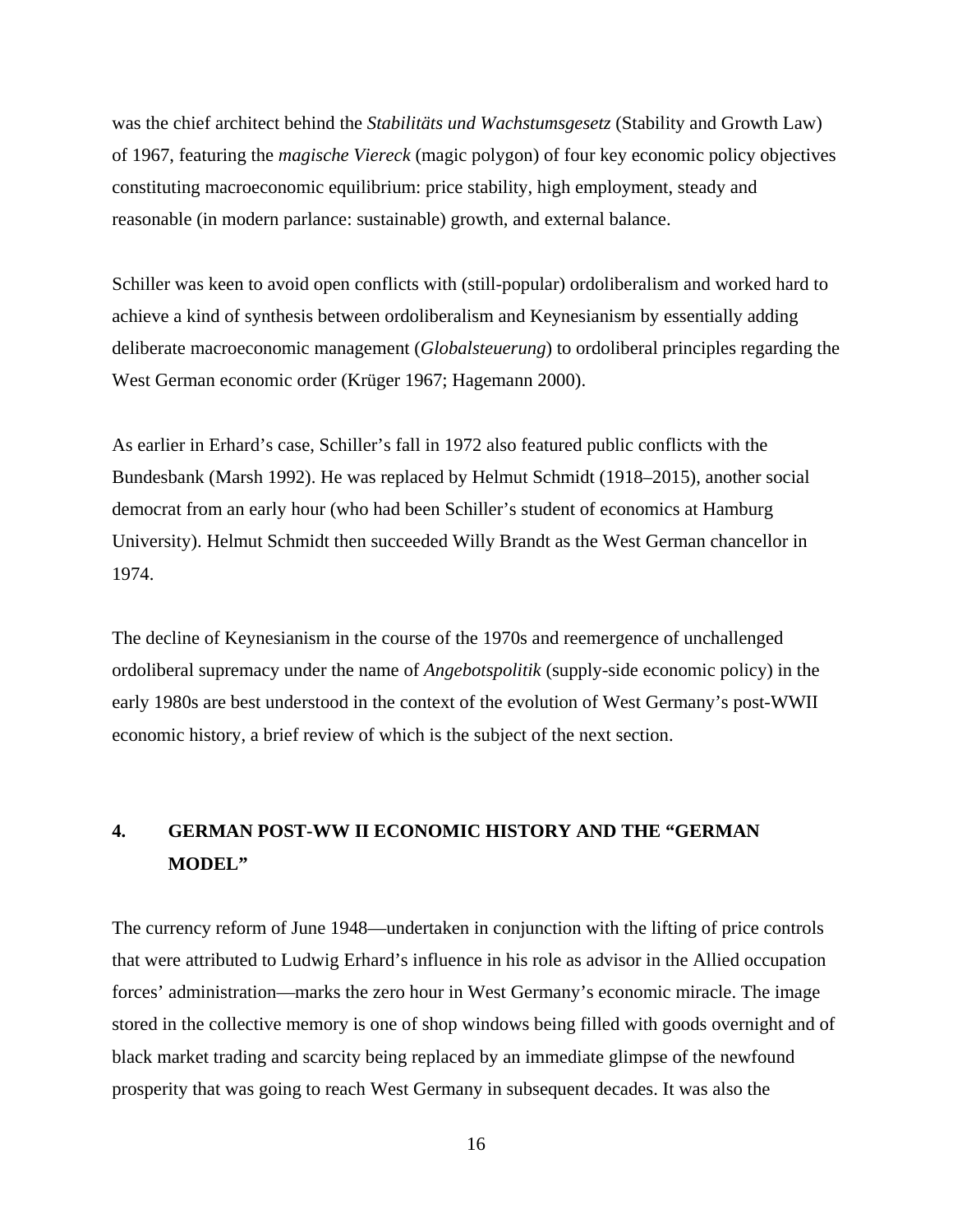neoliberal dream of replacing a command economy (under the control of the Allied occupation forces) with a free-market economy. West Germany's ordoliberals saw their prescriptions vindicated by the miraculous consequences of unleashing the price mechanism and market forces. Structural reform can do wonders.

The unfolding miracle saw an early disruption in 1950–51, when West Germany's trade and current account positions turned into a deficit with the outbreak of the Korean War and surging commodity prices. Yet West Germany's economy was to benefit from the reconstruction-driven rise in the demand for capital goods soon enough, as this was traditionally a stronghold of the German economy (Eichengreen 2007). West Germany would subsequently run almost continuous and often sizeable current account surpluses until 1979 (Wallich and Wilson 1979).

The miracle resumed in 1951 and West Germany achieved average annual growth rates of over 8 percent for the rest of the decade, slowing down to an annual average of 4–5 percent during the 1960s. Exports and investment, both private and public, were the foremost engines of growth. Real incomes and consumption grew steadily, too. Prosperity was widely shared as unemployment steadily declined, providing jobs for millions of refugees who had reached West Germany at the end of the war from Eastern Europe and continued to trickle in until the "Berlin Wall" was built in 1961—at which point West Germany started attracting immigrant ("guest") workers from southern Europe to meet emerging labor shortages (Giersch, Paque, and Schmieding 1992).

There are certain similarities between West Germany's miracle phase and what happened during the postwar reconstruction boom elsewhere in Western Europe. West Germany stands out for one thing in particular, which is at the heart of the "German model": West Germany's inflation was very low, lower than the inflation performance of its main trading partners. The Bundesbank built its reputation on this achievement of stability. But much more was involved.

In the context of the international Bretton Woods monetary order of pegged nominal exchange rates, West Germany would make cumulative improvements in its competitiveness by keeping its inflation rate not just low, but *below* inflation trends experienced elsewhere. While trade was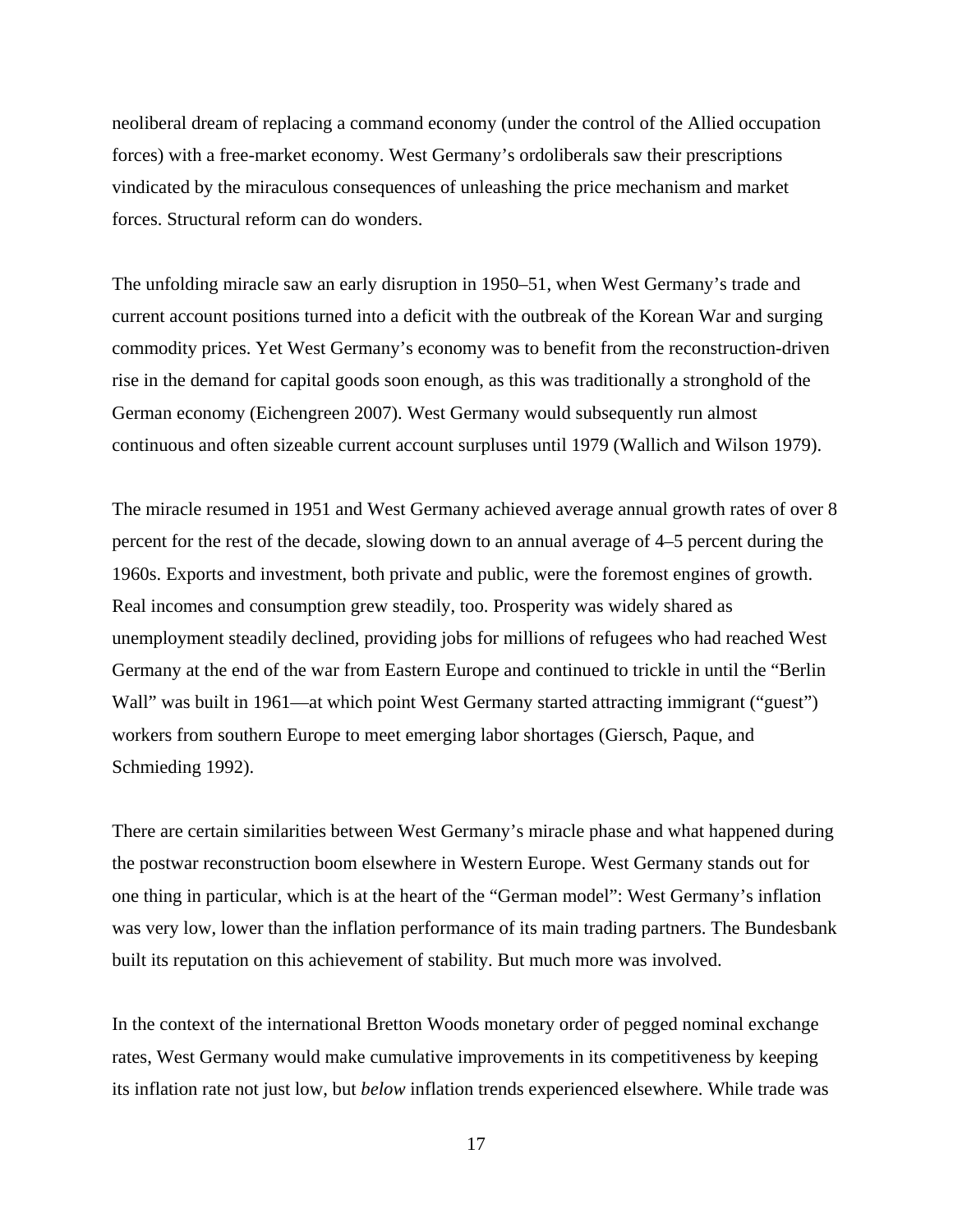growing strongly worldwide at the time, German exports received an extra lift in this way, for the West German authorities always resisted deutschmark revaluation pressures for as long as possible, even in the face of persistent and sizeable trade and current account surpluses.

There is some evidence that the West German authorities actually understood what they were doing, that the "German model" was conceived as a deliberate development strategy. The balance of payments crisis of 1950–51 provided the opportunity and the starting shot. External pressure to boost exports was helpful. The men at the helm of the BdL and the architect of the economic miracle, Ludwig Erhard, were in accord. In August 1950, Erhard detected that a "great opportunity for the future of German exports has arisen out of the current situation. If, namely, *through internal discipline* we are able to maintain the price level to a greater extent than other countries, our export strength will increase in the long run and our currency will become stronger and health[ier], both internally and with respect to the dollar" (quoted in Holtfrerich 2008: 35; emphasis added).

From the beginning, West Germany became (over-)reliant on exports for its growth, successfully pursuing a model of export-led growth, featuring persistent external surpluses (Wallich 1955; Hölscher 1994; Holtfrerich 1998). The government would balance its budget, or at times even run fiscal surpluses, and generally abstain from active fiscal stabilization policies. The requirement was to achieve superior "internal discipline," as Erhard had pointed out. Towards this end, Erhard himself often actively preached "moderation."

But it fell to the Bundesbank to adopt the role as chief enforcer of internal discipline—of balanced budgets and wage moderation, in particular. Success as the discipline enforcer enabled the Bundesbank to build its reputation and fame on an inflation record that was superior (for the lower inflation, the better) to its competitors without standing in the way of growth or playing much of an active part in stimulating domestic demand. In fact, owing to the working of the German model, in West Germany price stability appeared to *cause* growth.

As price stability paid off for both the Bundesbank and the country as a whole, it became even more important to nourish the country's monetary mythology. Interested parties were quite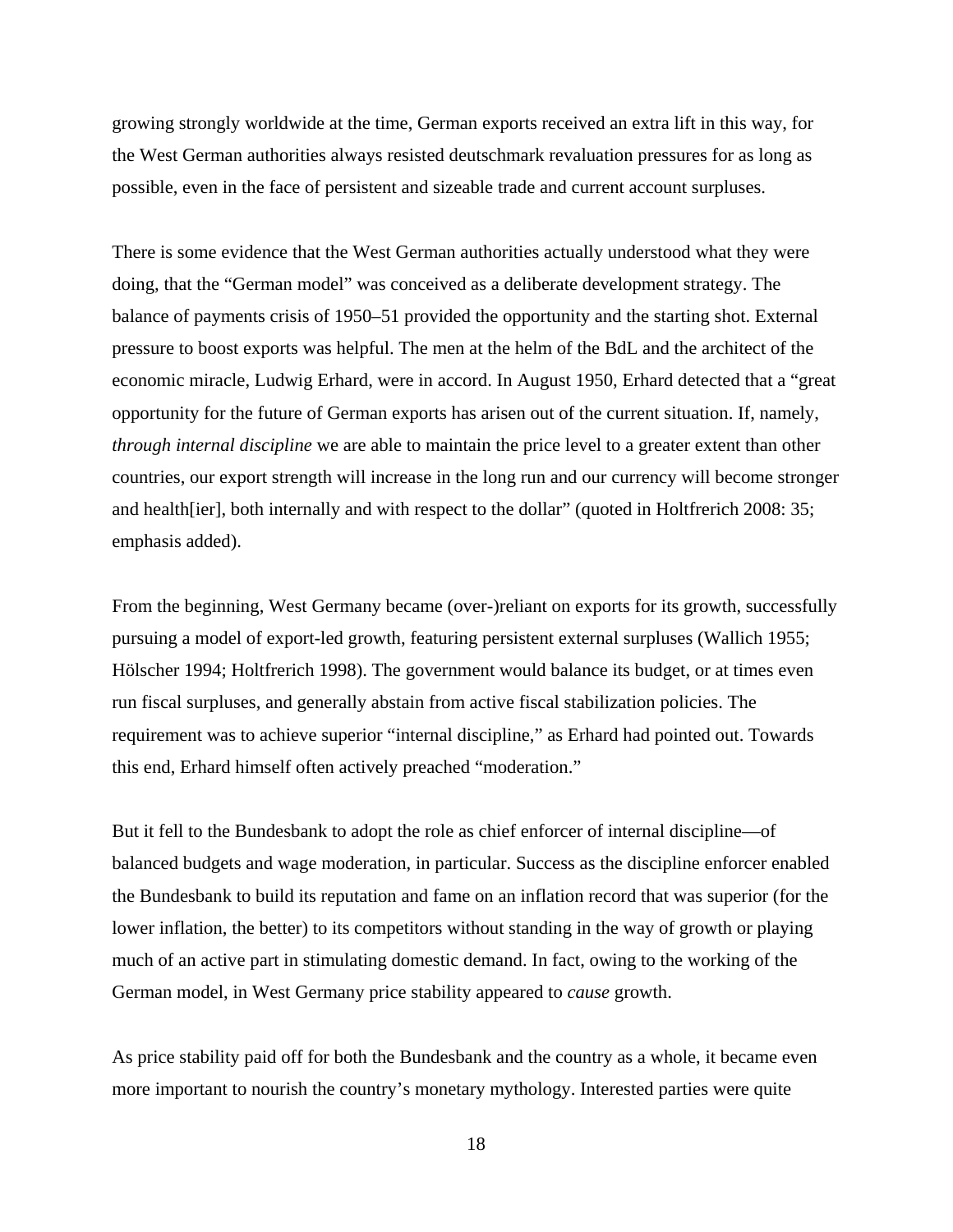happy to include the Bundesbank, central bank independence, and price stability into the ordoliberal success story that had given West Germany its economic miracle. The deutschmark and its stability became part of German pride, and its guardian, the independent Bundesbank, as well. For once, Eucken must have erred in his opposition to central bank independence—which was silently written out of the play and forgotten together with the deflation of the 1930s.

The Keynesian success story of 1967 neither disturbed Bundesbank mythology nor the German model all too much. The recession proved brief. The German model was quickly back to normal again. Schiller himself was always keen to keep the peace with ordoliberalism. So Keynesianism did not seem too much of a threat after all. But then developments in the 1970s prepared the ground for an outright rejection of Keynesianism and a return to ordoliberal roots in the early 1980s.

Following two decades of strict internal discipline, albeit with steady and sizeable gains in productivity and real wages, wage inflation started to accelerate in West Germany in the late 1960s. Schiller turned more and more active in managing "concerted action," the process of reconciliation and compromise between social partners designed to keep wage-price inflation in check—and lower than elsewhere. Meanwhile, the federal government, led by social democrats, added more social democratic attributes to West Germany's "social market economy," including expanding the welfare state and strengthening workers' rights. The balance of power in labor relations was shifting in labor's favor. Yet these developments as such did not undermine the German model, as inflation in West Germany stayed lower than elsewhere.

Then the other shoe dropped in the early 1970s with the demise of the Bretton Woods system of pegged exchange rates. The deutschmark appreciated strongly until the late 1970s. This helped to contain inflationary pressures, but worked against the German model. Then the OPEC oil price hike hit the global economy and provided yet another blow to the West German economy: a triple whammy of rising wage inflation, currency appreciation, and terms-of-trade deterioration. Unemployment soared to over one million and, as elsewhere in the western world, West Germany was suffering from "stagflation." By international comparison, however, it was a fairly mild dose. Budget deficits and public debt rose in line with unemployment and interest rate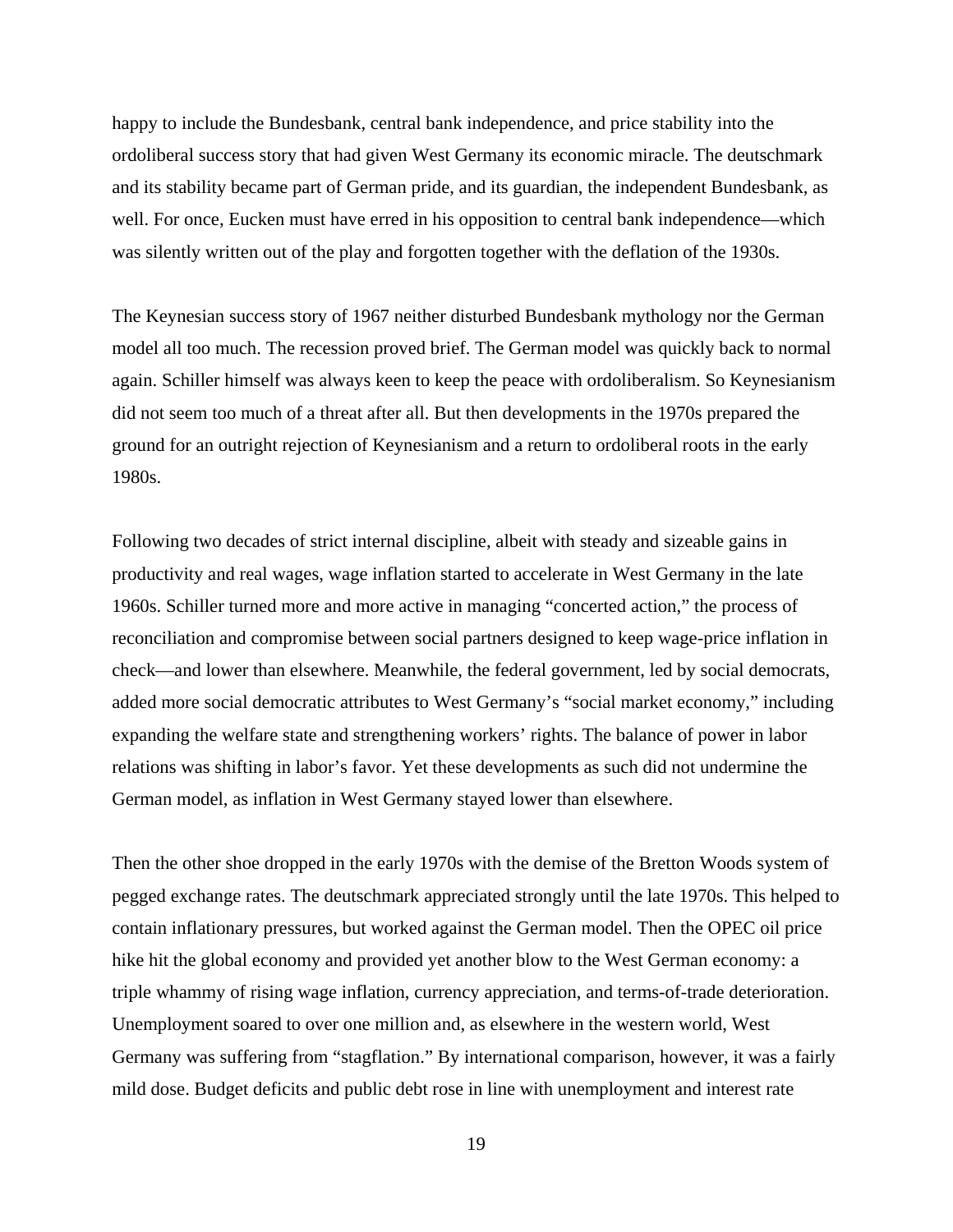levels. In response to OPEC I, fiscal expansion was tried to some degree and with some measure of success while the Bundesbank was exploring the newly popular monetarist wisdom of monetary targeting (Giersch, Paque, and Schmieding 1992; Richter 1999).

Mirroring US weakness, the deutschmark was beginning to receive more and more financial investor attention as an alternative reserve currency competing with the US dollar developments which the Bundesbank was always keen to contain, as they threaten the German model. Given West Germany's relative economic strength, the US authorities put pressure on the Schmidt government in 1978 to share the burden of acting as a "locomotive" by adding fiscal stimulus measures and limiting monetary tightening. Germany complied to some extent but the boost turned out to be ill-timed, as inflation reaccelerated with the second OPEC oil-price shock. Simultaneously, the current account turned into deficit in 1979 and the deutschmark weakened. Panic seemed to grip the authorities. The Bundesbank tightened its monetary stance sharply. Procyclical fiscal tightening was enacted in the early 1980s, even prior to the fall of the Schmidt government in 1982. The new right-wing government, led by Helmut Kohl, was to embrace supply-side economics and henceforth deny any role for demand management. This concluded West Germany's brief flirtation with Keynesianism that had started in 1967.

The GCEE had prepared the ground for the *Wende* (U-turn) in economic policy during the 1970s (Sachverständigenrat 1977; Sievert 1980, 2003; Spahn 2010). This was not based on any scientific breakthrough, of course. Quite the opposite. The GCEE simply declared that "Say's law" was valid after all. The German version of Say's law says that you can always produce more for sale abroad unless you are lacking competitiveness. So a lack of competitiveness may hinder growth and employment. By contrast, domestic demand and hence demand management can never be an issue. That at least is the German perspective (see Helmstädter 1988). Hence, German policy wisdom is simple and straightforward: monetary policy has to focus on price stability and fiscal policy on balancing the budget. Beyond that there is no more to be done provided that competitiveness is sufficient for exports to drive the economy. The wise men repeat their message every year in all too many words that cannot hide this simple substance.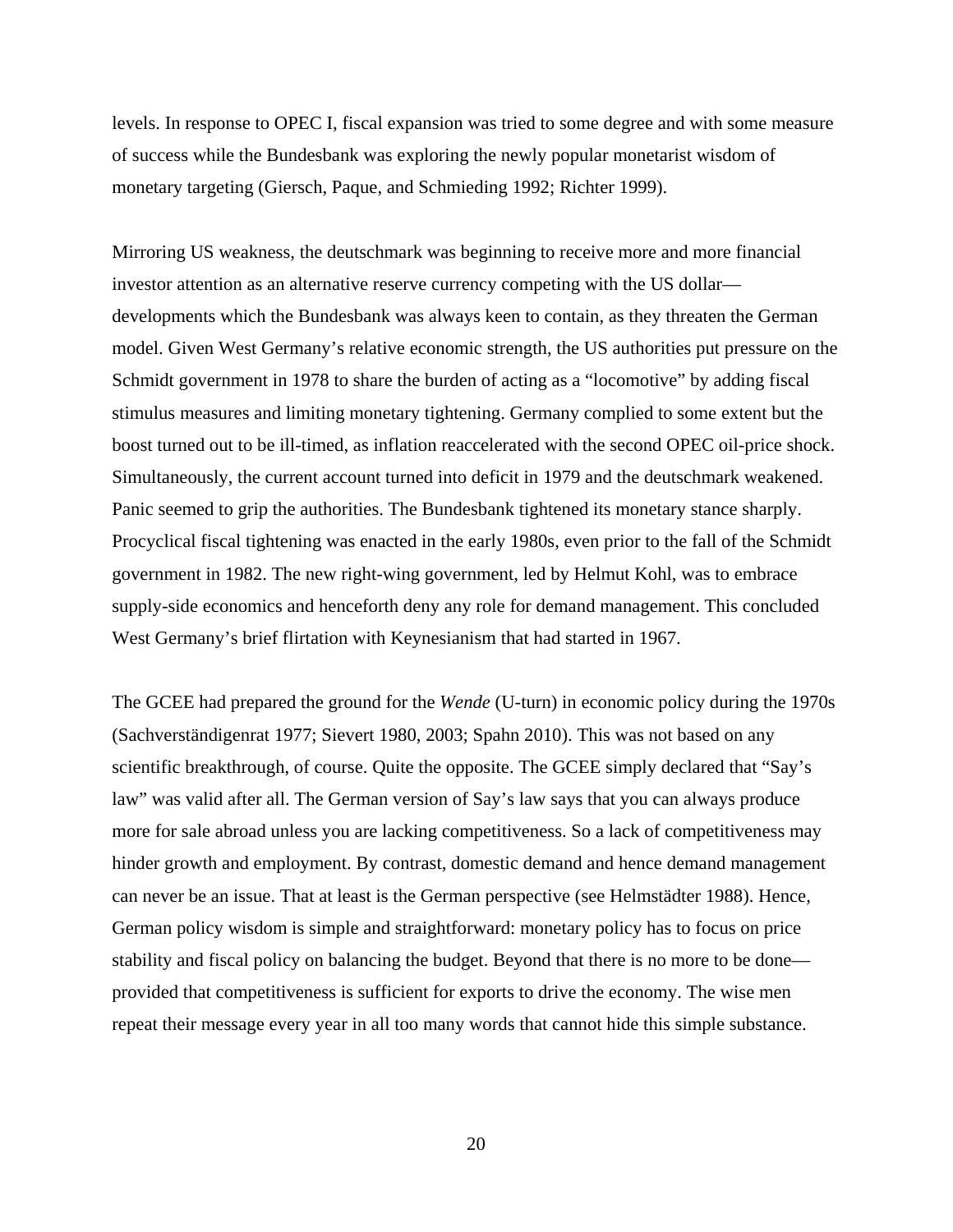The German model of export-led growth had indeed been under threat during the 1970s, hit by that triple whammy of currency appreciation, rising wages, and terms-of-trade deterioration. While exports became a less-reliable growth engine, domestic demand temporarily rose in prominence. Private consumption especially became more of a source of growth as income distribution shifted in favor of labor. Fiscal policy was more active, too, as unemployment stayed high for unusually long.

These developments frustrated certain powerful interests, which found an expression, for instance, in the GCEE's endeavors and the Bundesbank's turn toward monetarism. At a certain level of simplicity, the U-turn of 1982, the return to ordoliberal roots under the name of "supplyside economics," and outright rejection of Keynesianism was an easy sell. Just compare the stability of the 1950s and 60s with the instabilities of the 1970s and "miracle nostalgia" wins hands down. Clearly, Keynesianism had failed. In any case, Keynes got the blame—and was henceforth condemned to oblivion. The Reagan-Thatcher neoliberal revolution reached West Germany in 1982. The German variety centered on the requirements of the German model.

In fact, the 1980s were all about reviving the German model. The state of the West German economy was quite poor in 1981–82: inflation peaked at 7 percent and unemployment exceeded two million, while both the government budget and current account were in deficit. The Bundesbank imposed a tight money policy, but the deutschmark weakened as the "Volcker shock" was unfolding across the Atlantic. The Kohl government embraced the idea of expansionary austerity (the "German view") and adopted a single-minded focus on the supply side.

Unsurprisingly, the recovery from the 1981–82 recession was very sluggish and unemployment stayed stubbornly high. This foretold subsequent results in the 1990s and 2000s, when the same policy recipe was applied in even higher dosages. There was some boost from exports in the mid-1980s, owing to the strong US dollar and the US recovery driven by Reagan-type "supplyside economics" (which featured a strong Keynesian fiscal stimulus). In this way exports helped to offset some of the damage that austerity inflicted on domestic demand. Then the European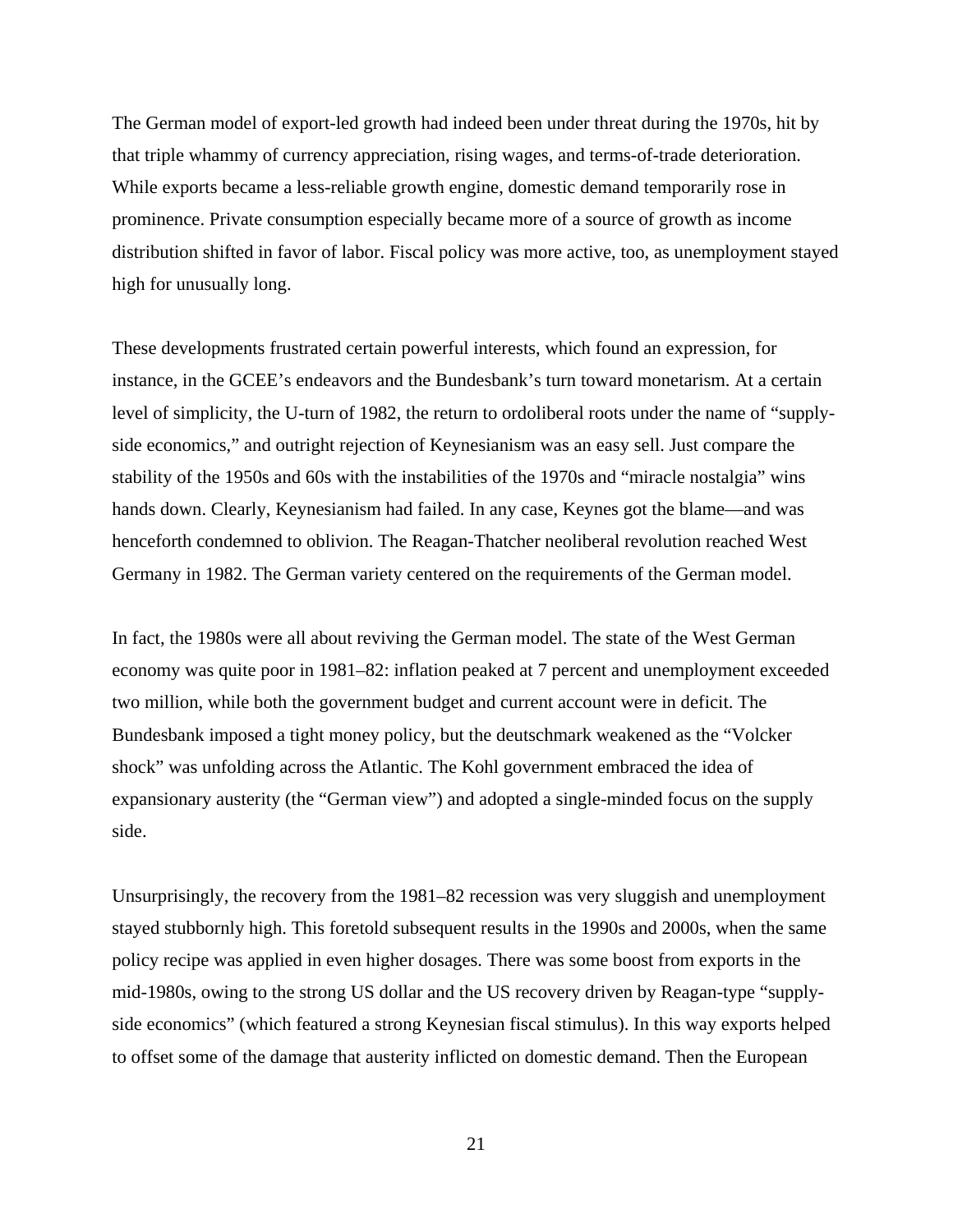Monetary System (EMS) brought the German model fully back to life in the second half of the 1980s.

The deutschmark revaluations under the Bretton Woods order in 1961 and 1969 had been very controversial in West Germany. The authorities' position on currency appreciation during the 1970s was ambivalent. On the one hand, it was seen as the right way to contain "imported inflation." On the other hand, currency appreciation was considered "unfair," as it undermined German competitiveness. West Germany's trade and current account surpluses showed a declining trend over the course of the 1970s (as a percent of GDP), turning negative by 1979.

Even before the demise of the Bretton Woods system, Western Europe had started exploring ways to stabilize exchange rates regionally. Early attempts had failed, but at the end of the decade West German chancellor Helmut Schmidt led the initiative that established the EMS, which included the Exchange Rate Mechanism (ERM) and the European Currency Unit (ECU). The former was the mechanism through which national currencies were meant to be stabilized, with the latter serving as (a politically neutral) anchor. While there were still numerous "realignments" in the early years, exchange rates "hardened" following a critical French macro policy U-turn in 1983. Essentially, countries participating in the ERM accepted Bundesbank leadership, as pegging to the deutschmark was judged a convenient way to disinflate and achieve inflation convergence towards the low benchmark set by West Germany. Once again, West Germany would achieve cumulative competitiveness gains under a system of pegged exchange rates owing to the fact that its inflation rate was lower than that of its partners.

In other words, in 1983, the German model was back in business. West Germany ran up rising external surpluses over the course of the 1980s. While bilateral surpluses *vis-à-vis* the US shrunk, together with the US dollar's decline after 1985, they were replaced by soaring intraregional imbalances *vis-à-vis* West Germany's European partners that used the deutschmark anchor to disinflate their economies. In addition, owing to income tax cuts, private consumption and investment picked up towards the end of the decade: West Germany achieved 4 percent GDP growth in both 1988 and 1989. This put paid to the official dogma that "structural problems" were holding back the economy. Strong growth balanced the West German government's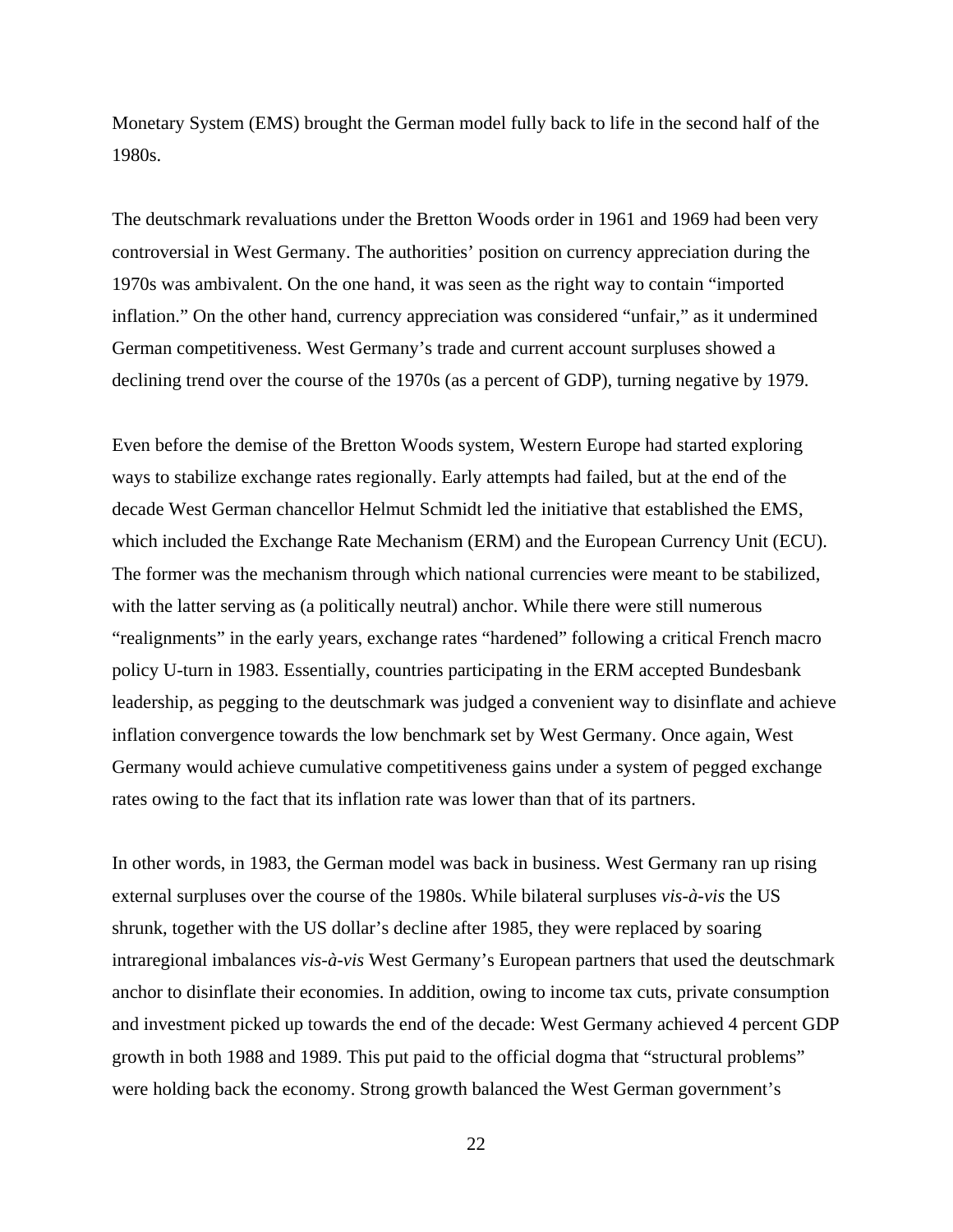budget. Public finances were generally in poorer shape in other ERM member countries. Similar regional developments were later to reemerge under the euro. Be that as it may, on the eve of German unification, the West German economy presented itself in great shape and ready to cope with the coming surprise challenge of unification (Bibow 2005).

#### **5. GERMAN UNIFICATION AND EMU: "MADE IN GERMANY"**

By historical accident rather than design, German unification unleashed a sizeable Keynesian fiscal stimulus. For the rest of Europe, the stimulus was well-timed and highly welcome. If the neoliberal dogma of all-pervasive structural problems is believed, it was ill-timed for uniting Germany itself. For on this view, the West German economy was nearly fully employed when the "unification shock" hit. Remarkably, the West German economy grew at a 5 percent rate in both 1990 and 1991, with only a fairly mild rise in inflation but a huge rise in employment. Official statistics today suggest that consumer price inflation peaked at 5 percent in the early 1990s. That would be very close to hyperinflation by German standards. Two factors are overlooked here, though. First, there was a one-off price-level adjustment taking place in the former East Germany, where prices had been held constant for the previous 40 years. Second, government measures rather than market forces were responsible for a significant upward price shock, as indirect taxes and administered prices were raised to contain the budget deficit of 3 percent of GDP. Excluding "tax-push inflation," consumer price inflation in former West Germany barely reached 3 percent.

In most countries central bankers would be grilled on whether, in the face of the historical challenge of unification, it was wise to deliberately cause the recession of 1992–93. In Germany, independent central bankers are not supposed to be doubted, no matter how costly their blunders may be. In 1991, the Bundesbank had not only hiked interest rates to 10 percent, but simultaneously the central bank also applied massive pressure on the government for a swift fiscal U-turn toward austerity. The Bundesbank then ignored that austerity (through tax-push inflation) distorted inflation upwards.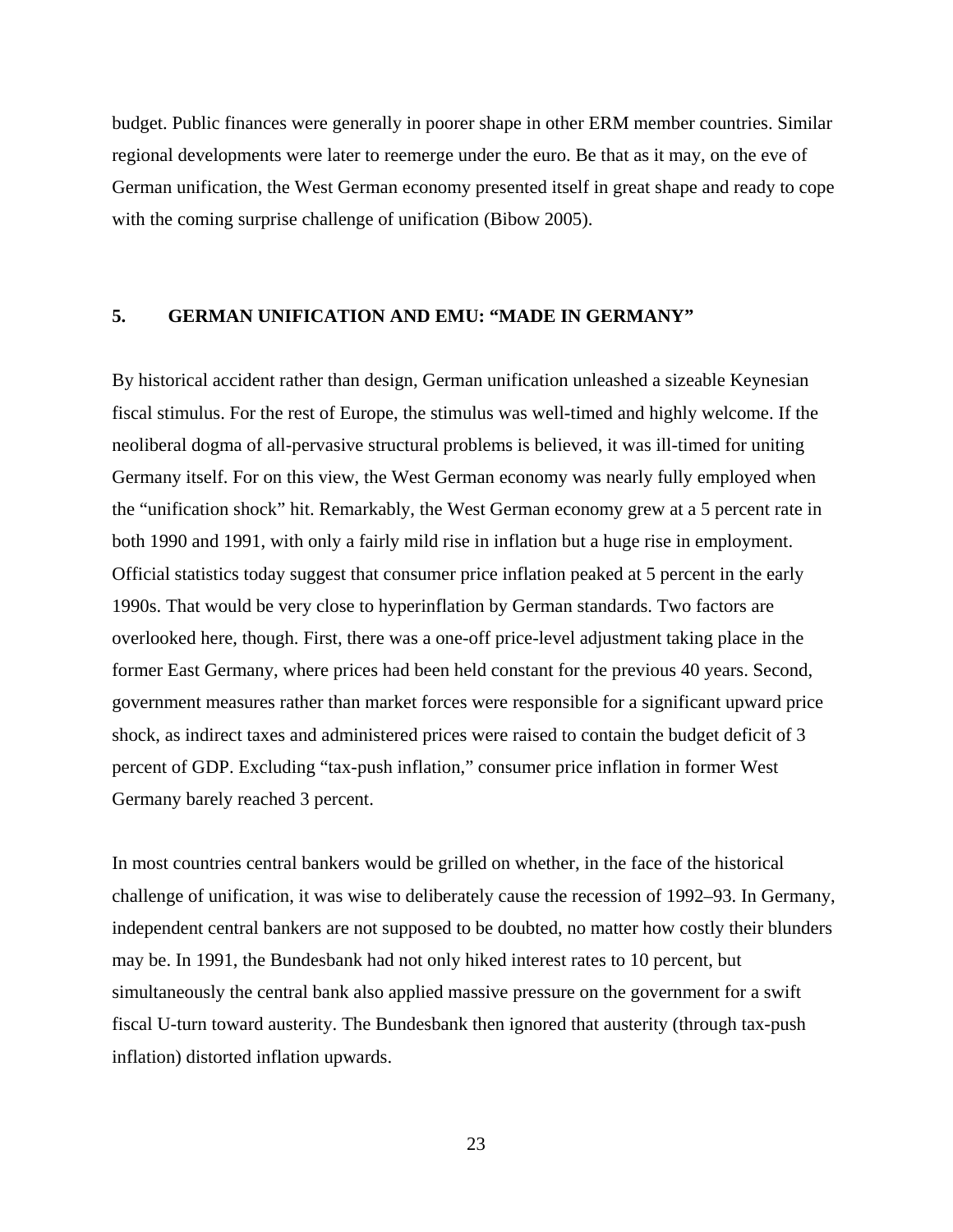And the Bundesbank also added another blunder on top: it allowed itself to be misled by its monetary target, M3, a broad monetary aggregate that includes interest-yielding time and saving deposits. When the Bundesbank pushed its short-term policy rate into overkill territory, banks started piling into long-term bonds and the yield curve inverted. This made bank deposits paying 10 percent interest even more attractive to the public. The Bundesbank failed to understand why its monetary target had been overshot. After first tightening money to a degree that broke the economy's neck, Germany's independent central bank then proved extraordinarily slow to ease despite the recession, misreading the working of its own medicine. As Walter Eucken had emphasized, there is a downside to discretion: incompetent independent central bankers can pose a big risk to economic well-being.

If the Bundesbank's tight money stance was excessively tight for Germany, it was utterly out of tune with the situation elsewhere in Europe. So, the Bundesbank's tight money crusade also blew up the ERM (Hefeker 1994). The ERM crises of 1992–93, together with temporarily elevated German inflation, amounted to a significant real deutschmark revaluation against the rest of Europe. Together with the unification boom, this had the welcome side effect of rebalancing Europe. West Germany's current account surplus of 5 percent of GDP prior to unification had turned into a small all-German deficit.

Europe got rebalanced by these events, but the recession of the early 1990s did not help the cause of the economic and monetary union (EMU) that foresaw the introduction of a common currency by 1997 (or later). The EMU policy regime, agreed upon at Maastricht in 1991, largely followed the German rulebook (Dyson and Featherstone 1999; James 2012). Germany was in a strong negotiating position to make the Bundesbank's abdication of monetary rule over Europe conditional on its partners' signing up to a "stability union" (based on prescriptions informed by Germany's monetary mythology). Countries keen to join the German-style "stability union" jointly engaged in unconditional austerity and continued to disinflate toward the German stability benchmark. After having been banned from Germany for a decade, Keynes also got banned from Europe's EMU—which would henceforth (attempt to) operate according to its German rulebook.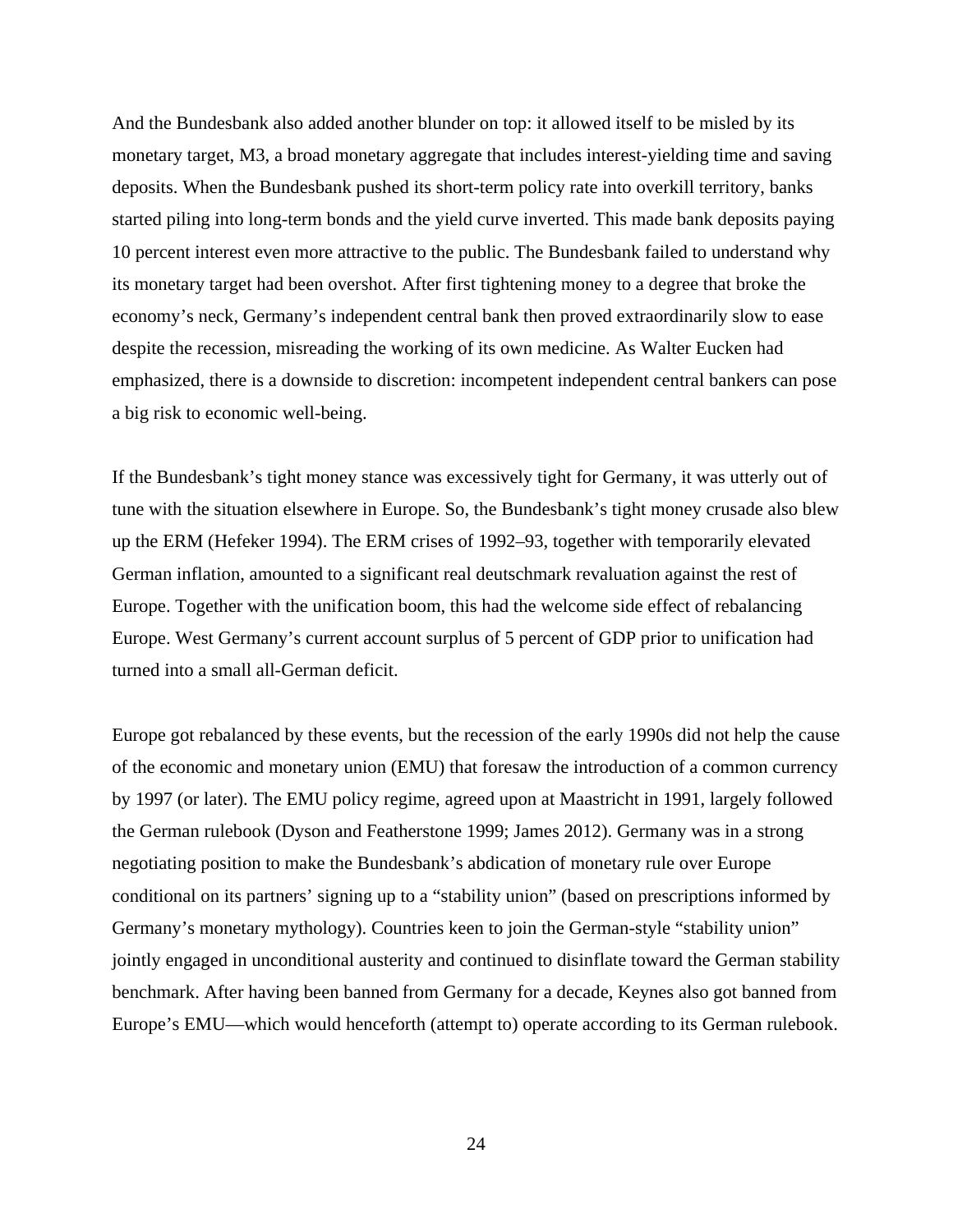Quite obviously Germany was begging for trouble. An important fallacy of composition got overlooked: the German model gets undermined when exported. West Germany's success with the German model in former times rested on other countries behaving differently. The German model could only work because and as long as others behaved differently. But now the Maastricht regime of the EMU required everyone else to become just like Germany.

Little wonder Germany's export engine would not catch fire quite so easily anymore. The 1990s became a decade similarly disappointing as the first half of the 1980s, characterized by protracted stagnation and slow recovery. In due course Germany would become known as the "sick man of Europe" (and a little later as the "sick man of the euro"; see Dustmann et al. [2014]). In Germany, poor performance was largely blamed on the "burden" of unification and, as usual, on "structural problems." In reality, it was not unification as such but the macro policy response to unification that had derailed the West German economy. The deliberately provoked recession of the early 1990s, which was the Bundesbank's crusade to prevent a third hyperinflation within one century, cost West Germany roughly 1.5 million jobs. These pointless job losses greatly augmented the budgetary pressures more directly related to the unification challenge.

Part of the unification challenge was owed to the fact that former East Germany's infrastructure, environment, and economic structures in general were rundown and/or outdated. It was clear from the beginning that an enormous volume of investment was needed to fix this deficiency. Another part of the unification challenge arose from fast and premature wage convergence between east and west. Given the poor state of the economy, productivity levels in former East Germany were way below West German levels. When East German wages shot up literally overnight, whole industries and millions of jobs in the east turned uncompetitive just as fast. Unbalanced competitiveness positions inflated the intra-German "transfer union" that was initiated with the unification of the two very unequal Germanys. With a unified fiscal and social regime, there would be automatic fiscal redistribution from the richer and/or growing regions (the west) to the poorer and/or stagnant ones (the east).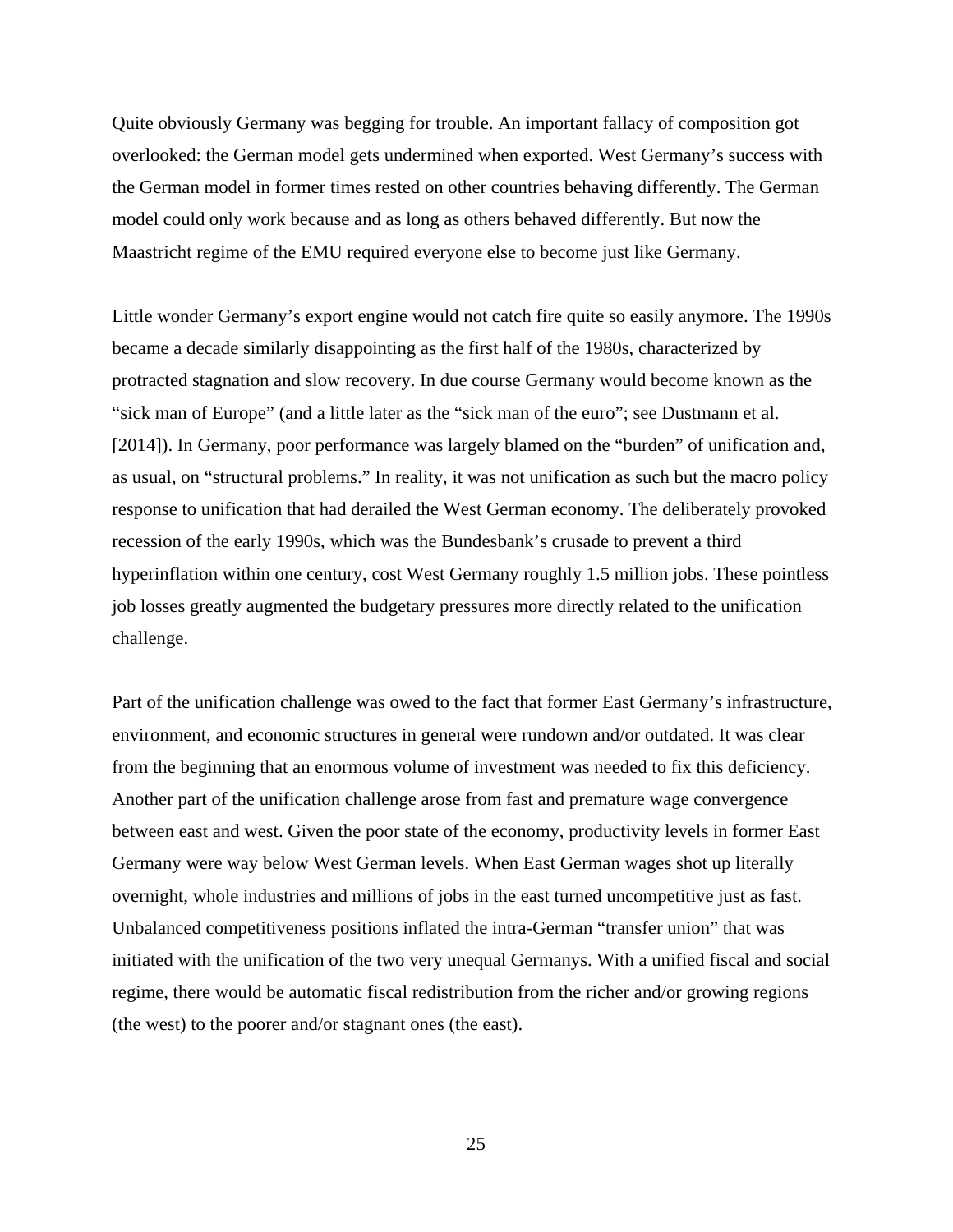When Germany (re-)united in 1990, a monetary union between the two former Germanys was established that was also at once a fiscal union. Former East Germany was simply incorporated into the West German social systems, federal budget, and other budgetary processes. When millions of jobs were lost overnight in the east, which was left uncompetitive due to wage convergence, this created an enormous drain on the newly united fiscal and social union. The German transfer union led to the introduction of a special "solidarity tax" (an income tax surcharge) in the former West Germany. This experience alerted Germany to the risks of a transfer union. So Germany put even more pressure on its prospective EMU partners to, as it were, "get their fiscal house in order." In Germany itself, fiscal policy was by now reduced to little else but a blind obsession with balancing the budget no matter what.

Needless to say, the joint austerity crusade undertaken across the continent in the name of Maastricht did not help either. Europe got a foretaste of things that later reached their full blossom under the euro. But in Germany, stagnation and high unemployment can never be domestic-demand related; they can only be a reflection of a lack of competitiveness. Hence Germany's knee-jerk and fateful response was to set out to "restore" its competitiveness, which was embraced as national agenda around 1996.

#### **6. THE EURO CRISIS, TOO, WAS "MADE IN GERMANY"**

It is not necessary to delve in any length or detail here into the developments that led to the euro crisis about a decade after the common currency was launched. I have done so elsewhere (Bibow 2006, 2007, 2012) and will only briefly summarize the broad picture here.

The ERM of pre-euro times allowed for exchange rate "realignments." By contrast, members of a currency union lose the ability to adjust intraunion competitiveness positions through exchange rate adjustments. It therefore becomes absolutely essential to prevent diverging competitiveness positions from arising in the first place. The ECB's definition of price stability as "below, but close to 2 percent" provides the common benchmark that national unit-labor cost trends have to align themselves with. If national unit-labor cost trends persistently diverge from the common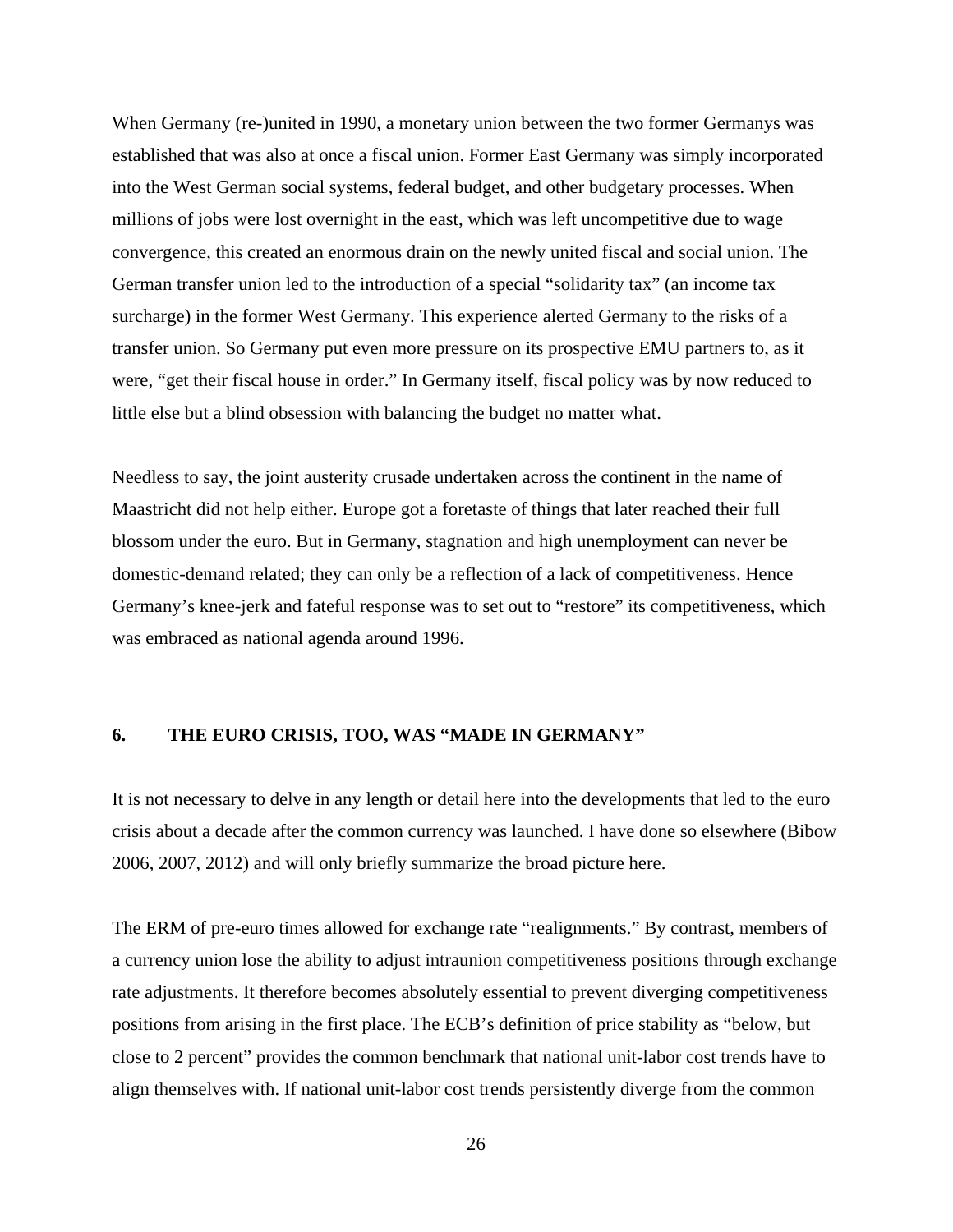norm, member states will be drifting apart and the currency union will be set on a collision course (Flassbeck 1997).

It is a great irony that once Germany had convinced its euro partners to sign up to the rules of the German-style stability union, it was Germany itself that reneged on the most essential euro commitment. Around 1996, it became Germany's national agenda to "restore" its competitiveness. Alas, it was a grand illusion that Germany had anything to restore. True, former East Germany was undergoing a comprehensive revamp. Former West Germany, by contrast, had simply lost the undue and unsustainable competitiveness advantage it had previously accumulated over the course of the 1980s as the rest of Europe was practicing disinflation while pegging to the deutschmark.

It may have felt differently to Germany and its powerful export interests. A country that runs persistent trade surpluses—the German model at work—will see its economic structures adapt to its distorted aggregate demand composition as certain export industries will expand at the expense of other, more domestic-oriented ones. German unification and the ERM crises had rebalanced Europe, and Europe had converged to Germany's historical stability standard and the agreed-upon common EMU norm of 2 percent inflation. The right conclusion would have been that the German model had outlived its practicability under the euro. Exporting the model to Europe through the euro meant just that. Unfortunately, though, the German authorities fallaciously thought differently.

The following statement made by Olaf Sievert (1933–)—arguably the most influential economist in Germany in the 1970s and  $80s$ ,  $^{12}$ —in a speech entitled "Promise of Currency Union," captures a fateful error in economic logic: "National wage moderation raises international

 $12$  Olaf Sievert was a member of the GCEE from 1970 until 1984, and was chair since 1976. He masterminded the wise men's preparation for West Germany's economic policy U-turn in the early 1980s. As a protégé of Herbert Giersch, he has been a long-time member of the "Kronberger Kreis," a highly influential circle of ordoliberal/ neoliberal economists in Germany (that also includes Otmar Issing, who has arguably been Germany's most influential economist since the 1990s). In the 1990s, Sievert was rewarded by receiving the chairmanship of the *Landeszentralbank* (regional central bank) of Saxony and Thuringia.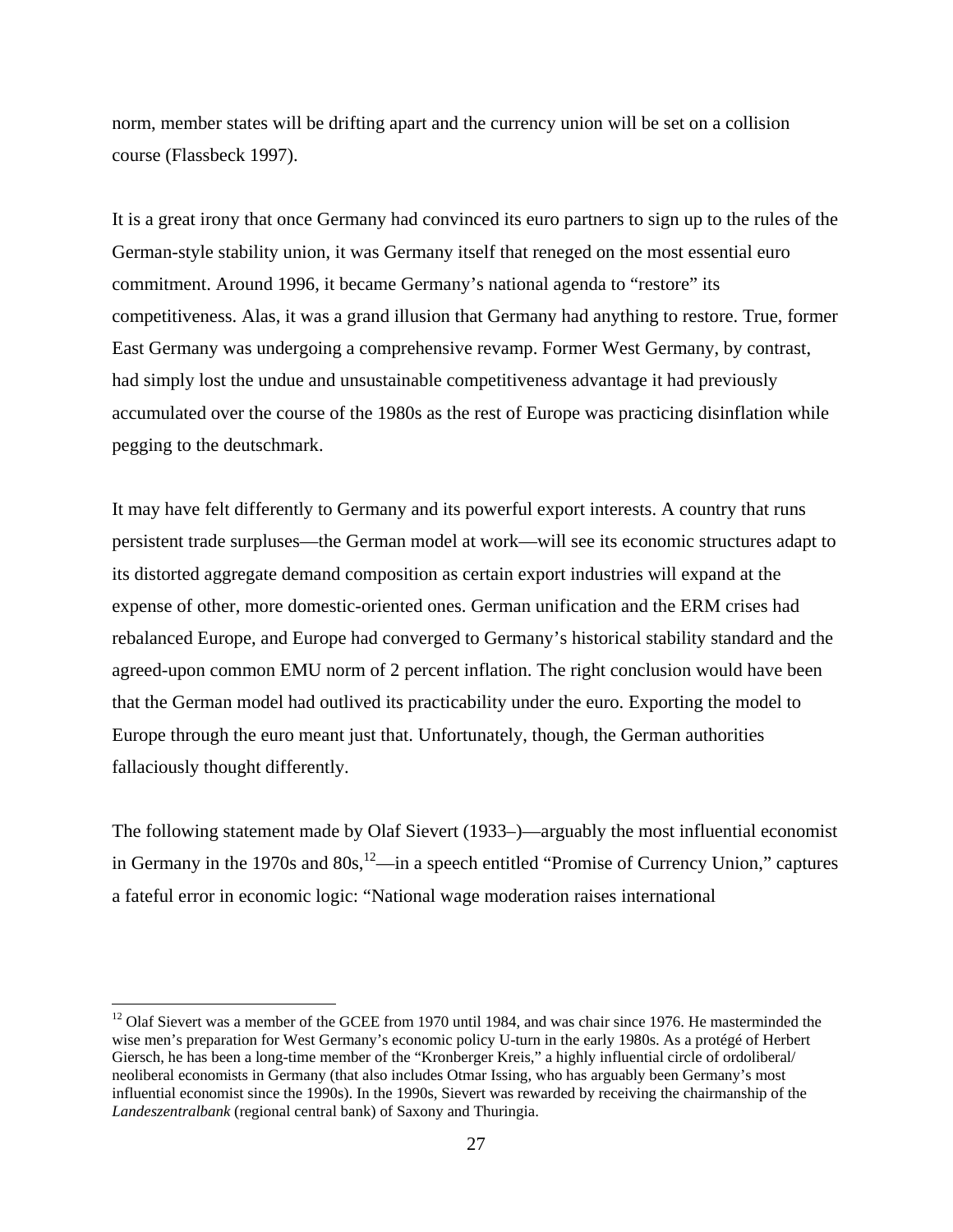competitiveness, without that currency appreciation against European partners could water down this effect." $^{13}$ 

I observed above that West Germany had always resisted deutschmark revaluation under Bretton Woods for as long as possible. The deutschmark appreciation that arose in the 1970s under flexible exchange rates was considered excessive from a German perspective.<sup>14</sup> During the 1980s, the EMS reintroduced conditions similar to those that prevailed under Bretton Woods in the region. Yet, when ERM realignments occurred (for instance, devaluations by the Italian lira), it would lead to notorious outcries in West Germany, where this was widely seen as "unfair." Sievert's "promise" suggests that Germany had lured its euro partners into a euro trap: inside the trap German competitiveness gains achieved through wage moderation would no longer be "watered down" through currency appreciation.

I describe this as an error in economic logic because Sievert's implicit policy prescription—wage moderation to "restore" competitiveness—clearly clashes with another German policy objective, namely that Europe's EMU must not be a "transfer union." Germany had just experienced that unbalanced competitiveness positions inside a currency union lead to large fiscal transfers. After grossly mishandling the German unification challenge, Germany was adamant that the EMU must not lead to the creation of another transfer union (at Germany's expense) at the European level.

The vital point that Sievert's policy prescription misses is that running up persistent trade surpluses inside a currency union ultimately makes a transfer union inevitable. I dubbed this "Germany's euro trilemma," namely that Germany "cannot have it all—perpetual export

 $13$  My translation. The German original (a speech by Olaf Sievert given at Hamburger Sparkasse on August 13, 1997) is cited by Flassbeck (1997): "*Zur Verheißung einer Währungsunion*": "*Eine nationale Mindersteigerung der Löhne erhöht die internationale Wettbewerbsfähigkeit, ohne dass eine Aufwertung gegenüber den europäischen Partnern diesen Effekt verwässern könnte.*"<br><sup>14</sup> To quote Olaf Sievert (1995) once more: "The stability-minded countries, which became notorious revaluation

countries, have repeatedly experienced that the [nominal] appreciation of their currency became a real appreciation, that is, appreciation exceeded international inflation differentials. This has impaired their economic dynamism." ("*Die stabilitätsbewußten Länder, die zu notorischen Aufwertungsländern wurden, haben immer wieder erlebt, dass die Aufwertung ihrer Währung zu einer realen Aufwertung wurde, also über das hinausging, was den internationalen Unterschieden in der Inflationsrate entsprochen hätte. Das hat ihre wirtschaftliche Dynamik beeinträchtigt.*")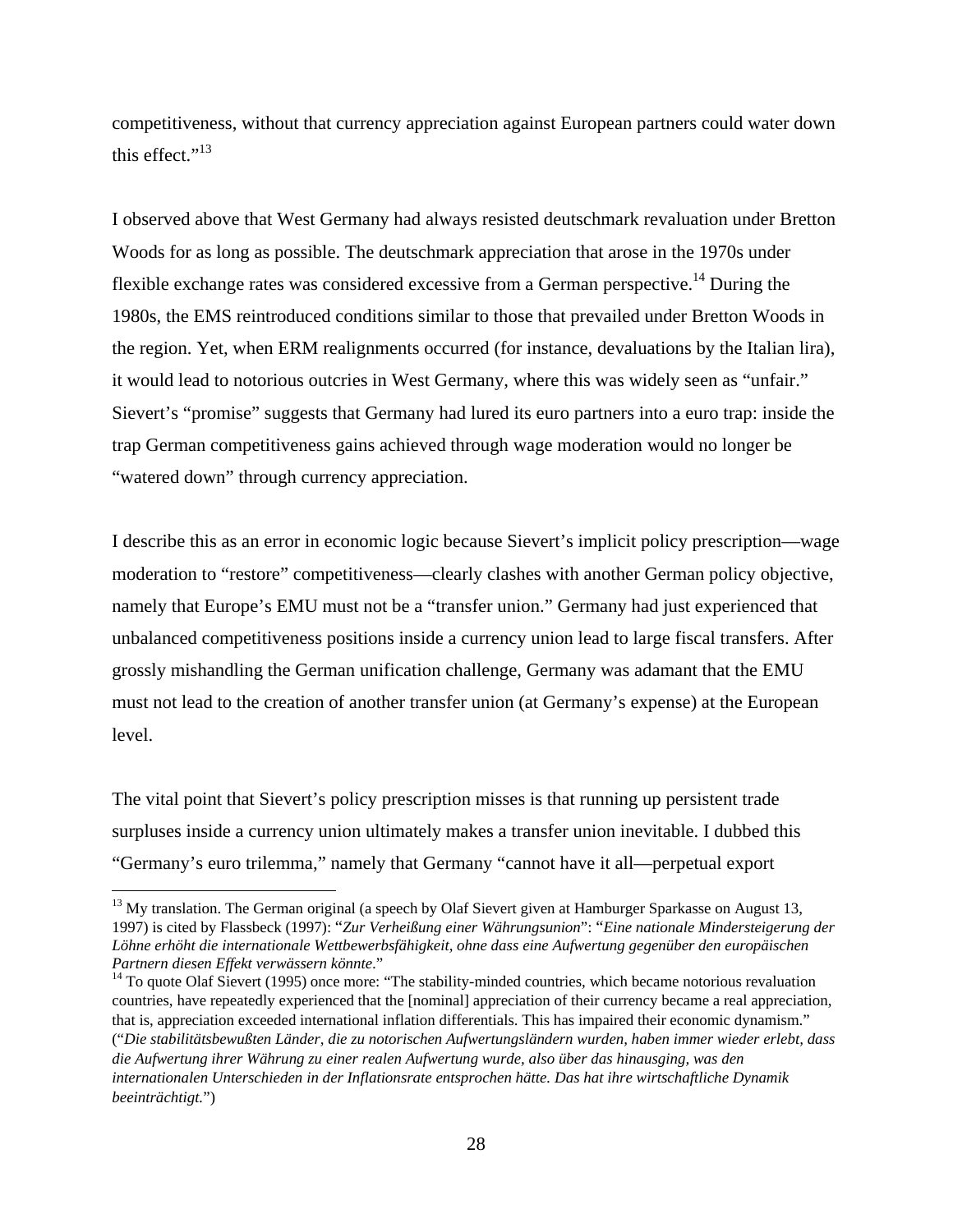surpluses, a no transfer/no bailout monetary union, and a 'clean,' independent central bank" (Bibow 2012). Perpetual export surpluses ultimately bankrupt importing trade partners. This may be covered up by central bank operations only for so long. But we are running ahead of events here.



**Figure 1 : The ECB' 's Stability N Norm and N National Un nit-Labor C ost Trends under the E Euro** 

For before Germany bankrupted its euro partners, its preferred policies first of all made Germany itself sick, earning Germany the title of "sick man of the euro" (Dustmann et al. 2014). Mindless fiscal austerity since 1992 was one factor undermining recovery and domestic demand in Germany. When wage moderation was added to the mix starting around 1996, Germany's domestic demand troubles only got worse. When German wages stopped growing under the euro (see figure 1), private consumption stopped growing, too, which, in turn, also undermined private investment. In short, following Sievert's policy prescription earned Germany protracted domestic demand stagnation—together with cumulative competitiveness gains inside the currency union though.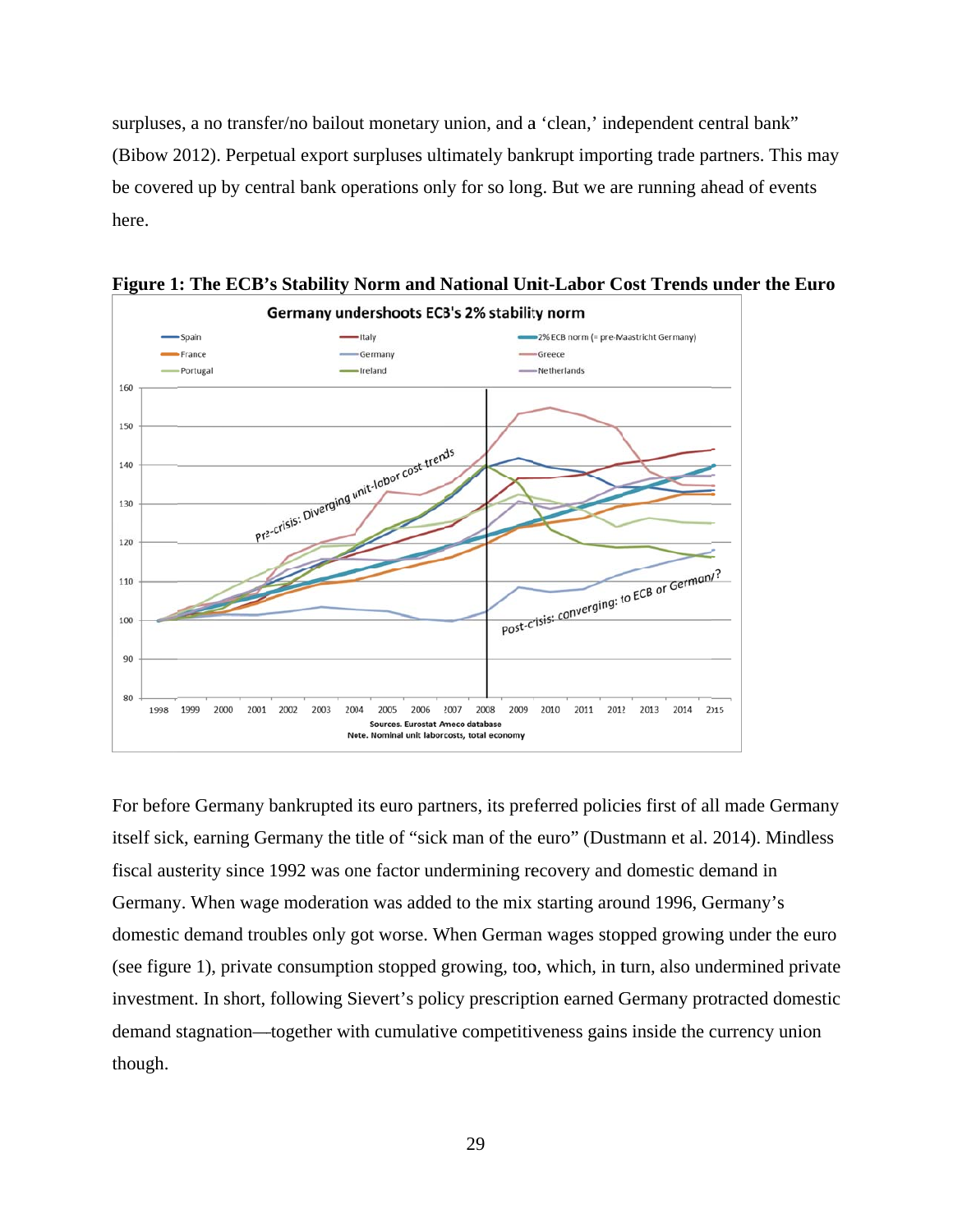Once triggered, the EMU policy regime further magnified divergences inside the currency union. The ECB's common monetary policy stance was consistently too tight for sick (stagnant) Germany, but consistently too easy for the later euro-crisis countries. These countries had received an early boost from the interest rate convergence process of the late 1990s. Germany's protracted stagnation under the euro added a second leg to existing trends: bubbles emerged in the periphery and intra-area imbalances built up. While Germany implemented numerous rounds of fiscal austerity only to overshoot the 3 percent Maastricht budget ceiling again, bubble economies like Spain and Ireland had scope for tax cuts.

All along, Germany's competitiveness improved, while it deteriorated in the later euro-crisis countries. Germany started running rising trade surpluses, while its euro partners had rising trade deficits; hence Germany's net external asset position improved, while the euro periphery's net external indebtedness deteriorated towards 100 percent of GDP. To the vigilant observer these developments were an accident waiting to happen (Bibow 2006). Yet the euro authorities were sleeping at the wheel while most mainstream economists agreed that inside a currency union the member countries' external positions would somehow be irrelevant.

The global financial crisis that originated in the US subprime mortgage market segment provided the initial external trigger. The euro area immediately had a banking crisis at hand. Simultaneously, its homegrown bubbles and imbalances imploded, too.

Remarkably, in 2009, Germany went through a brief "Keynes moment." I described the fiscal expansion at the time of German unification as a historical accident. This time it was a spontaneous Keynesian policy move to counter the global crisis and stimulate domestic demand. The fact that Germany had a federal election in the fall of 2009 probably helped. Global cooperation through the G20 probably also helped to contain Germany's natural instincts to simply freeload on exports (i.e., on other countries' stimulus measures). In the event, Germany's fiscal stimulus of 2009–10 was both sizeable and effective, and in 2010 Germany experienced a brisk recovery from the crisis.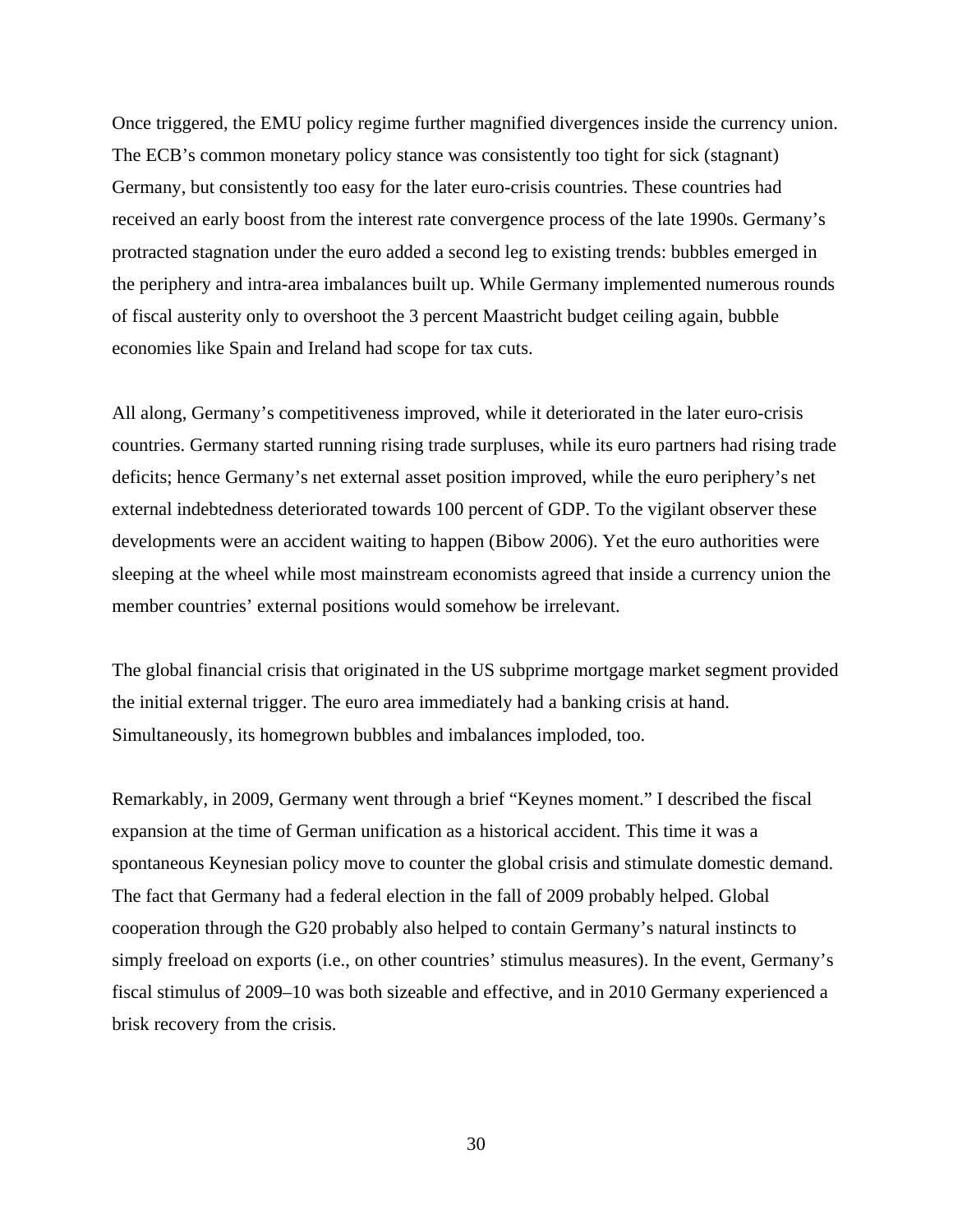But then the Greek debacle provided Germany with a welcome excuse to impose a quick return to unconditional austerity in Europe's EMU, allegedly as the unavoidable medicine to counter the so-called "sovereign debt crisis."

Europe's monetary union had failed to prevent the internal divergences and imbalances that were bound to cause fragility and end in crisis. When (inevitably) crisis finally arrived, Europe's monetary union—the supposed stability union—was ill-equipped to deal with it. Importantly, both the design of said monetary union and the very causes of its internal divergences and imbalances were actually "made in Germany." To add insult to injury, as the union's number one creditor nation, Germany then also came to dictate the improvised crisis response, which largely consisted of mindless austerity. Germany's price stability obsession also hindered a more timely and courageous response from the ECB (Bibow 2016).

Germany's constant attacks on the ECB in recent years are particularly ironic and only show that the German authorities still do not appreciate Germany's euro trilemma: the ECB's "unconventional" monetary policies are the last thing standing between Germany and a *de facto* eurozone transfer union. In case of a euro breakup, Germany will be presented with *ex post* transfers in the form of massive wealth losses on its foreign claims (Bibow 2013a).

On a slightly more positive note, since the crisis, Germany's unit-labor cost trend has increased and is now consistent with the ECB's 2 percent inflation benchmark. But, as figure 1 shows, Germany has resisted "internal revaluation," which would require (upward) convergence of Germany's price level with the price-level path that is implied by the ECB's 2 percent inflation benchmark.

This has effectively forced everyone else into "internal devaluation" and (downward) convergence with Germany's own lower price-level path. In some cases, this involved outright deflation. In all cases, massive economic hardship has left social and political instabilities in its wake. Germany's deep-seated macro policy folly—the country's notorious anti-Keynesianism has brought Europe to its knees. Almost a decade into the euro crisis, Europe's common currency remains a ticking time bomb.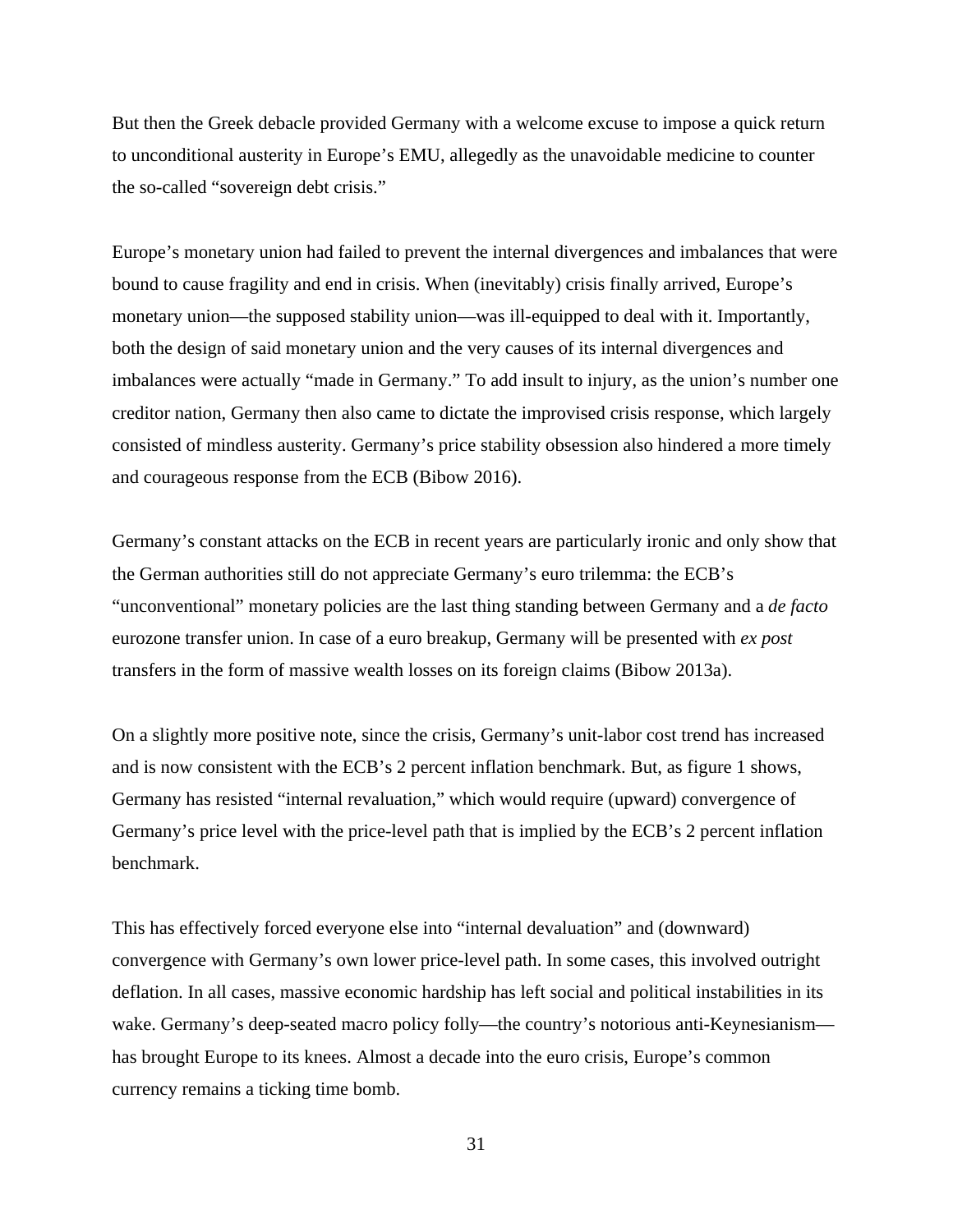

**Figure 2: The German Model and the Balanced-Budget Mantra** 

The eurozone's domestic demand has yet to regain its precrisis level. Meanwhile, Germany's current account surplus has reached 9 percent of GDP—the biggest in the world. Internally, sectoral financial balances show persistent surpluses for both the household and corporate sectors. Reflecting the protracted weakness of corporate investment despite lavish corporate profits, the corporate sector's surplus has grown even bigger since the crisis. Following five years of "excessive deficits," the general government budget was balanced by 2007–08, and though briefly interrupted from 2009–11, has been balanced again since 2012. Germany's soaring external surplus makes this possible: The German model balances Germany's government budget as other countries load up on external debt corresponding to their external deficits.

Today, the external counterpart to Germany's exorbitant current account surpluses may no longer be primarily in the eurozone, as they used to be prior to the outbreak of the euro crisis, since imports of Germany's euro partners have shrunk in line with their compressed incomes and remain depressed, just as unemployment levels remain elevated. Instead, the eurozone's overall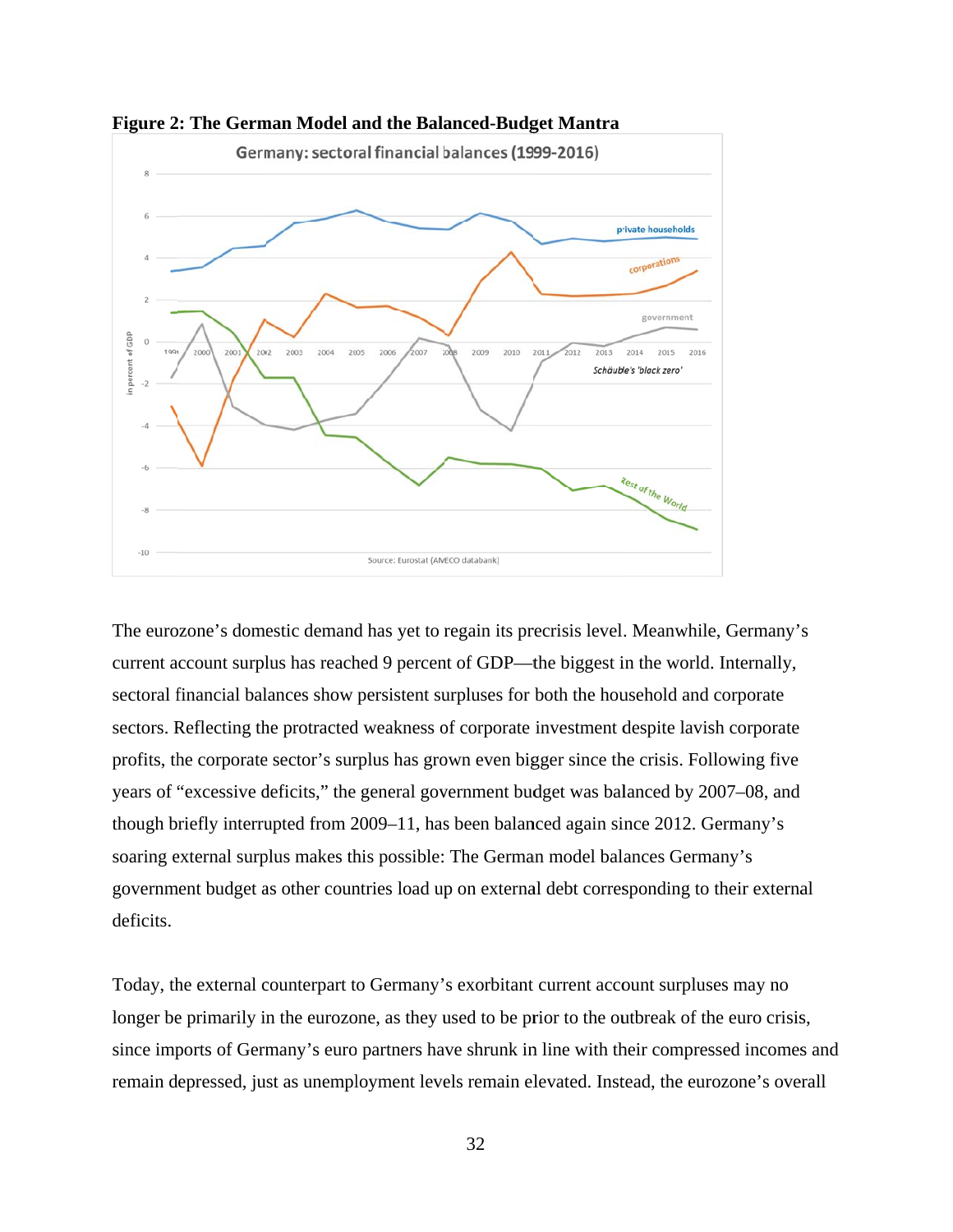current account surplus has now reached 4 percent of GDP and the constellation of sectoral financial balances has come to resemble Germany's. In effect, having brought Europe to its knees, Germany is now also holding the world community hostage, asking them to tolerate perpetual eurozone freeloading on external demand, or else risk pulling the rug out from underneath the euro.





#### $\overline{7}$ . **CONCLUDI ING OBSER RVATIONS S**

For a number of years now, Europe's EMU has been seen skating along the abyss, suffering its worst economic crisis since WWII and flirting with outright deflation and/or breakup. The fragility of the euro currency union has been a cause of instability across Europe and beyond. The argument advanced in this paper assigns Germany a leading role in the tragedy of supposed virtues turning out to be vices that have brought Europe to its knees. It ascribes a critical weight to the "power of ideas," particularly Germany's oddly anti-Keynesian views on matters of macroeconomic policy.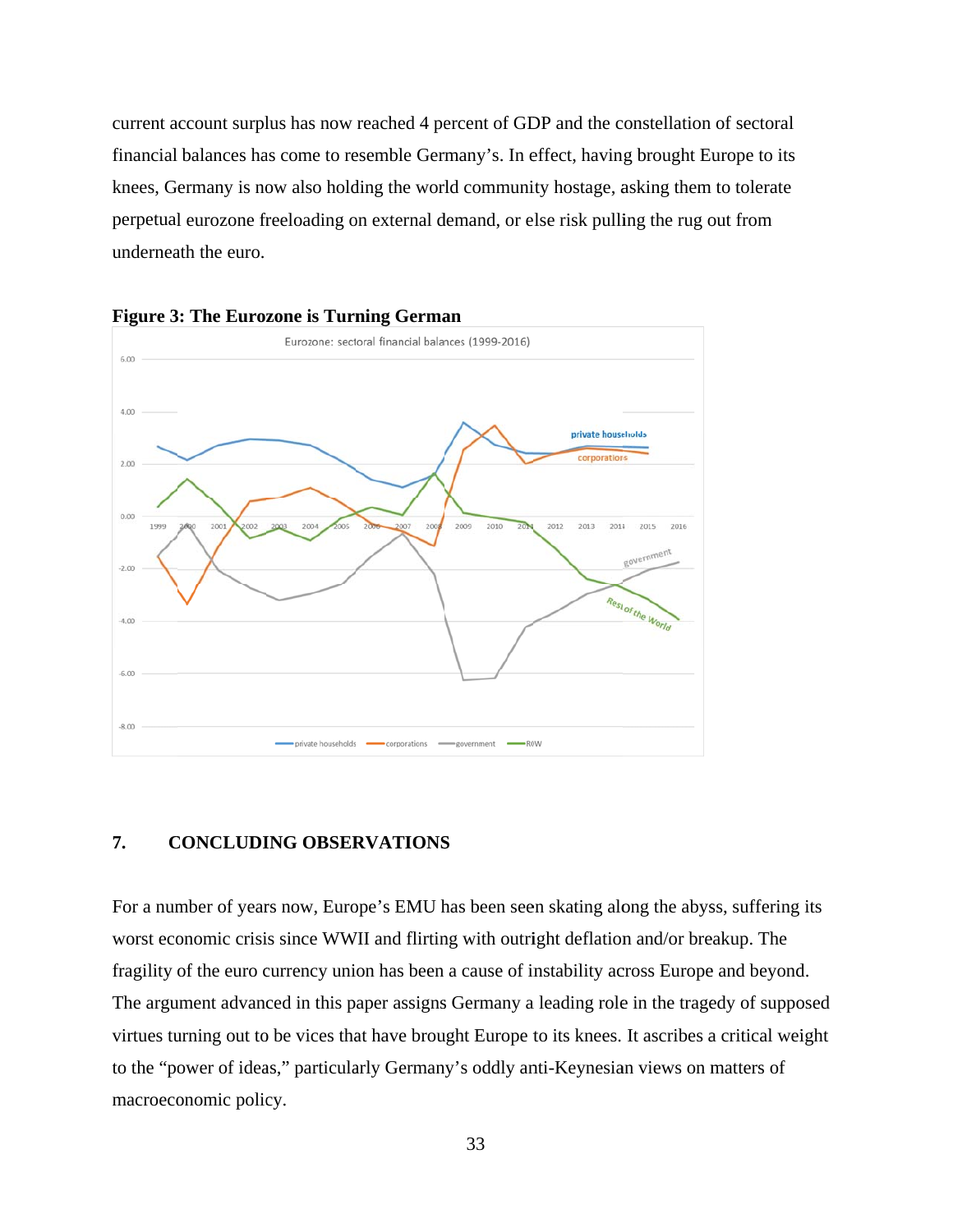The ideas that brought wreckage to Europe have historical roots though: the success of the German model that was the basis of West Germany's postwar "economic miracle," its rise to prosperity and respectability, and eventual (re-)unification in 1990. Unfortunately, Germany has never fully understood the true sources of its success and learned the wrong lessons from its own economic history.

A peculiar monetary mythology has been at play here that justified the Bundesbank's stout antiinflationary bias. This approach brought fame to the Bundesbank itself and German pride in the soundness of its deutschmark. Importantly, for a long time the Bundesbank's distinctive brand, its bias against (hyper-)inflation, and Germany's stability culture did not hinder but even supported German growth: export-led growth. For in the context of pegged nominal exchange rates, achieving a superior (lower) inflation record translates into competitiveness gains. In this way, (West) Germany learned to live quite well without Keynesian demand management. The Bundesbank's real role was to enforce discipline—superior ("German") discipline in the form of wage moderation and balanced budgets. Effectively, Germany took Keynes's diagnosis of mercantilism in chapter 23 of the *General Theory* to heart, but ignored the remaining 23 chapters, thereby getting away with it by relying on others to do the real job.

The German model was launched, innocently enough, with the balance-of-payments crisis of 1950–51, when boosting exports was an urgency. It became a notorious habit—a habit that is intricately interwoven with Bundesbank mythology and which Germany cannot let go of. Somehow it all also seemed to confirm the supposed wisdom of ordoliberalism, so that an element of path dependency in policymaking made Germany a difficult place for Keynesian ideas to penetrate, and lastingly so.

Europe's tragedy is that under the thick fog of its monetary mythology, Germany failed to appreciate that the success of the German model critically depends on others behaving differently from itself. Exporting the German model to Europe was begging for trouble, and featured a fallacy of composition: Germany's export engine would stall when everyone becomes just like Germany.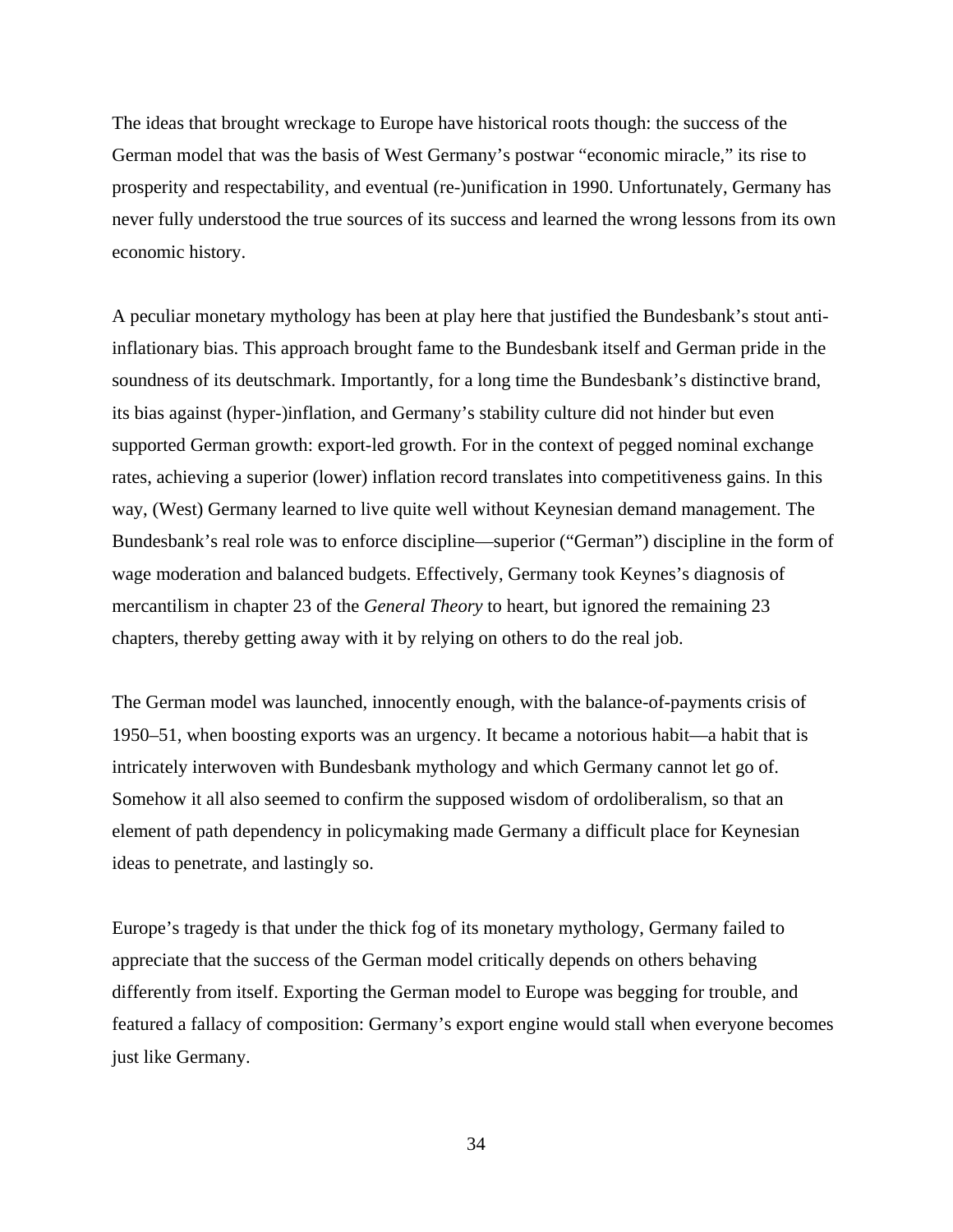Germany's reaction to *underbid its own model* backfired badly. At first it primarily made Germany itself "sick." When intra-union imbalances later unraveled, everyone else was found to be lacking competitiveness. And so Germany prescribed more of the same sickening medicine for everyone.

Germany's distinctive anti-Keynesianism costs Europe—and ultimately Germany itself, haunted by its "euro trilemma"—very dearly.

Even 80 years after the publication of *The General Theory*, there is still a lack of appreciation of Keynes's rationale for apparently using a closed-economy model in his most famous work which he hoped would stop policymakers from engaging in the kind of folly that has brought Europe to its knees.

Asymmetric adjustment (of debtor countries only) and an inadequate macro policy stance continue to hold back recovery in the eurozone. While the ECB has belatedly begun to play a more constructive role in sustaining the euro (Bibow 2015, 2016), the euro's fiscal regime remains deeply flawed. Representing a minimalist fiscal union, the "euro treasury," which I proposed elsewhere (Bibow 2013b), would complement the euro monetary union.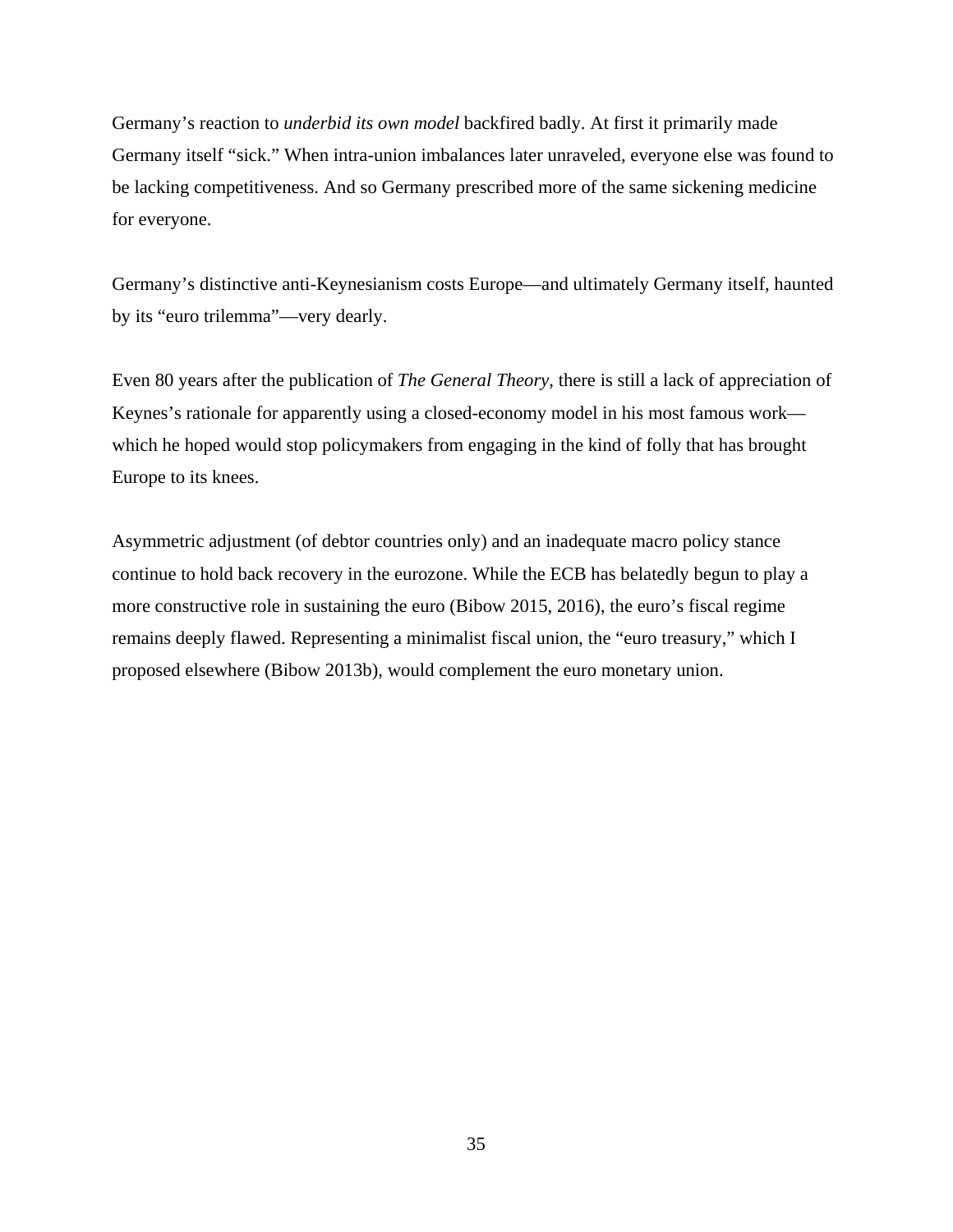## **REFERENCES**

- Allen, C. 1989. "The underdevelopment of Keynesianism in the Federal Republic of Germany." In P. Hall (ed.), *The Political Power of Economic Ideas: Keynesianism across Nations*. Princeton: Princeton University Press.
- Bibow, J. 2005. "Germany in crisis—The unification challenge, macroeconomic policy shocks and traditions, and EMU." *International Review of Applied Economics* 19(1): 29–50.
	- ———. 2006. "The euro area drifting apart—Does reform of labor markets deliver competitive stability or competitive divergence?" in European Trade Union Confederation (ETUC) (ed.) *Structural Reforms and Macro-Economic Policy*. Brussels: European Trade Union Confederation.
	- ———. 2007. "How the Maastricht regime fosters divergence as well as instability." In P. Arestis, E. Hein, and E. Le Heron (ed.), *Monetary Policies—Modern Approaches*. Basingstoke, UK: Palgrave Macmillan.
		- -. 2009. "On the origin and rise of central bank independence in West Germany." *European Journal of the History of Economic Thought* 16(1): 155–90.
	- ———. 2010. "Zur (Re-)Etablierung zentralbankpolitischer Institutionen und Traditionen in West-Deutschland: Theoretische Grundlagen und politisches Kalkül (1946–1967)." In C. Scheer (ed.), *Die deutschsprachige Wirtschaftswissenschaft in den ersten Jahrzehnten nach 1945*, Band XXV Studien zur Entwicklung der ökonomischen Theorie. Berlin: Duncker & Humblot.
	- ———. 2012. "The Euroland crisis and Germany's euro trilemma." *International Review of Applied Economics* 27(3): 360–85.
		- ———. 2013a. "Germany and the Euroland Crisis: The Making of a Vulnerable Haven." Levy Economics Institute, Working Paper no. 767. Annandale-on-Hudson, NY: Levy Economics Institute of Bard College.
- ———. 2013b. "Lost at sea: The euro needs a Euro Treasury." IMK Study no. 35, November. Dusseldorf: Hans-Böckler-Stiftung. Available at: http://www.boeckler.de/pdf/p\_imk\_study\_35\_2013
	- ———. 2013c. "On the Franco-German euro contradiction and ultimate euro battleground." *Contributions to Political Economy* 32: 127–49.
	- ———. 2013d. "At the cross-roads: The euro and its central bank guardian (and savior?)." *Cambridge Journal of Economics* 37(3): 609–26.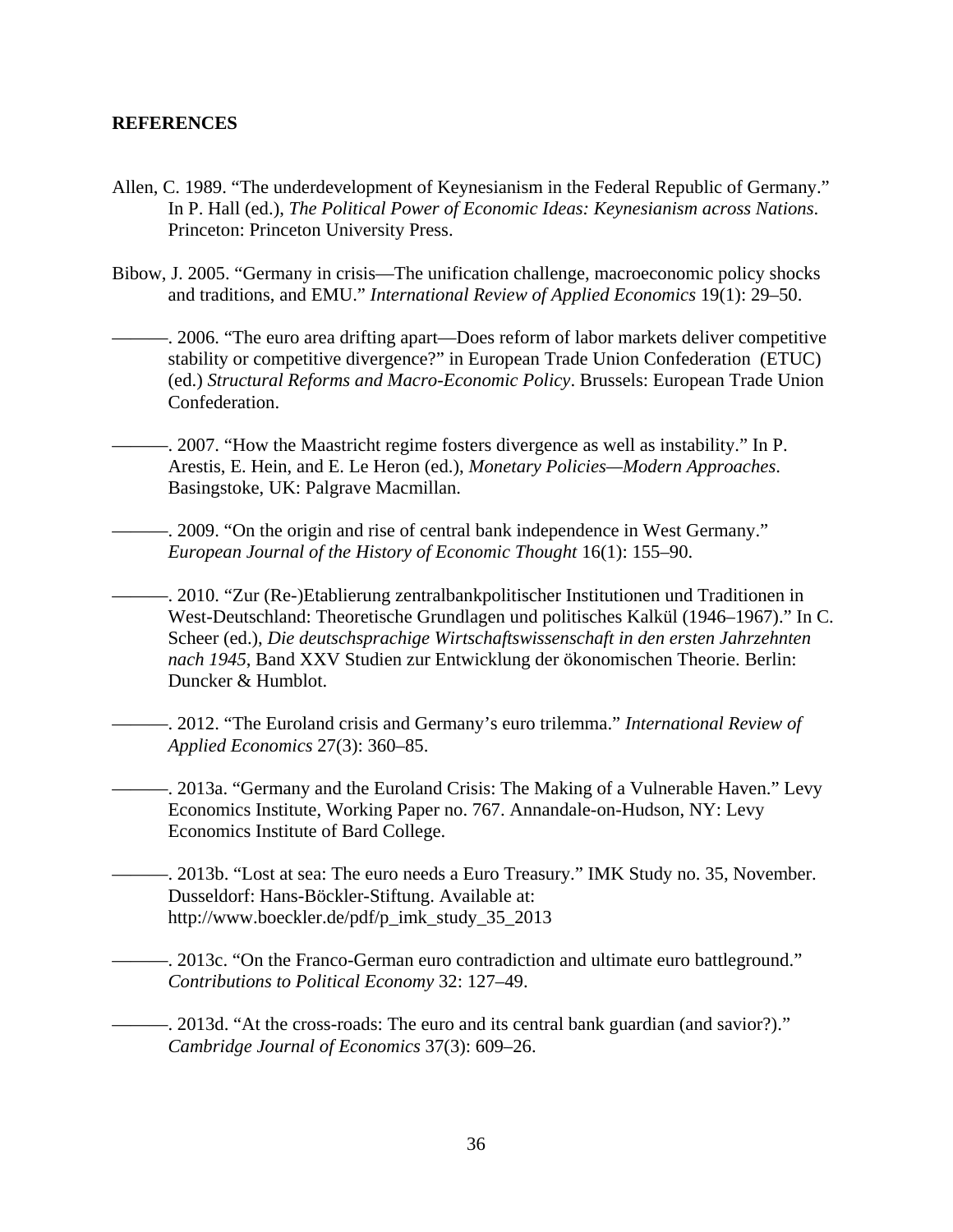- ———. 2015. "The euro's savior? Assessing the ECB's crisis management performance and potential for crisis resolution." IMK Study No. 42, June. Dusseldorf: Hans-Böckler-Stiftung.
- -. 2016. "From anti-growth bias to quantitative easing: The ECB's belated conversion?" Levy Economics Institute, Working Paper No. 868. Annandale-on-Hudson, NY: Levy Economics Institute of Bard College.
- Blyth, M. 2013. *Austerity: The History of a Dangerous Idea*. Oxford: Oxford University Press.
- Bofinger, P. 2016. *"*German macroeconomics: the long shadow of Walter Eucken." In George Bratsiotis and David Cobham (eds.), *German macro: how it's different and why that matters*. European Policy Center, publication 6497, April. Brussels: European Policy Center. Available at: http://www.epc.eu/pub\_details.php?pub\_id=6497
- De Long, J., and B. Eichengreen. 1993. "The Marshall Plan: history's most successful structural adjustment program." In R. Dornbusch, W. Nölling, and R. Layard (eds.), *Postwar Economic Reconstruction and Lessons for the East Today*. Cambridge: MIT Press.
- Deutsche Bundesbank 1994. *The Monetary Policy of the Bundesbank.* Frankfurt: Deutsche Bundesbank.
- Dillard, D. 1985. "The Influence of Keynesian Thought on German Economic Policy."Iin H. Wattel (ed.), *The Policy Consequences of John Maynard Keynes*. Armonk: M.E. Sharpe.
- Dustmann, C., B. Firzenberger, U. Schönberg, and A. Spitz-Oener. 2014. "From sick man of Europe to economic superstar: Germany's resurgent economy." *Journal of Economic Perspectives* 28(1): 167–88.
- Dyson, K., and K. Featherstone. 1999. *The Road to Maastricht: Negotiating EMU*. Oxford: Oxford University Press.
- *The Economist*. 2014. "Hail, the Swabian housewife." February 1. Available at: http://www.economist.com/news/europe/21595503-views-economics-euro-andmuchelse-draw-cultural-archetype-hail-swabian
- Eichengreen, B.S. 2007. *The European Economy since 1945: Coordinated Capitalism and Beyond*. Princeton, NJ: Princeton University Press.
- Eucken, W. 1940. *Grundlagen der Nationalökonomie*. Berlin: Springer.
- ———. 1952. *Grundsätze der Wirtschaftspolitik*.Tübingen: Mohr Siebeck..
- Feld, L.P., E.A. Köhler, and D. Nientiedt. 2015. "Ordoliberalism, pragmatism and the Eurozone crisis: how the German tradition shaped economic policy in Europe." Walter Eucken Institut, Discussion Paper no. 15/04. Freiburg im Breisgau: Walter Eucken Institut.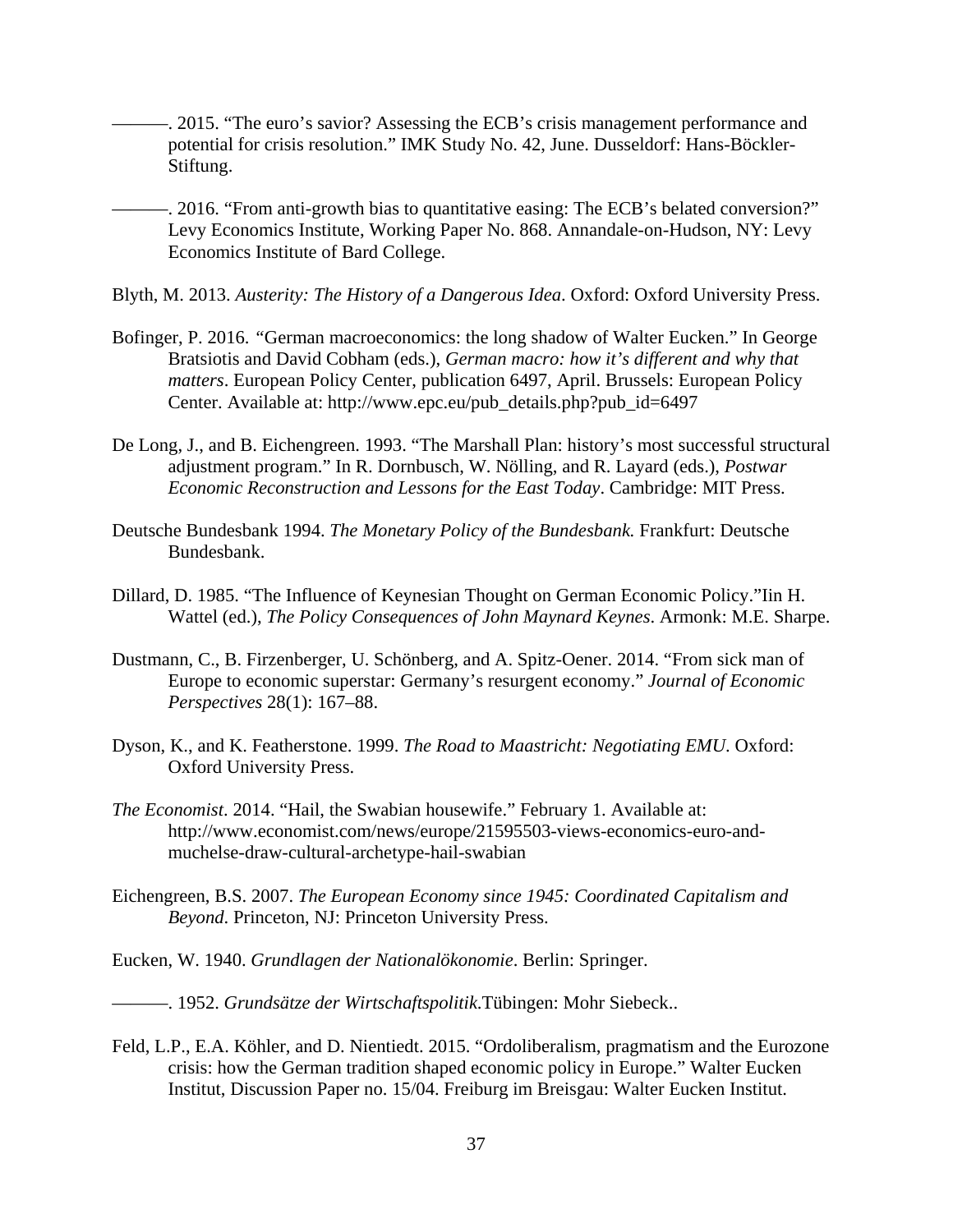- Fels, G., and H.-P Fröhlich. 1987. "Germany and the world economy: A German view." *Economic Policy* 2(4): 177–95.
- Flassbeck, H. 1997. "Und die Spielregeln für die Lohnpolitik in einer Währungsunion?" *Frankfurter Rundschau*, October 31. Available at: http://www.nachdenkseiten.de/upload/pdf/FR\_Dokumentation\_DRS\_Freitag\_31-10- 1997\_2.pdf
- Galofré-Vilà, G., M. McKee, C.M. Meissner, and D. Stuckler. 2016. "The economic consequences of the 1953 London Debt Agreement." NBER Working Paper no. 22557, August. Cambridge, MA: National Bureau of Economic Research.
- Giersch, H., and H. Lehment. 1981. "Monetary policy: does independence make a difference? the German experience." *ORDO* 32: 3–16.
- Giersch, H., K.-H.Paque, and H. Schmieding. 1992. *The Fading Miracle: Four Decades of Market Economy in Germany*. Cambridge: Cambridge University Press.
- Goodman, J.B. 1992. *Monetary Sovereignty: The Politics of Central Banking in Western Europe*. Ithaca and London: Cornell University Press.
- Guarjardo, J., D. Leigh, and A. Pescatori. 2011. "Expansionary austerity." IMF Working Paper no. 11/158. Washington, DC: International Monetary Fund.
- Hagemann, H. 2000. "The post-1945 development of economics in Germany." In A. Coats (ed.), *The Development of Economics in Western Europe Since 1945*. London: Routledge.
- -. 2014. "The German edition of Keynes's General Theory: controversies on the preface." *Research in the History of Economic Thought and Methodology* 32: 159–66.
- ———. 2016. "*Zur frühen Rezeption der* General Theory *durch deutschsprachige Wirtschaftswissenschaftler*." presented at "Maynard Keynes in King's College and the General Theory of Employment, Interest and Money," Conference, Cambridge, October 8.
- Hayo, B. 1998. "Inflation culture, central bank independence and price stability." *European Journal of Political Economy* 14: 241–63.
- Hayo, B., and F. Neumeier. 2016. "The social context for German economists: Public attitudes towards macroeconomic policy in Germany." In George Bratsiotis and David Cobham (eds.), *German macro: how it's different and why that matters*. European Policy Center, publication 6497, April. Brussels: European Policy Center. Available at: http://www.epc.eu/pub\_details.php?pub\_id=6497
- Hefeker, C. 1994. "German monetary union, the Bundesbank and EMS collapse." *BNL Quarterly Review, Banca Nazionale del Lavoro* 47(191): 379–98.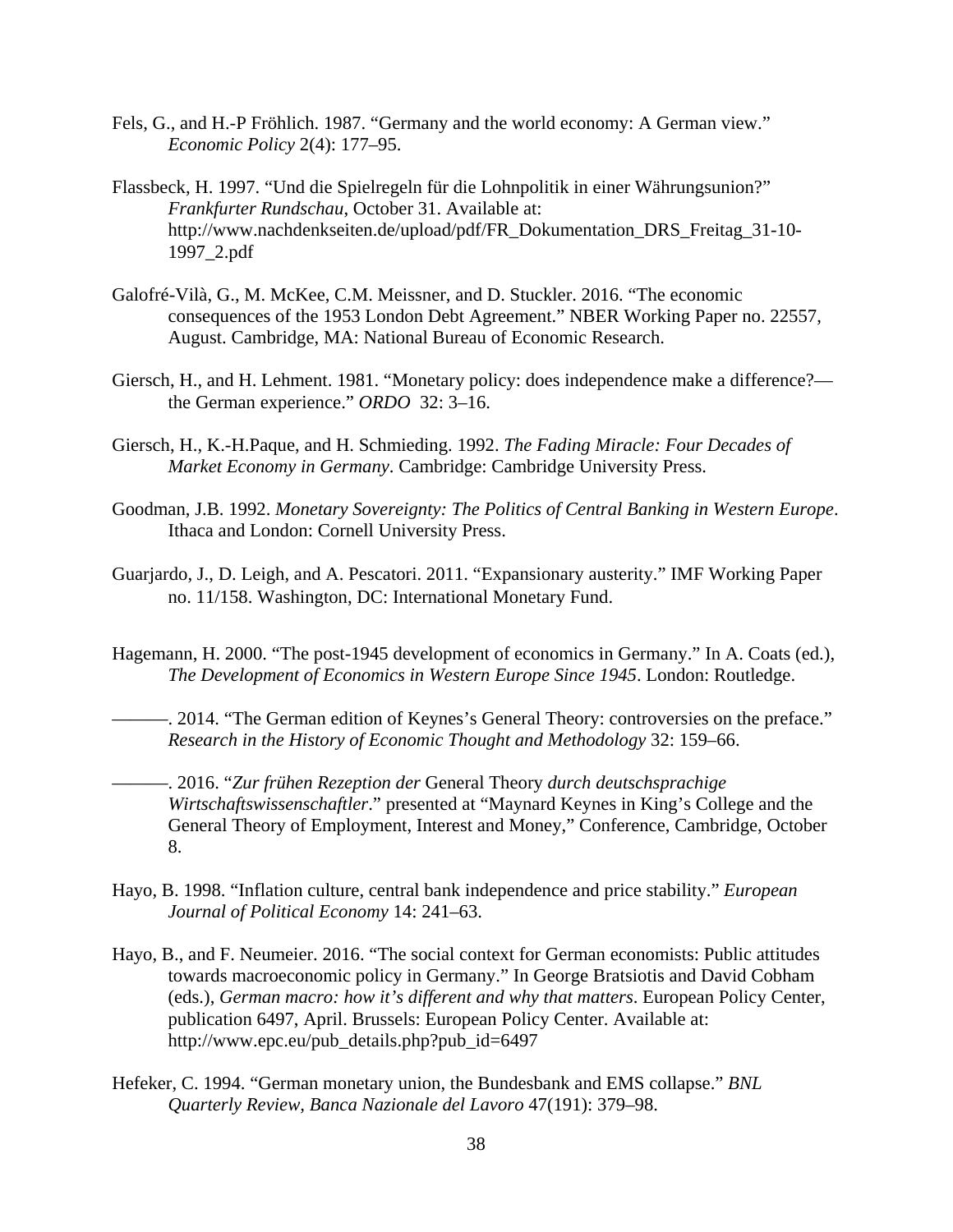- Helmstädter, E. 1988. "The irrelevance of Keynes to German Economic Policy and to international economic co-operation in the 1980s." In W. Eltis and P. Sinclair (eds.), *Keynes and Economic Policy. The Relevance of the General Theory after Fifty Years*. London: MacMillan.
- Hellwig, M., and M.J.M. Neumann. 1987. "Economic policy in Germany: was there a turnaround?" *Economic Policy* 2(2): 105–40.
- Henning, C.R. 1994. *Currencies and Politics in the United States, Germany, and Japan*. Washington, DC: Institute of International Economics.
- Hölscher, J. 1994. *Entwicklungsmodell Westdeutschland. Aspekte der Akkumulation in der Geldwirtschaft*. Berlin: Dunkcer & Humblot.
- Holtfrerich, C.-L. 1988. Relations between monetary authorities and governmental institutions: the case of Germany from the 19th century to the present." In G. Toniolo (ed.), *Central Banks' Independence in Historical Perspective*. Berlin and New York: de Gruyter.
- ———. 1998. "Geldpolitik bei festen Wechselkursen (1948–1970)." in Deutsche Bundesbank, *Fünfzig Jahre Deutsche Mar: Notenbank und Währung in Deutschland seit 1948*. München: Beck, C.H.
- ———. 2008. "Monetary policy in Germany since 1948: national tradition, international best practice or ideology?"In J.P. Touffut (ed.), *Central Banks as Economic Institutions*. Cheltenham, UK: Edward Elgar.
- Hutchison, T. 1979. "Notes on the effects of economic ideas on policy: the example of the German social market economy." *Journal of Institutional and Theoretical Economics* 135: 426–41.
- Issing, O. 2008. *The Birth of the Euro*. Cambridge: Cambridge University Press.
- James, H. 1989. "What is Keynesian about deficit financing? The case of interwar Germany." In P. Hall (ed.), *The Political Power of Economic Ideas: Keynesianism across Nations*. Princeton: Princeton University Press.
	- ———. 2012. *Making the European Monetary Union*. Cambridge, MA: Harvard University Press.
- Johnson, P. 1998. *The Government of Money—Monetarism in Germany and the United States.* Ithaca, NY and London: Cornell University Press.
- Kaltenthaler, K. 1998. *Germany and the Politics of Europe's Money.* Durham, NC and London: Duke University Press.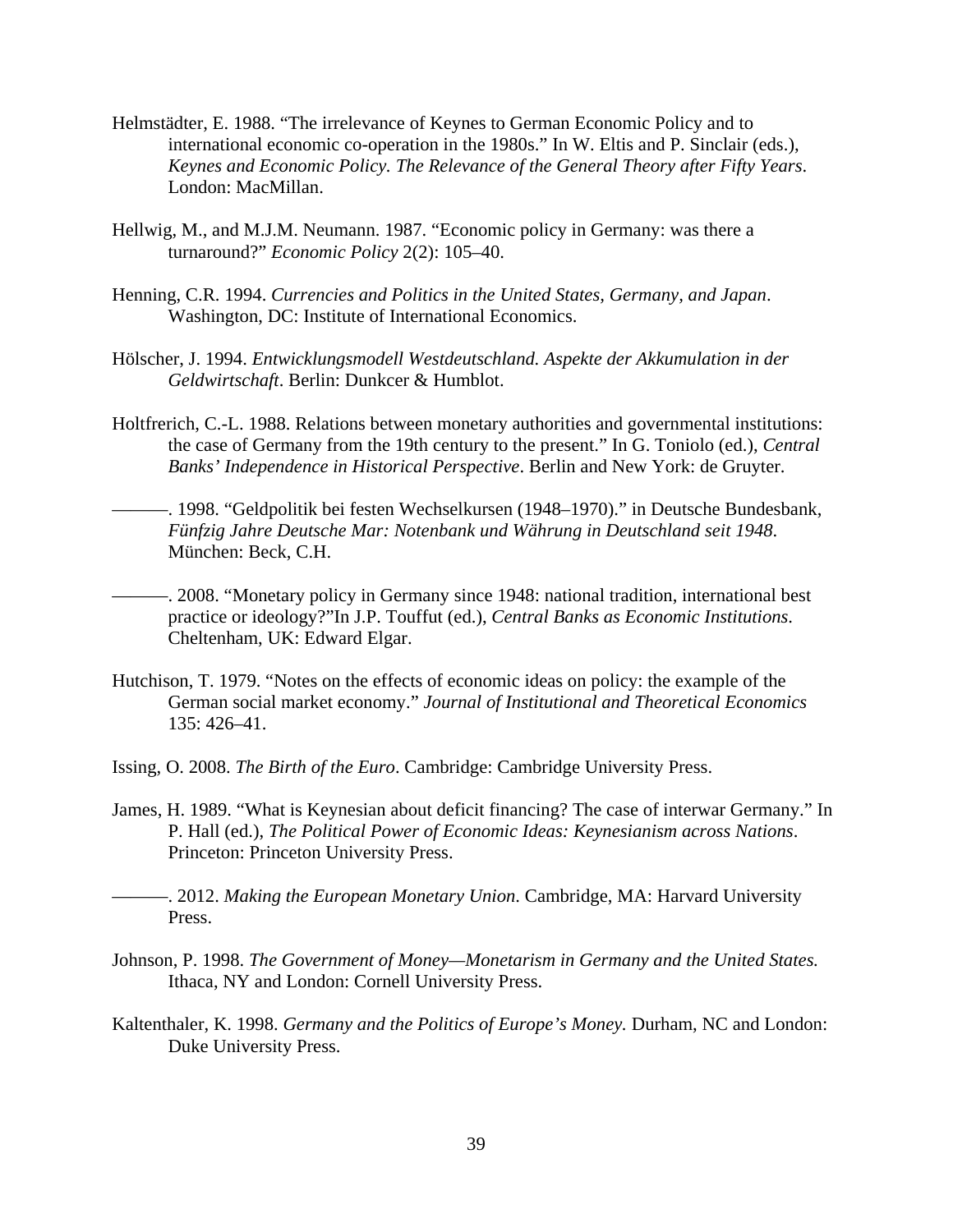- Keynes, J.M. [1919] 1971. *The Economic Consequences of the Peace*, reprinted in *The Collected Writings of John Maynard Keynes*, Vol. 2. London, Macmillan.
- ———. [1923] 1971. *A Tract on Monetary Reform*, reprinted in *The Collected Writings of John Maynard Keynes*, Vol. 4. London, Macmillan.
- ———. [1930] 1971. *A Treatise on Money*, reprinted in *The Collected Writings of John Maynard Keynes*, Vols. 5 and 6. London, Macmillan.
- ———. [1933] 1973. "A monetary theory of production." Reprinted in D. Moggridge (ed.), *The Collected Writings of John Maynard Keynes*, Vol. 13. London, Macmillan.
- ———. [1936] 1971. *The General Theory of Employment, Interest and Money*, reprinted in *The Collected Writings of John Maynard Keynes,* Vol. 7. London, Macmillan.
- Krüger, W. 1967. "Das harte Gesetz." *Die Zeit*, May 19. Available at: http://www.zeit.de/1967/20/das-harte-gesetz
- Krugman, P. 2016. "Germany's drag." *The New York Times*, August 26. Available at: http://krugman.blogs.nytimes.com/2016/08/26/germanys-drag/?\_r=0
- Mantoux, E. 1946. *The Carthaginian Peace, or the Economic Consequences of Mr. Keynes?* London and New York: Oxford University Press.
- Marks, S. 1978. "The myths of reparations." *Central European History* 11: 231–55.
- Marsh, D. 1992. *The Bundesbank: The Bank That Rules Europe*. London: Mandarin.
- Mee, S. 2015. "Germany's obsession with inflation: how post-war central bankers manipulated national memories to assert their power." Unpublished manuscript. March 25. Available at: http://www.ehs.org.uk/press/germany-s-obsession-with-inflation-how-post-warcentral-bankers-manipulated-national-memories-to-assert-their-power
- -. 2016. "Monetary mythology: The West German central bank and historical narratives, 1948–78." Draft of ongoing Ph.D. research at the University of Oxford.
- Munchau, W. 2014. "The wacky economics of Germany's parallel universe." *The Financial Times*, November 16.
- Perotti, R. 2014. "The austerity myth: gain without pain?" BIS Working Papers No 362. Basel: Bank for International Settlement. Available at: http://www.bis.org/publ/work362.htm
- Richter, R. 1999. *Deutsche Geldpolitik 1948–1998.* Tübingen: Mohr Siebeck.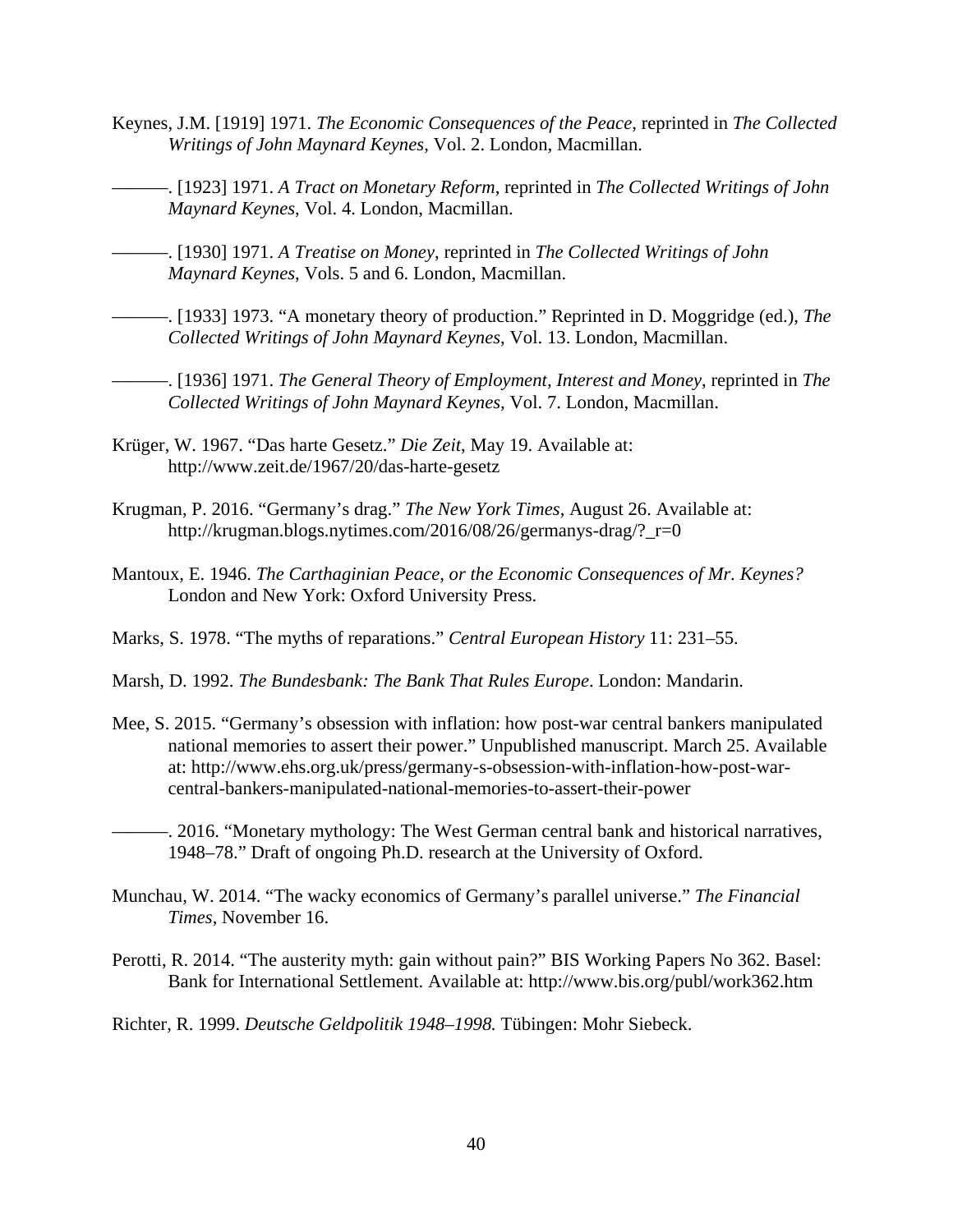Rieter, H., and M. Schmolz. 1993. "The ideas of German Ordoliberalism 1938–45: pointing the way to a new economic order." *European Journal of the History of Economic Thought* 1: 87–114.

Ritschl, A. 2011. "Germany owes Greece a debt." *The Guardian*, June 21.

———. 2012. "Germany, Greece and the Marshall Plan." *The Economist*, June 15.

Sachverständigenrat (GCCE). 1977. *Jahresgutachten 1977*. Bonn: Bundesanzeiger and Stuttgart/Mainz: Kohlhammer.

Schäuble, W. 2010. "Maligned Germany is right to cut spending." *The Financial Times*, June 23.

———. 2011. "Why austerity is only cure for the Eurozone." *The Financial Times*, September 5.

———. 2013. "Ignore the doomsayers, Europe is being fixed." *The Financial Times*, September 16.

- Scherf, H. 1986. *Enttäuschte Hoffnungen—vergebene Chancen: Die Wirtschaftspolitik der Sozial-Liberalen Koalition 1969–1982.* Göttingen: Vandenhock & Ruprecht.
- Schuker, S.A. 1985. "American 'reparations' to Germany, 1919–1933." in G.D. Feldman and E. Müller-Luckner (eds.), *Die Nachwirkungen der Inflation auf die deutsche Geschichte, 1924–1933*. Munich: Oldenbourg.
- Sievert, O. 1980. "Position des Sachverständigenrates, in: Deutsches Institut für Wirtschaftsforschung." *Vierteljahresheft* 1/80: 18–27.

———. 1995. "Pro und Contra Europäische Währungsunion: Zehn Thesen dafür." In *Europäische Währungsunion à la Maastricht: Pro und Contra*, Stiftung Demokratie Saarland, Dialog No. 3, p. 35-42. Munich: Oldenbourg. Available at: http://www.stiftung-demokratie-saarland.de/uploads/media/Dialog3.pdf

———. 2003. "Vom Keynesianismus zur Angebotspolitik." In Sachverständigenrat zur Begutachtung der gesamtwirtschaftlichen Entwicklung (ed.), *Vierzig Jahre Sachverständigenrat 1963-2003*. Wiesbaden: Statistisches Bundesamt.

- Spahn, H.-P. 2010. "Vermögensmärkte, Investitionen und Beschäftigung—Ein Rückblick auf die keynesianische Phase im angebotstheoretischen Konzepts des Sachverständigenrates." In C. Scheer (ed.), *Die deutschsprachige Wirtschaftswissenschaft in den ersten Jahrzehnten nach 1945*. Studien zur Entwicklung der ökonomischen Theorie XXV, Schriften des Vereins für Socialpolitik 115, XXV, Berlin: Duncker & Humblot.
- Tietmeyer, H. 1991. "The role of an independent central bank in Europe." In P. Downes and R. Vaez-Zadeh (eds), *The Evolving Role of Central Banks.* Washington, DC: International Monetary Fund.